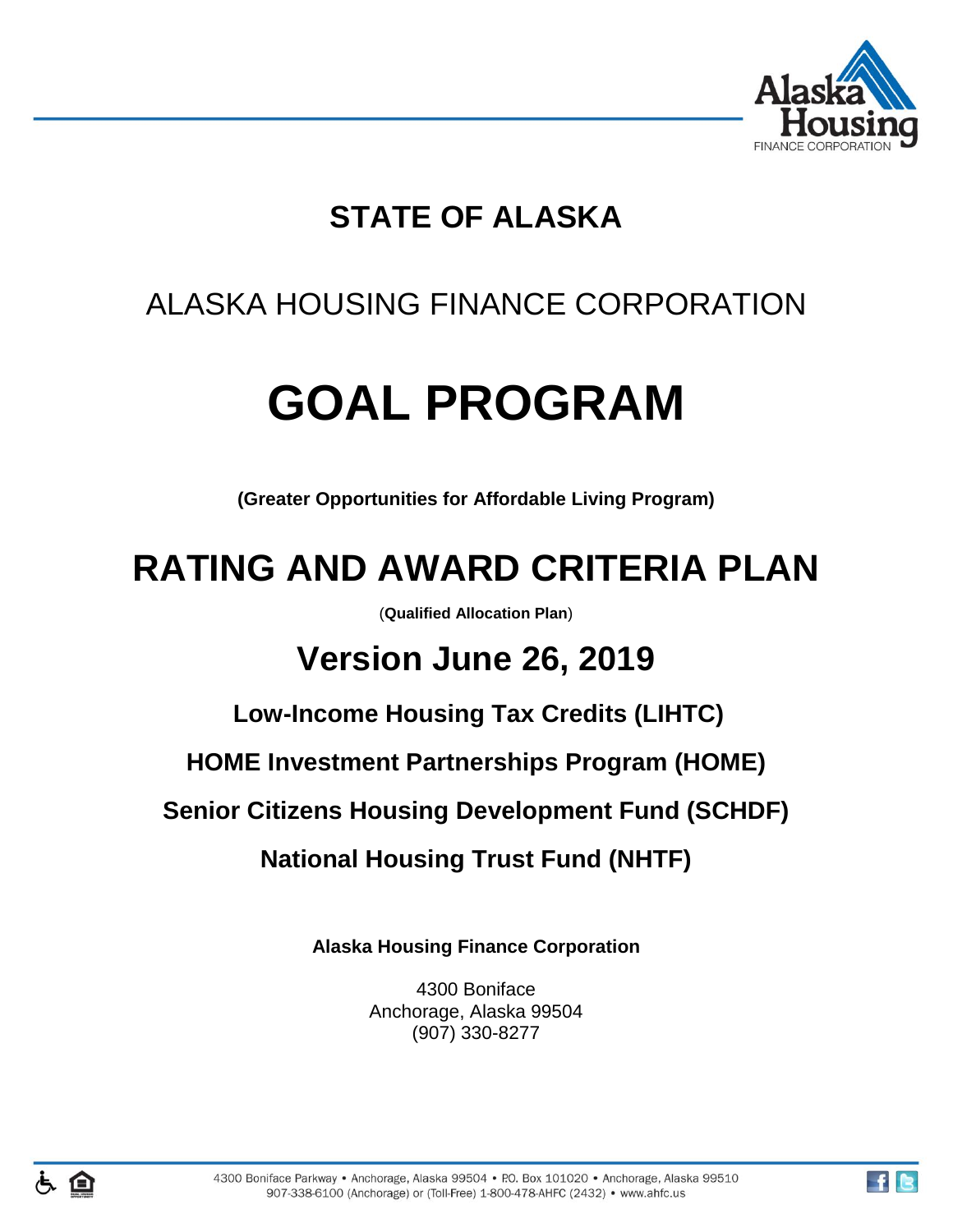## **Table of Contents**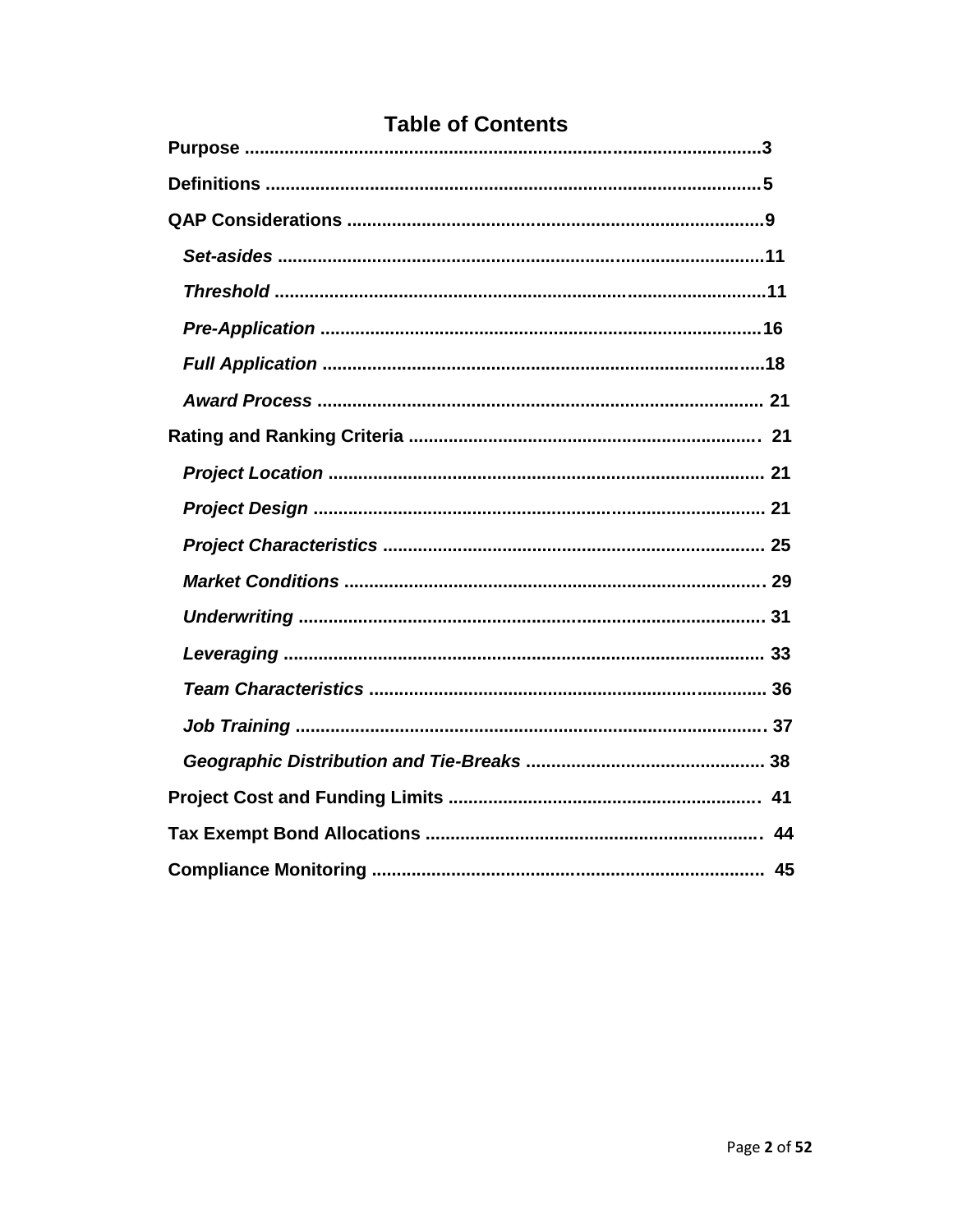#### **PURPOSE**

The rating and award criteria outlined herein has been prepared by the Alaska Housing Finance Corporation (AHFC) to establish the criteria which will be used to award Greater Opportunities for Affordable Living (GOAL) Program funds. This program contains four **primary** funding sources:

- 1. Low-Income Housing Tax Credits (LIHTC),
- 2. Home Investment Partnership Program (HOME) funds,
- 3. Senior Citizen's Housing Development Fund (SCHDF)\*

\*Additional capital development funds available for senior housing development, provided by AHFC's funding partners, will be synonymously treated as SCHDF requests for the purpose of this Qualified Allocation Plan.

4. National Housing Trust Fund (NHTF).\*\*

\*\*In years where a sub-grant is awarded to the Municipality of Anchorage from AHFC, NHTF awards made through the GOAL program will only be issued to proposals located outside of the Municipality of Anchorage.

5. Other sources that may become available through new programs or partner investments.

The rating and award criteria established herein, also referred to as the Qualified Allocation Plan (QAP), complies with the requirements of Title 26, U.S.C. Section 42 of the Internal Revenue Service Code, as amended ("Section 42").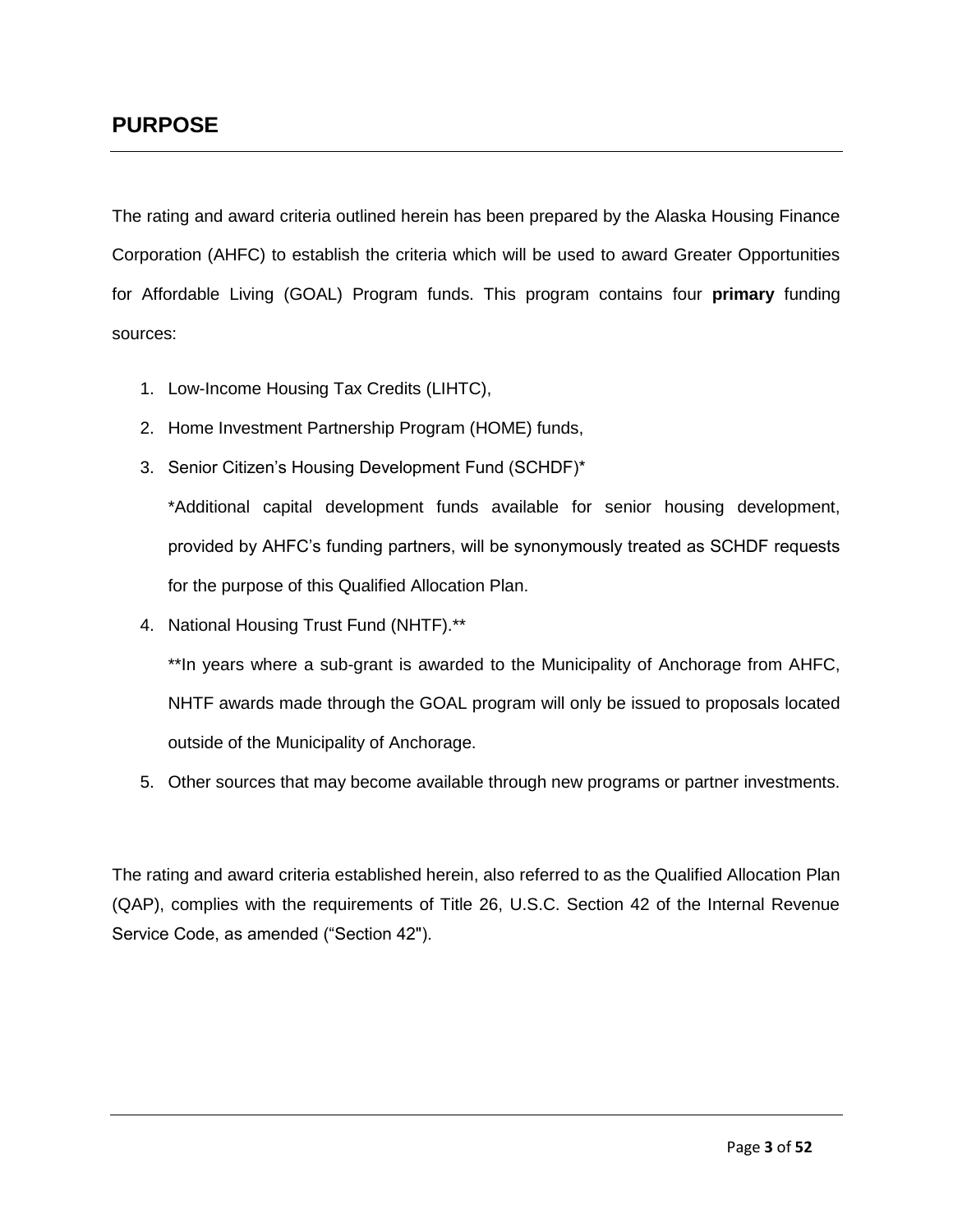#### **OVERVIEW**

AHFC's policy is to encourage the responsible development of housing for seniors, lowerincome persons and families through the allocation of GOAL program funds. **A separate policy and procedures manual for the GOAL program is available from AHFC.** (See [www.ahfc.us\)](http://www.ahfc.us/).

Additionally, AHFC's policy is to minimize any adverse impact on existing residents of buildings that will be acquired or rehabilitated with GOAL program funds. Where relocation of existing residents will occur as the result of GOAL program funding, **a relocation assistance plan will be required from all applicants.**

In determining the appropriate amount of GOAL program funds to be awarded, AHFC will consider the sources and availability of other funds, the reasonableness of development and operating costs, anticipated project operating revenue, and the expected proceeds from the sale of LIHTCs (if applicable).

#### **Fair Housing and Civil Rights Statement**

It is a requirement of receipt of any funding under the GOAL program that any owner/developer/borrower and any of its employees, agents or sub-contractors understands and agrees that it is the total responsibility of the owner to adhere to and comply with all Federal Civil Rights legislation inclusive of the Fair Housing Laws, Section 504 of the Rehabilitation Act of 1973, the Americans with Disabilities Act as well as any state or local Civil Rights legislation along with any required related codes and Laws. Should AHFC not specify any requirements, such as design, it is none the less the owner's responsibility to be aware of and comply with all non-discrimination provisions relating to race, color, religion, sex, handicap, familial status, national origin and any other classes protected in Alaska. This includes design requirements for construction and rehabilitation, Equal Opportunity in regard to marketing and tenant selection (affirmative marketing procedures), and reasonable accommodation and modification for those tenants covered under the law.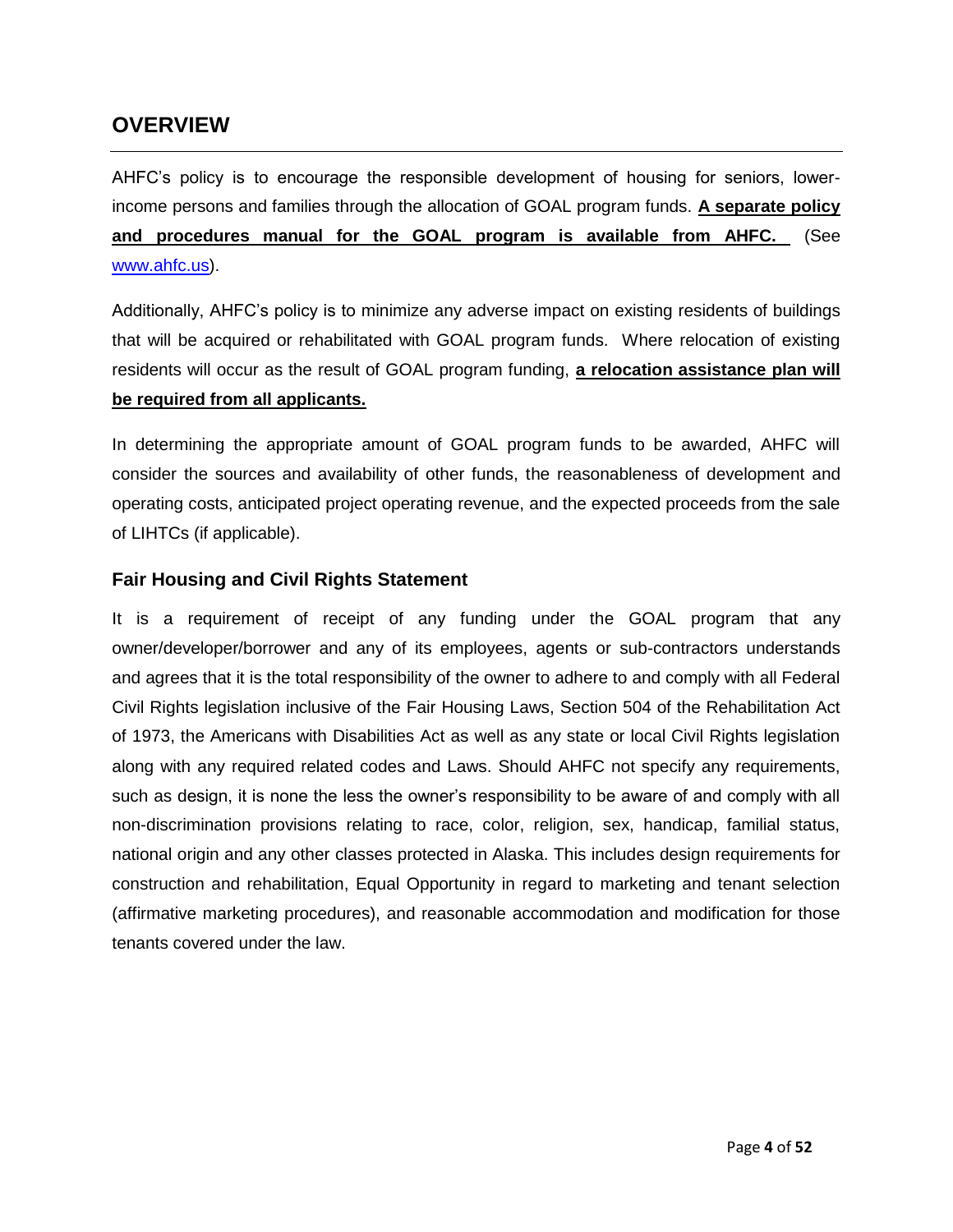#### **Definitions**

"**Accessible unit**" – a unit or property that is in compliance with the design requirements for all multi-family properties covered under the Fair Housing Act Amendments of 1989. Generally refers to the egress into a unit and the ability of a person in a wheelchair to maneuver within the unit.

"**Community revitalization plan**" – a local comprehensive planning document that specifically includes community revitalization as a priority or defines community revitalization efforts that are consistent with that comprehensive document. If no comprehensive planning document is prepared in a community, then a letter from the chief executive officer of the local government attesting to a proposed housing project's role in achieving community revitalization will substitute. If the applicant asserts the project is part of a community revitalization effort, the applicant must show how the project moves the market towards market stability and health.

**"Development Consultant"** – A person or entity that otherwise performs the functions of a developer, but does not share a substantial risk in the project development. Substantial risk in the project development typically includes such items as: serving as a guarantor for construction financing, advancing funds for soft costs (i.e. market studies, etc.), and recognizing development fees are a "contingency of last resort" to maintain project viability.

"**Difficult to Develop Area (DDA)**" – a federally designated high cost area that enables an LIHTC project to qualify for a 130% basis boost.

"**Discretionary Basis Boost**" – Authorized under the Housing and Economic Recovery Act (HERA) of 2008, LIHTC projects not already in DDAs or QCTs may qualify for a 130% basis boost if designated by the State housing credit agency as in need of the basis boost to ensure financial feasibility (see Section  $42(d)(5)(B)(v)$  of the I.R.C.).

"**Equipped unit**" - all the requirements of an accessible unit have been satisfied plus the unit is equipped with grab bars, roll-under counters, bathrooms with roll-in or seated shower stalls or tubs, and other applicable equipment for persons with hearing or vision disabilities. Equipped units must comply with the design requirements noted in Section 504 of the Rehabilitation Act of 1973's Uniform Federal Accessibility Standards (UFAS), regardless of whether or not Section 504 requirements are triggered by the funding source(s).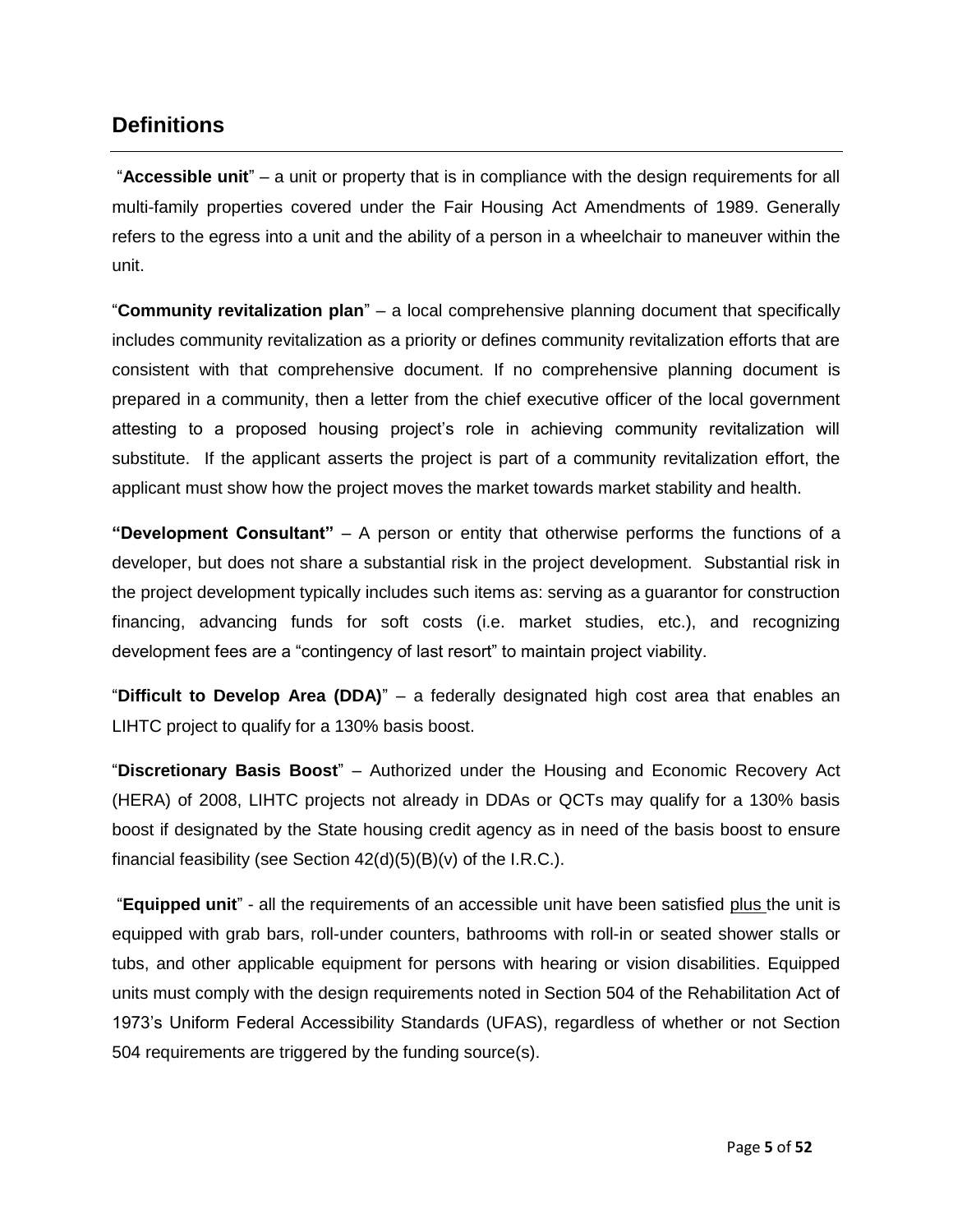"**Extremely-low income**" – families at or below 30% of the area median income adjusted for family size.

"**GOAL (Greater Opportunities for Affordable Living)"** - a term used to describe the four funding programs (Low-Income Housing Tax Credits (LIHTCs), Home Investment Partnership Program (HOME) funds, National Housing Trust Fund (NHTF) and the Senior Citizens Housing Development Fund (SCHDF) that have been combined into one application process.

"**HOME** (**Home Investment Partnerships Program)**" – a program of the U.S. Department of Housing and Urban Development (HUD) which provides grant funds administered by AHFC for the development of affordable low-income housing.

"**Homeless**" - Is defined in AS 18.56.090(f) means the state of an individual who lacks a fixed, regular, and adequate nighttime residence, and includes an individual who:

- a) Is sharing the housing of other individuals because of loss of housing, economic hardship, domestic violence, or a similar reason;
- b) Is living in a motel, hotel, trailer park, or camping ground because of the lack of alternative adequate accommodations;
- c) Is living in an emergency or transitional shelter;
- d) Is abandoned in a hospital;
- e) Is waiting for a foster care placement;
- f) Has a primary nighttime residence that is a public or private place not designed for or ordinarily used as a regular sleeping accommodation for human beings;
- g) Is living in a car, a park, a public space, an abandoned building, substandard housing, a bus or train station, or a similar setting;
- h) Is fleeing a domestic violence situation, does not have an alternative residence, and lacks the resources and support needed to obtain housing;
- i) Is being evicted within a week, does not have an alternative residence, and lacks the resources and support needed to obtain housing;
- j) Is being discharged within a week from an institution, including a mental health treatment facility, substance abuse treatment facility, or prison, in which the individual has been a resident for more than 30 consecutive days, does not have an alternative residence, and lacks the resources and support needed to obtain housing.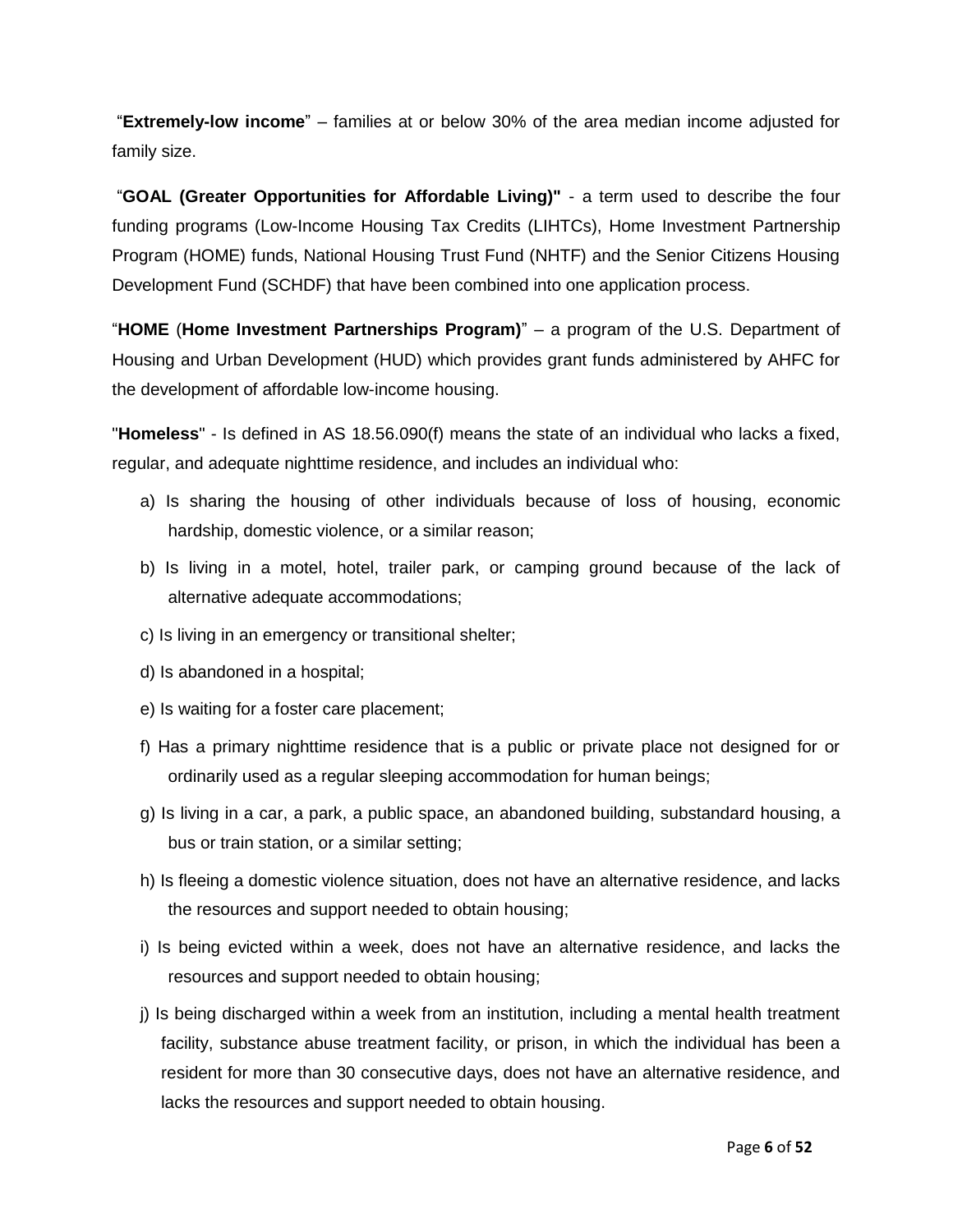"**Leverage**" – Sources of funds outside of the GOAL program used for project development. For the purpose of this QAP, leverage includes contributions such as: debt instruments, donated labor "sweat equity", foregone taxes, donated land and / or building(s). To be considered leverage, sources and uses must balance. For example, if a \$300,000 parcel of land is entirely donated to the project, there must be a line item in the cost section of the development budget under land purchase for \$300,000, and an offsetting source line indicating \$300,000 in donated land.

"**Low income**" – families at or below 60% of the area median income adjusted for family size.

"**Low-Income Housing Tax Credits (LIHTC)**" – a program of the Internal Revenue Service administrated by AHFC which provides federal tax credits to owners of low-moderate income affordable housing.

**"National Housing Trust Fund (NHTF)"** - an affordable housing production program that complements existing Federal, state and local efforts by providing funds to increase the supply of decent, safe, and sanitary affordable housing for extremely low-income households, including homeless families.

"**Operating reserve**" – an amount of money included as part of the development budget to be used as a cushion against unforeseen changes in operating expenses and income for a project in future years.

"**Qualified Census Tract**" – a federally designated area that has a relatively high cost of housing development relative to the income of the residents. Enables a LIHTC project located in this area to receive a 130% basis boost.

**"Rental Development Analysis Workbook (aka GOAL Application Workbook)" -** An electronic application tool used by AHFC to evaluate project proposals which illustrates:

1) all of the costs associated with the development of a project,

2) the sources of funds, and subsidy limits, that may be used to pay for the development,

3) the operating expenses (utilities, taxes, insurance, etc.) associated with managing and maintaining a rental property,

4) the anticipated revenue to be obtained from the property,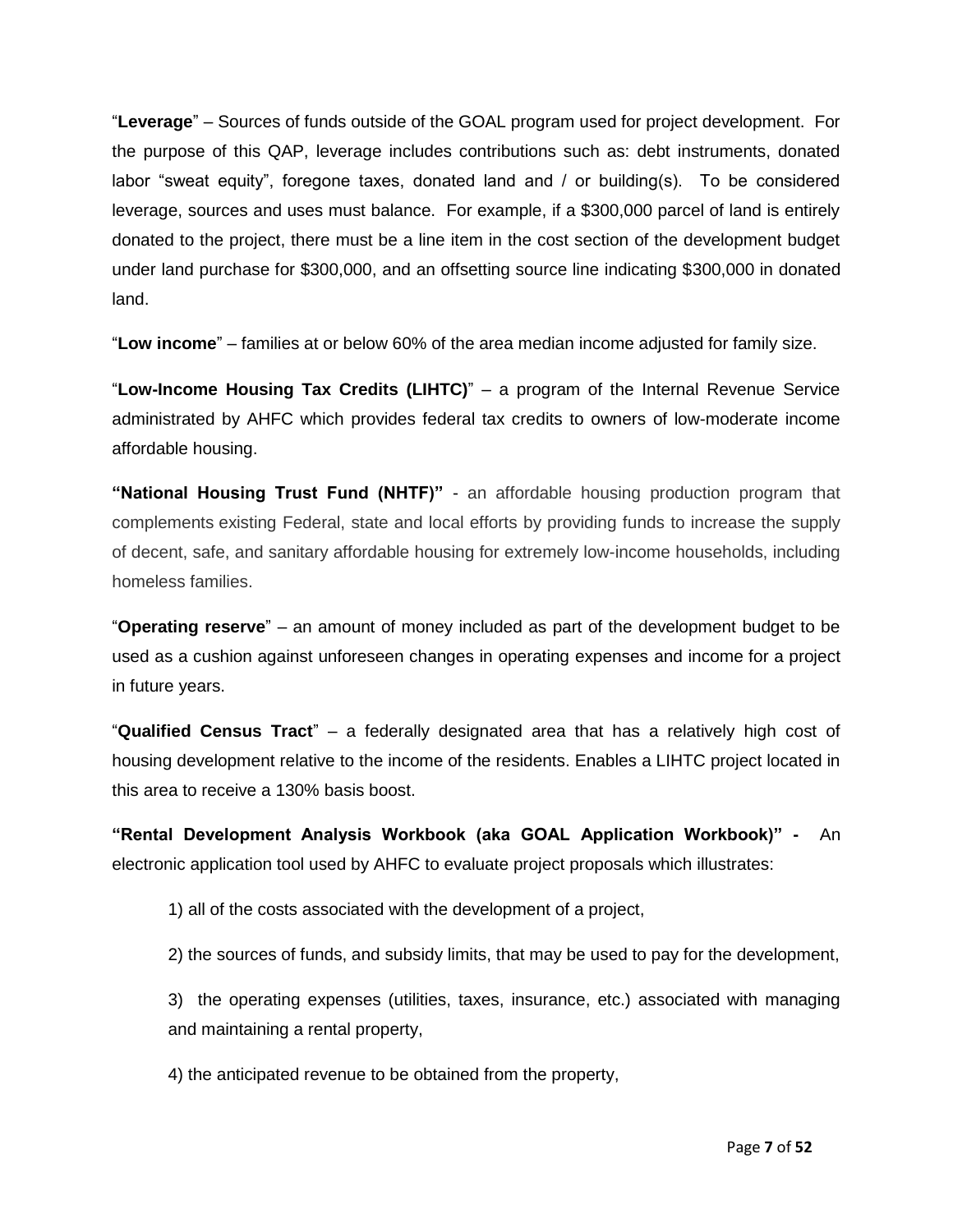- 5) the capacity of the project to support debt instruments,
- 6) the project's performance throughout time under various assumptions,
- 7) additional factors as deemed relevant by AHFC.

"**Replacement reserve**" – also known as a reserve for capital replacement. An amount of money used to pay for major capital expenses that occur during the life of the project, such as boiler replacement, roof repairs, appliance replacement, etc.

"**Small community**" – defined under state statute as a community with a population of 6,500 or less that is not connected by road or rail to Anchorage or Fairbanks, or with a population of 1,600 or less that is connected by road or rail to Anchorage or Fairbanks and at least fifty (50) statute miles outside of Anchorage or twenty-five (25) statute miles outside of Fairbanks. In this definition, connected by road does not include a connection by the Alaska Marine Highway System.

"**Residential Unit**" – a proposed dwelling unit that will be available for rental. Where manager's units are proposed that will be income restricted, such manager's units will qualify as Residential Units; however, where manager's units will not be income restricted, such units will not qualify as Residential Units for the purposes of this Qualified Allocation Plan.

**"Schedule of Real Estate Owned (SREO)"** – is a detailed statement of operations for a developer or property manager's residential rental property portfolio as defined in the preapplication instructions.

"**Senior Citizen's Housing Development Fund** (SCHDF)" – An AHFC funded program approved in annual appropriations by the Alaska State Legislature. Program funds may only be granted to not-for-profit organizations for senior housing that meets the state definition of "senior household."

"**Special Needs Populations**" – defined as households with persons with mental or physical disabilities, the homeless, and persons earning less than 30% of the median income for their area.

"**Senior Citizen**" – households must meet the definition established in the Fair Housing Act Amendments of 1989.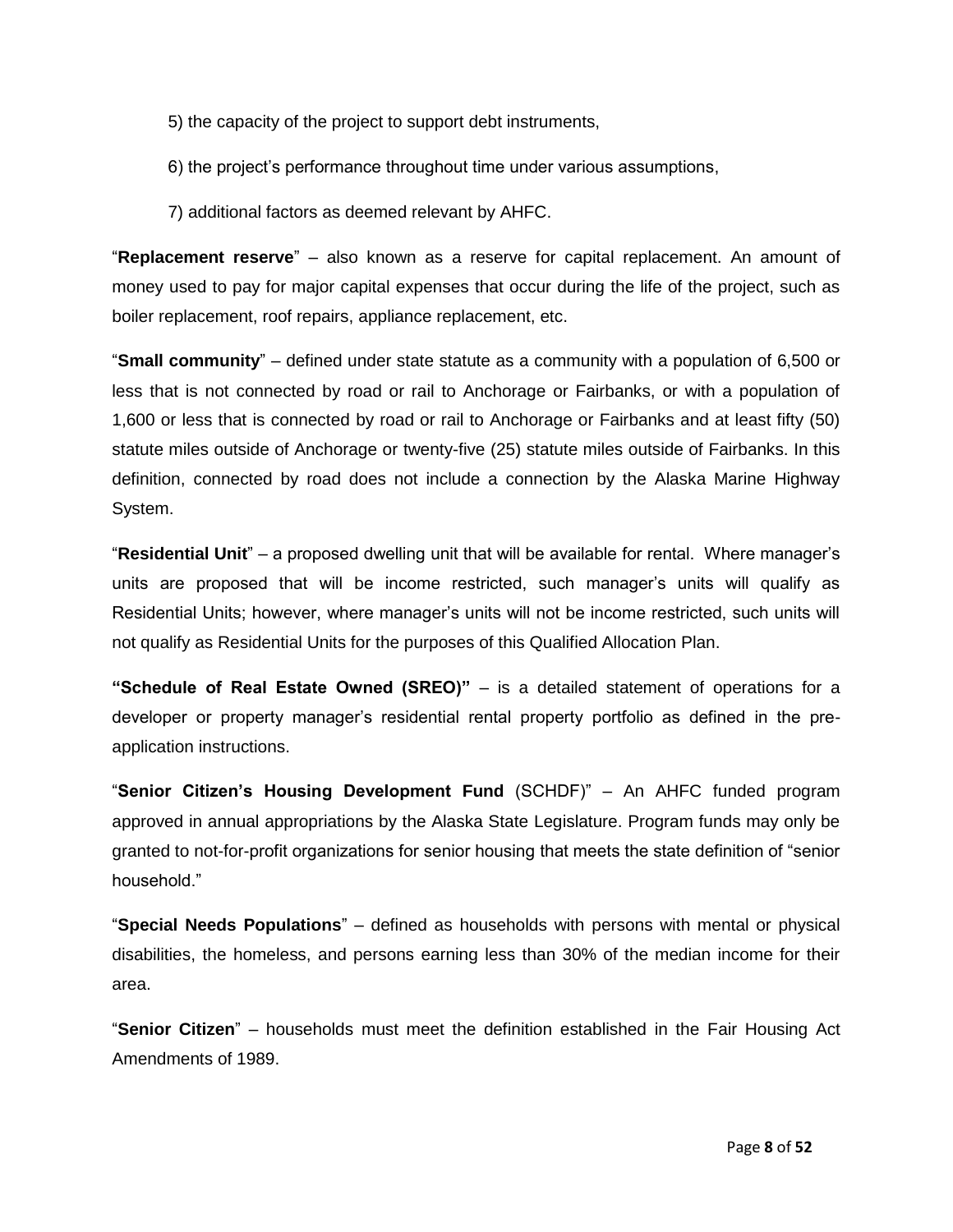**"Substantive Social Services"** – Services provided to future households in proposed developments that are locked in through fully executed agreements by the anticipated project owner and the service provider. There must be evidence of delivery for Substantive Social Services involving person-to-person contact, beyond a simple referral system, and where appropriate, identified funding for provision of the Social Services.

"**Third-party**" - means a person or organization which is not related to the sponsor of the application or the project developer.

"**U.S. Department of Agriculture- RD Section 515 program**" – a federal program for lowincome rental housing which provides low-interest financing and rental assistance to private forprofit or not-for-profit owners/developers.

"**Very-low income**" – families at or below 50% of the area median income adjusted for family size.

## **QAP CONSIDERATIONS:**

#### **Federal QAP Characteristic Factors:**

26 U.S.C. Section 42 requires that AHFC consider the following project characteristics when selecting applications that receive LIHTCs:

- Housing Needs Characteristics;
- Sponsor Characteristics;
- Project Characteristics, including whether the project includes the use of existing housing as a part of a community revitalization plan;
- Tenant populations of households with children;
- Targeting of Individuals on Public Housing Waiting Lists;
- Targeting of Populations with Special Housing Needs;
- Project Location;
- Projects intended for eventual tenant ownership;
- The energy efficiency of the project;
- The historic character of the project.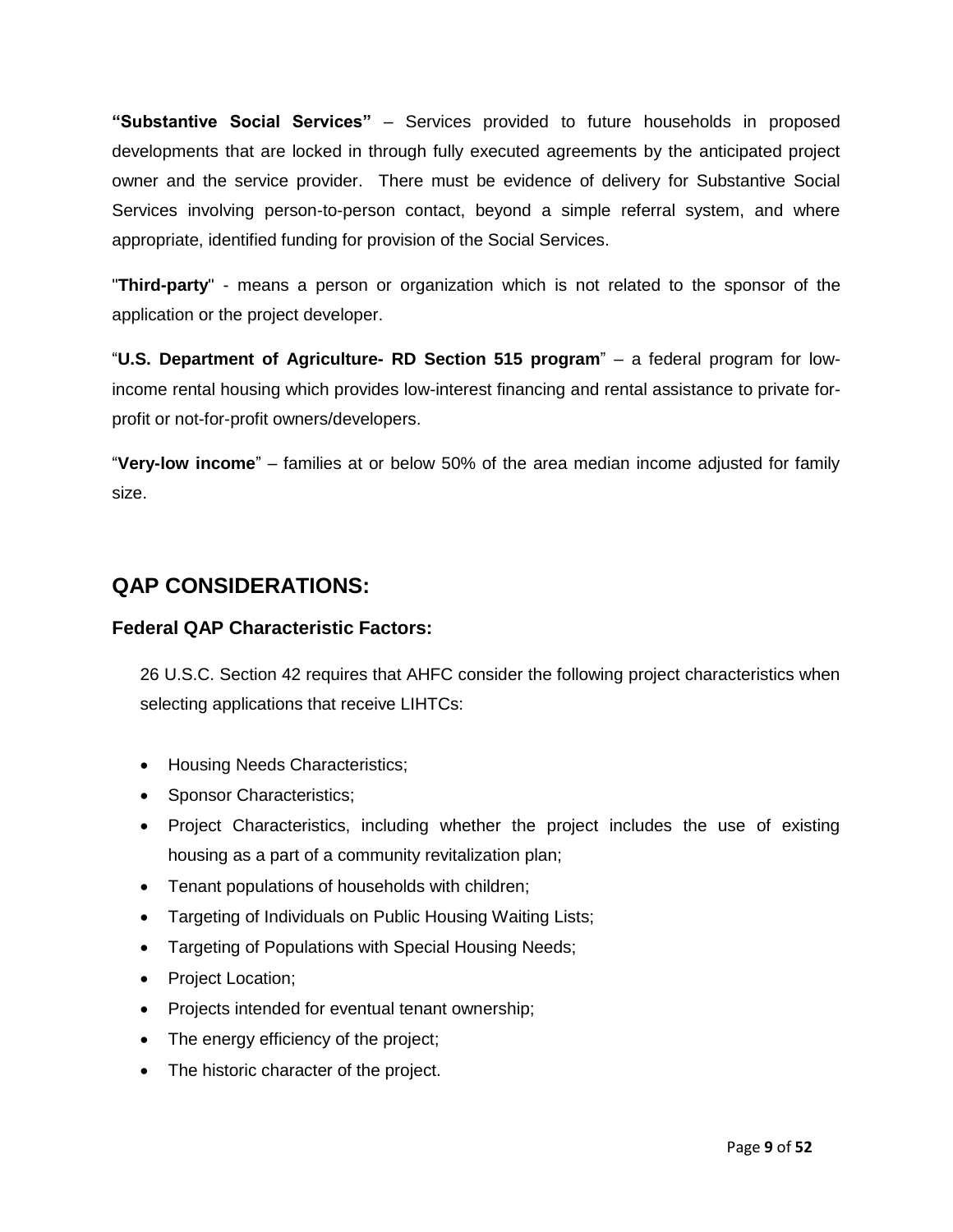#### **Federal QAP Preference:**

26 U.S.C. Section 42 (IRS Code) also establishes the following preferences for the LIHTC program:

- Projects that serve the lowest income tenants;
- Projects that are obligated to serve qualified tenants for the longest period of time.
- Projects that are located in a qualified census tract (as defined in subsection 42 (d)(5)(C)) and the development of which contributes to a concerted community revitalization plan.

These preferences and characteristics are consistent with AHFC's corporate mission and the State of Alaska's Housing and Community Development Plan (HCD Plan). They are incorporated as part of the entire GOAL program, including: LIHTC, HOME, SCHDF and the NHTF.

AHFC will award points in the rating process to projects that commit to meeting these objectives.

#### **State of Alaska Priorities:**

State of Alaska priorities include projects that:

- Meet specific market criteria, as defined by AHFC;
- Are developed by applicants/sponsors who demonstrate the greatest capability to carry out the project;
- Maximize the use of GOAL program funds by having only the amount of subsidy necessary, over and above the amount of debt that can be supported, to make the project financially feasible (from both a developmental and operational viewpoint);
- Leverage GOAL program funds with other funding sources, including those which qualify as "match" under 24 CFR part 92 of the HUD regulations;
- Maximize the energy efficiency of the project
- Address the highest need in the local rental market for housing;
- Target "special needs populations" (i.e. persons who experience mental or physical disabilities, homeless persons, and families whose income does not exceed 30% of the area median income, adjusted for household size);
- Include larger units (i.e., greater number of bedrooms) for families;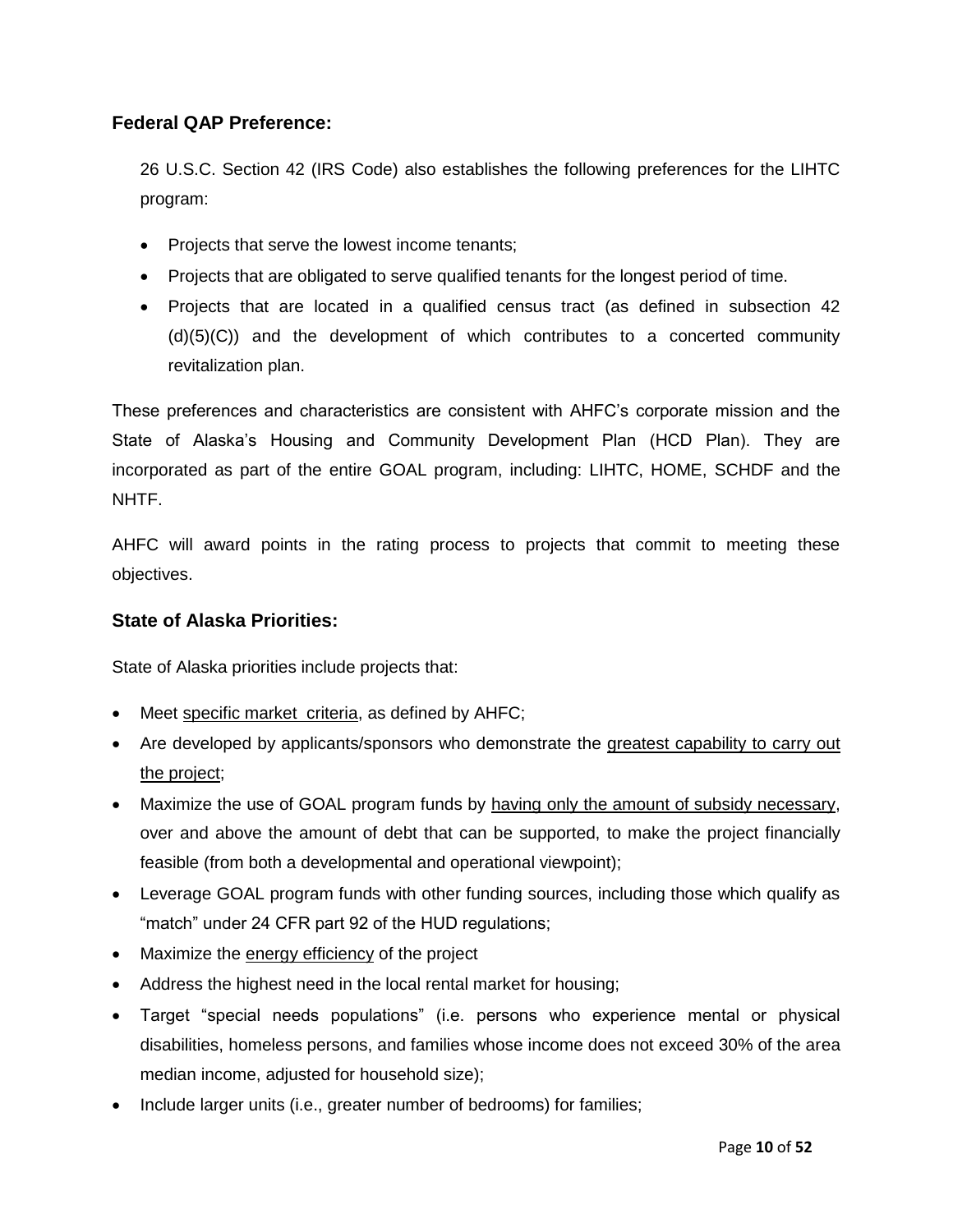- Are located in "small communities", as defined by AHFC;
- Provide meaningful training and employment opportunities for Alaskans.

AHFC will award points in the rating process to projects that address these priorities.

### **SET-ASIDES**

The award of LIHTC program funds is subject to the following set-asides:

#### **1. Tax-Exempt Organizations:**

There will be a set-aside of 10% of the available low income housing tax credit annual funding reserved for projects sponsored by eligible 501(c) (3) tax-exempt organizations who have as one of their tax-exempt purposes, the provision of low-income housing. This set-aside is mandated under 26 U.S.C. Section 42(i) (5), the Internal Revenue Service Code*.* If no projects qualify for this 10% set-aside, this amount will either be carried forward into the following year or returned to the national pool.

#### **2. Other Purposes:**

AHFC, at its discretion, may use the annual state tax credit cap and/or other program resources as deemed appropriate, or portion thereof, to engage in demonstration projects that fulfill the mission of AHFC and are consistent with this qualified allocation plan and the requirements of 26 U.S.C. Section 42 of the Internal Revenue Service Code*.*

## **THRESHOLD REQUIREMENTS**

To be considered for GOAL Program funding **all project proposals** must meet the following **minimum requirements:**

1. No supplemental funding request while prior year(s) awards are tied up in a project. This threshold will apply if a previously funded project encounters a funding gap beyond the amount identified in a prior award review for feasibility and can no longer proceed with the equity available. In such cases, the applicant will be required to return all previously awarded funds to the GOAL program. The applicant will then be eligible to apply for the entire amount of funding necessary to result in a feasible project.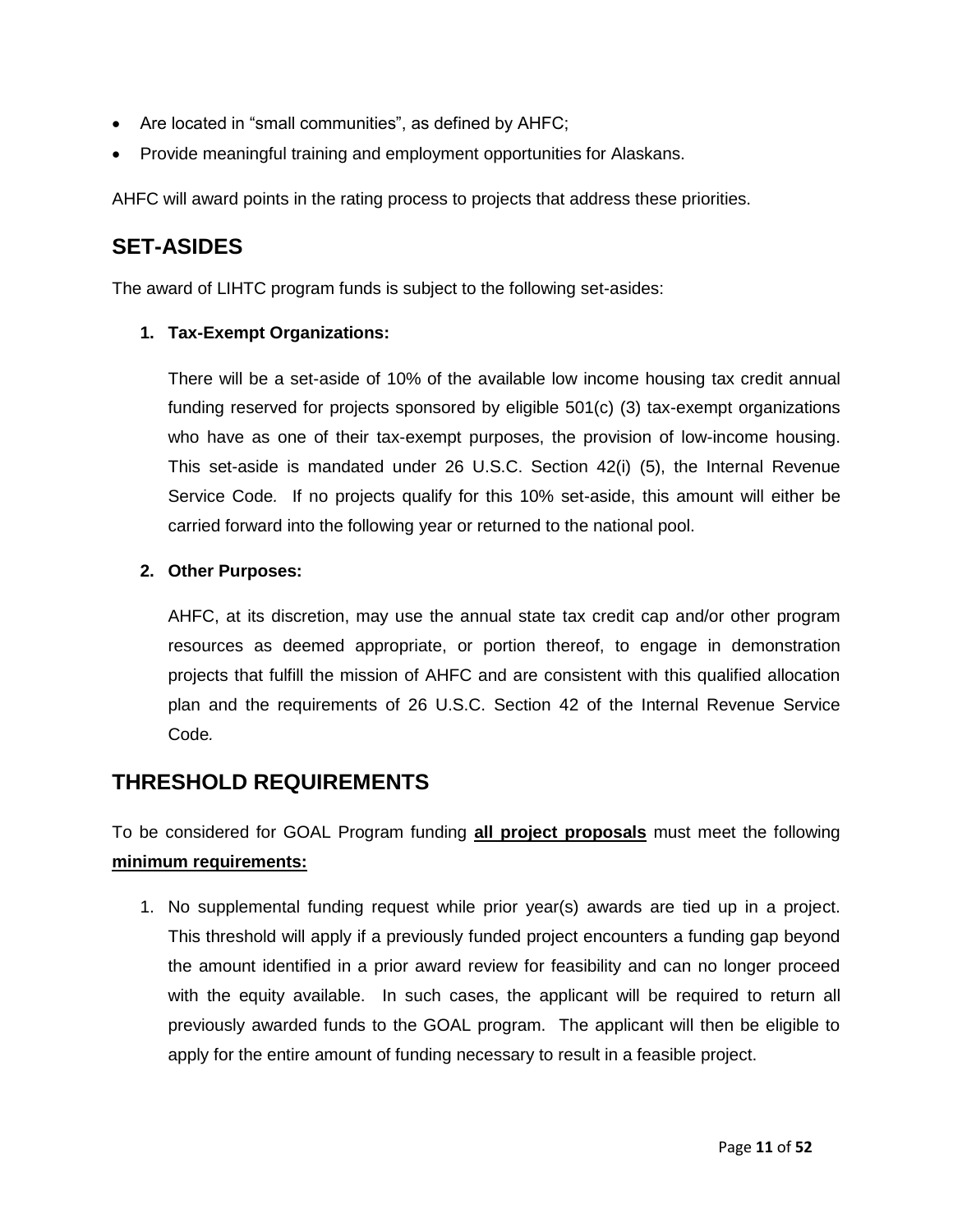- 2. All new construction projects must be in compliance with 15 AAC 154.090 construction and thermal standards.
- 3. No T1-11, board and batten, or similar type of wood siding may be used on any exterior wall surfaces.
- 4. All low-income housing tax credit project proposals must have a completed and comprehensive Market Study documenting the demand and need for the proposed units. Non-LIHTC projects will be required to demonstrate need for the proposed development either through a Market Study or an alternative form of demonstrated demand and need approved by AHFC.
- 5. The project must demonstrate acceptable community support which must be evidenced by written letters of support from the local government, community council(s), etc.
- 6. All new construction projects with 5 or more units must provide a minimum of 5% of the total unit count (fractional units rounded up), specifically equipped for persons with physical disabilities. All projects with 5 or more units must provide a minimum of 2% of the total unit count (fractional units rounded up), equipped for persons with sensory impairments. Separate units must satisfy these threshold conditions. Consequently, in a six-unit project at least one unit will need to be equipped for physical disabilities and a separate unit will also need to be equipped for persons with sensory impairments.
- 7. For all projects with 20 or more units, 5% of total units (fractional units round down) must be set aside for a "special needs" population that is not required to be served as a condition of the funding source requested. Special needs populations for this section are defined as: households with persons with mental or physical disabilities, the homeless, and persons earning less than 30% of the median income for their area. Note: Projects exclusively requesting SCHDF program funds may not satisfy this requirement by targeting persons earning 30% of the median income.
- 8. Units must be constructed or rehabilitated to the applicable standard as required by the specific program under which funds are requested and must meet the requirements of the funding program and any of the following applicable laws: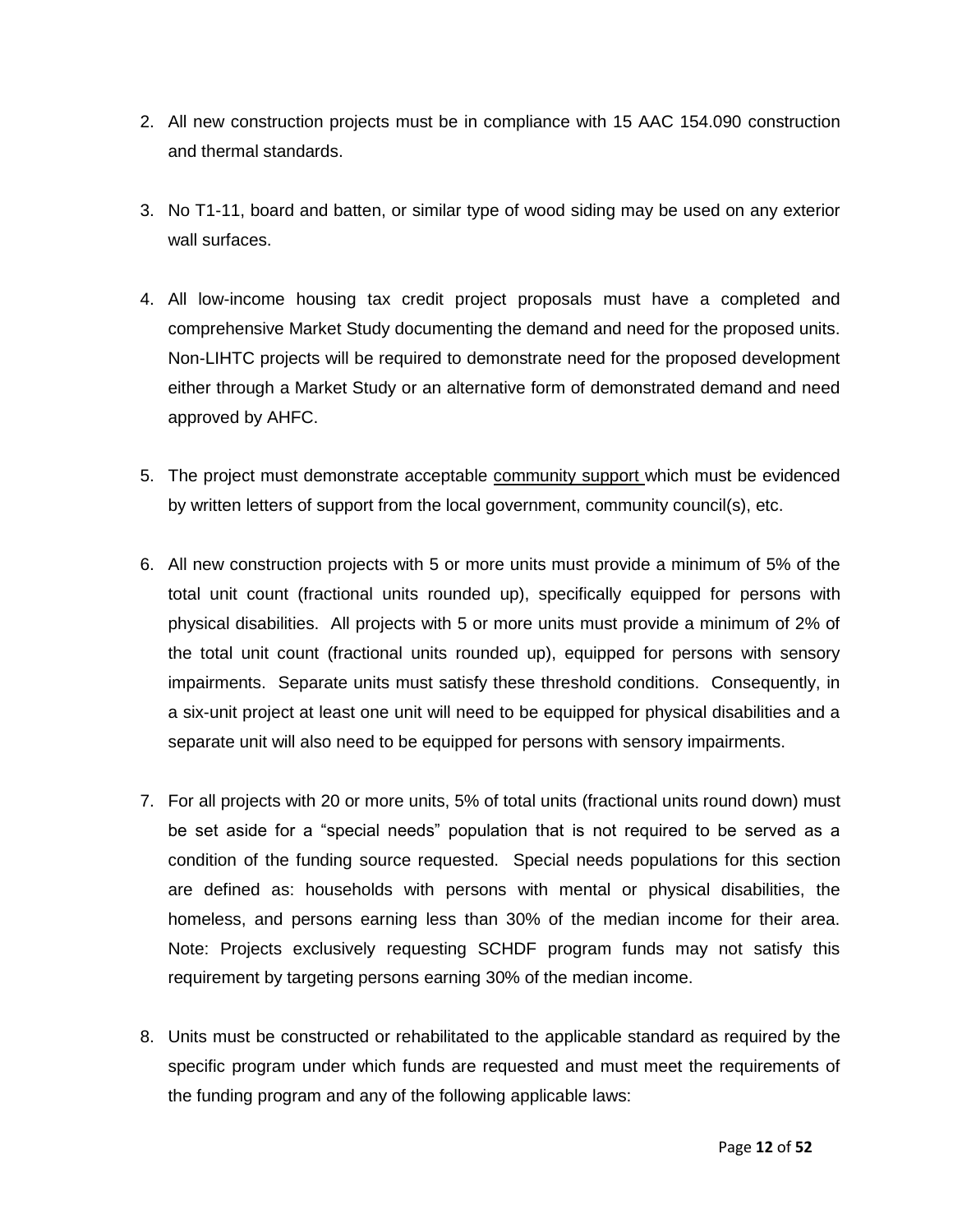- a. Americans with Disabilities Act
- b. U.S. Fair Housing Amendments Act of 1989
- c. Alaska Statute AS 18.80.240
- d. Local Government Ordinances
- e. Proposals funded through the NHTF are limited to new construction. No acquisition and / or renovation of properties will be funded through NHTF awards made through the GOAL program.
- 9. The application package must include the following material and all other materials required under the annual notice of funding availability, unless otherwise approved in writing by AHFC:
	- a. Completed application forms and all applicable certifications;
	- b. Submission of all required application material;
	- c. Payment of all applicable application fees and/or reimbursements due to AHFC;
	- d. Sufficient data, in AHFC's opinion, to determine the financial feasibility and long-term viability of the project.
	- e. Sufficient data & certifications, in AHFC's opinion, to determine that the applicant and project are eligible to receive the GOAL program funding source requested.
	- f. Applicant is considered to be a "responsible bidder."
- 10. Reasonableness of the project's development and operational data will be assessed based on the extent that application materials, and project performance data available to AHFC, support the project's developmental and operational numbers provided in the Rental Development Analysis Workbook. Key points that AHFC will look for in the application materials to make this assessment will include:
	- a. Are cost estimates supported by a credible third-party bid(s) and/or estimate(s)? Examples include bids and/or cost estimates supplied by an architect, appraiser, materials supplier, etc.
	- b. Is third-party support for the project's anticipated rents, vacancy rate, and operating expenses included?
	- c. Does the third party support comport with data available to AHFC regarding the achievable rents, occupancy rates and operating expenses for the community and / or building type?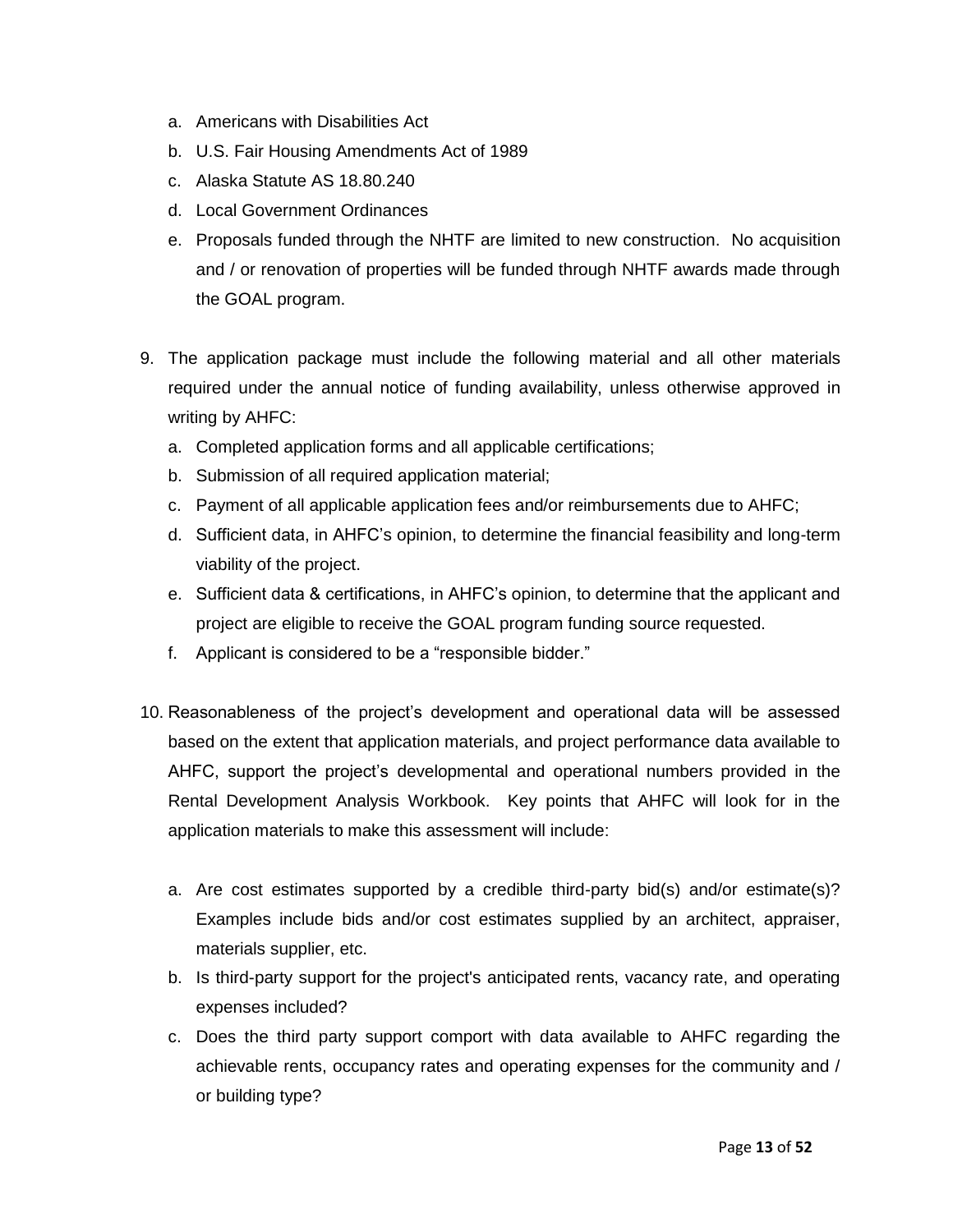d. Each applicant must submit a Schedule of Real Estate Owned (SREO) within two (2) weeks of receiving their pre-application decision letter. The schedule must be completed using form(s) provided by AHFC and is to include all LIHTC, HOME, SCHDF, and NHTF properties in Alaska built or acquired and rehabilitated with a placed in service date no earlier than fifteen years before the current funding year. If an applicant has not developed any affordable housing projects in Alaska they must provide a list of all projects in their portfolio. If six or fewer properties are available for the SREO, properties managed by the project's proposed property manager may also be considered for the SREO.

The purpose of the schedule is to provide AHFC with the previous two calendar or fiscal year data for revenue, expenses, and before-tax cash flows in a developer's rental portfolio. These data will be used to help score and determine the feasibility of the application's proposed cash flows. AHFC will notify applicants if properties within their SREO will be excluded as comps prior to the application deadline.

- e. Have all funding sources been confirmed and / or substantiated with documentation? In assessing this item, AHFC will consider the following, listed in order of priority:
	- i. Whether written lending commitments have been provided;
	- ii. Whether tax credit proceeds (if applicable) accurately reflect current tax credit market sale rates;
	- iii. Whether a tax credit purchase commitment is provided;
	- iv. Whether letters of interest from other proposed funding sources have been provided.
- f. Does the project schedule and written development narrative demonstrate a clear understanding on the part of the applicant for successful housing development in the proposed site's market? Are development concepts and reasonable assurances that the project can be successfully implemented within the proposed time frame valid? Has the applicant demonstrated the ability to obligate funding, including NHTF, and complete the project in a timely manner?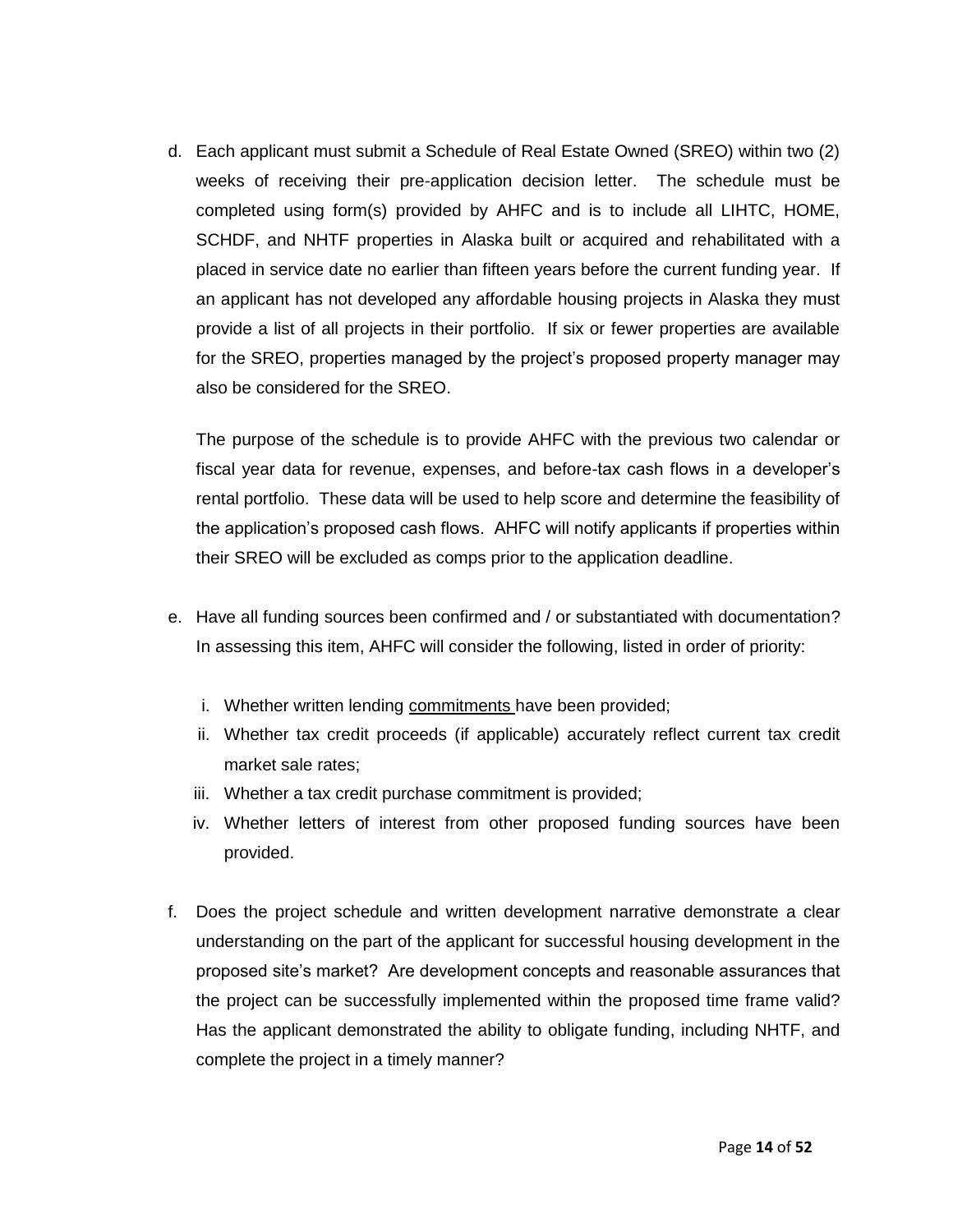- 11. Low-income Housing Tax Credit projects: Under IRS Regulations 1.42-17, AHFC must evaluate the financial feasibility of a project at three separate phases during the development of the project. The three stages are:
	- 1. Application;
	- 2. Allocation (carryover or issuance of 8609);
	- 3. Placed in service date.

The final evaluation for the issuance of the IRS Form 8609, "Low income Housing Credit Allocation Certification," must occur after the placed in service date.

Under IRS Regulation 1.42-17, owners must certify to all sources and uses of funds and the total financing planned for the project. Section 1.42-17 also specifies the type of information that must be provided by the owner and reviewed by AHFC as part of the evaluation.

For purposes of the evaluation done at allocation (carryover and 8609), the schedule of costs prepared by the owner must also include a Certified Public Accountant's audit report on the schedule. The CPA's audit must be conducted in accordance with generally accepted auditing standards. The audit report must be unqualified.

This requirement also pertains to all tax-exempt bond-financed projects that are seeking credit under the provisions of this allocation plan.

- 12. Projects Eligible for the Discretionary Basis Boost, as defined in this Qualified Allocation Plan: LIHTC projects that will not receive project-based operating subsidy may request an application of the Discretionary Basis Boost, subject to AHFC's approval after evaluating the proposal's financial feasibility and need, if all of the following conditions are satisfied:
	- a. Mixed Income Projects
		- i. In developments where at least 20% of the units do not contain income restrictions, AHFC will apply the discretionary basis boost if (i) the boost is necessary after a subsidy layer review and (ii) the property does not already qualify for a basis boost through another provision.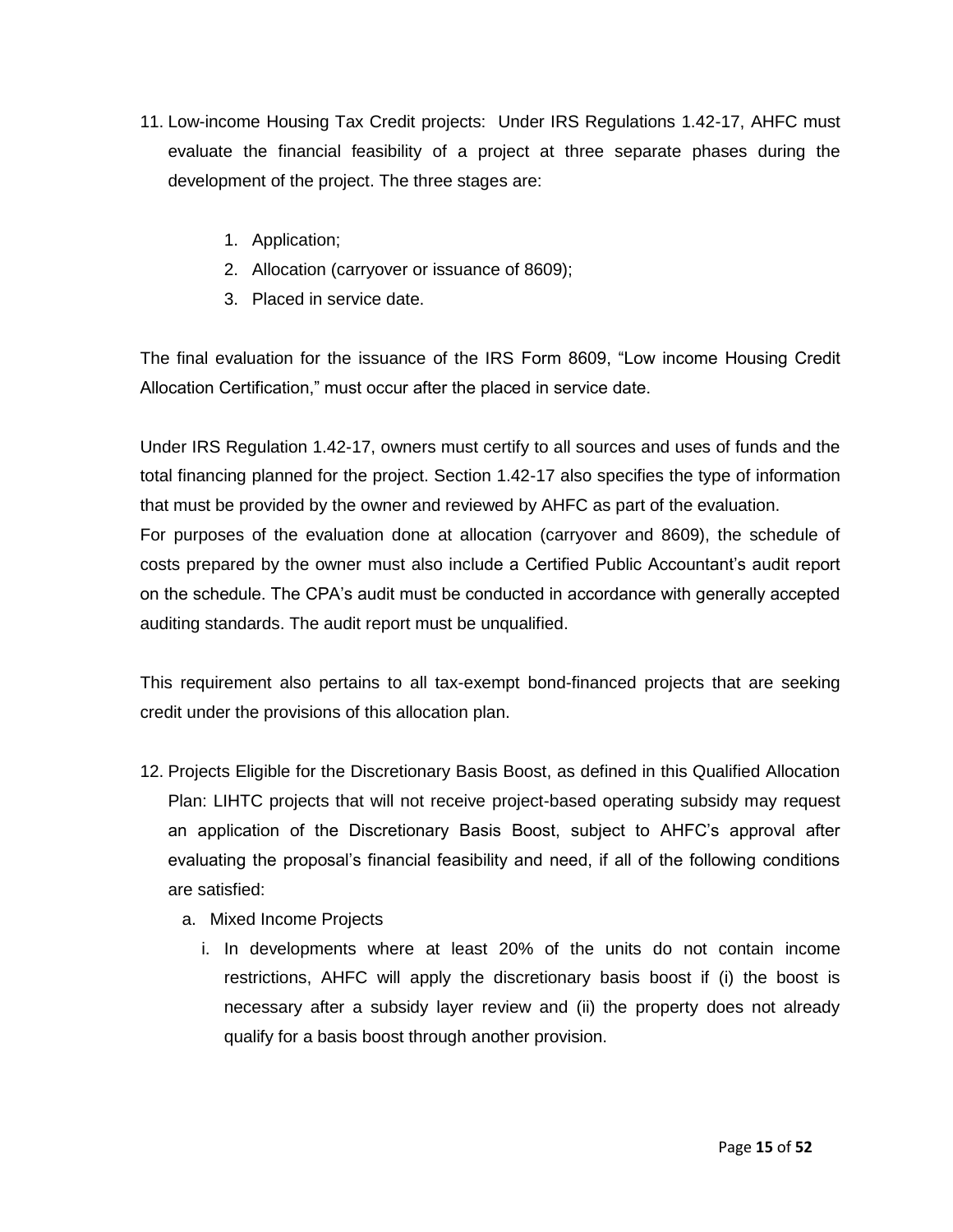- 13. Energy Star Appliances: Where Energy Star Appliances may be incorporated into the project designs, GOAL funded projects will be required to exclusively use certified Energy Star appliances.
- 14. All medicine cabinets in the project must include locking mechanisms.
- 15. Projects with units accessible through common hallways must have secured entryways.
- 16. Unless otherwise waived by AHFC, all projects with eight (8) or more units, serving families with children must have a recreation area on-site for children which is designed and equipped with age appropriate equipment. The play area and its associated access route(s) must be compliant with the Americans with Disabilities Act.

This will not apply to renovation projects where the property footprint does not change. Projects serving families with children are defined as any building or complex that contains units with three bedrooms or more.

- 17. All new construction and rehabilitation projects containing HOME or NHTF must include broadband infrastructure, as defined by the Federal Communications Commission and HUD. See HUD final rule dated December 20, 2016.
- 18. Income averaging will not be allowed for LIHTC projects. LIHTC projects must comply with either the 20-50 or 40-60 rules.

## **PRE-APPLICATION REVIEW PROCESS**

In late Spring, AHFC announces a pre-application round for the GOAL program funds. Only successful pre-applicants that have been invited to apply in the full competition will be eligible for GOAL program funding in the full application process. During the pre-application process, AHFC will evaluate the following and determine whether or not a project proposal should be invited forward into the full competition:

• All proposals for 9% LIHTCs that involve acquisition and renovation, or renovation, of an existing property will be evaluated at the pre-application stage to see if, in AHFC's sole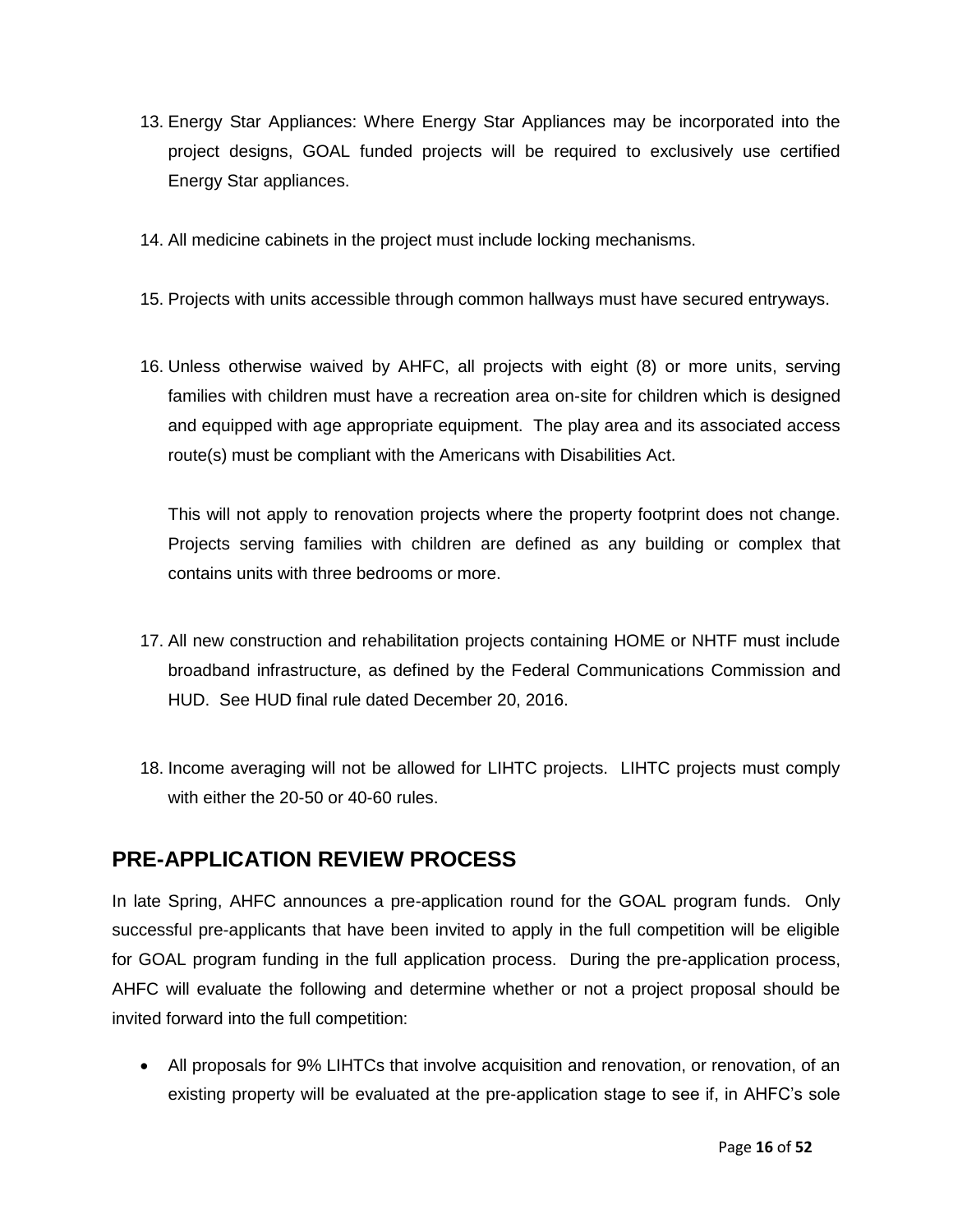opinion, the property may be rehabilitated using 4% LIHTCs. If in AHFC's sole opinion the property can be renovated using 4% LIHTCs, the proposal will not be invited to apply for 9% LIHTCs in the GOAL round.

- Market Feasibility: Is there sufficient need and / or demand for the proposed project? What is the impact of the proposed project size relative to the market while considering market saturation rates and overall size? Will the proposed project have an adverse effect on the private rental market?
- Whether city, borough or census area population data will be used to determine the point values for the proposed project under Sections 4(b)-(c) of the Rating Criteria.
- Whether or not changes to the project design, scope, and / or funding mix are necessary and / or appropriate (as determined by AHFC).
- Whether or not the proposal can reasonably be expected to be constructed with the proposed funding mix and development team.
- Whether or not penalty points should be assessed.
- Project Team and Sponsor Capacity: Pre-applicants will need to establish that sufficient capacity exists to develop and operate the proposed project. Demonstration of the following will be required to clear threshold during the pre-application review:

| <b>Development</b><br>Team<br><b>Member</b> | <b>Threshold Level:</b> Proposals will not be invited forward into the full application<br>process unless the following are demonstrated |
|---------------------------------------------|------------------------------------------------------------------------------------------------------------------------------------------|
|                                             | Within the past ten years, a minimum of three years of successful multi-family                                                           |
| Developer /                                 | development experience. For HOME, NHTF, and LIHTC projects, two years of                                                                 |
| Development                                 | this experience must involve projects using the requested sources (HOME or                                                               |
| Consultant                                  | LIHTC) or projects of a nature sufficiently similar, in AHFC's sole                                                                      |
|                                             | determination, to the project being proposed.                                                                                            |
|                                             | Two Years of Audited or un-Audited Financial Statements. If the project                                                                  |
| Project                                     | Sponsor is a newly formed entity, other materials such as prior year Tax                                                                 |
| Sponsor                                     | Returns, evidence of guarantor capacity, etc. of principals deemed sufficient, in                                                        |
|                                             | AHFC's sole determination, may be accepted in lieu of Financial Statements.                                                              |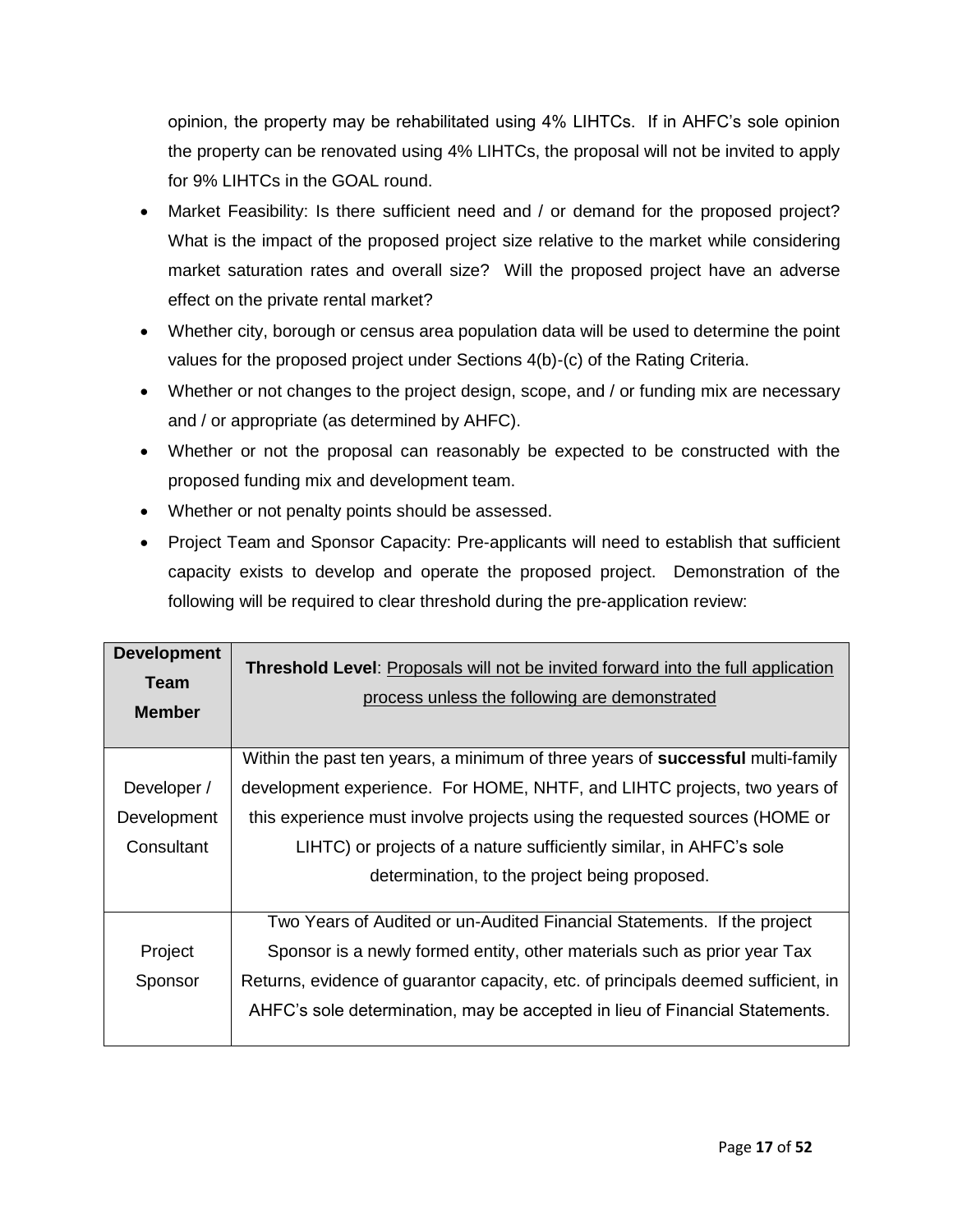|            | Within the past ten years, a minimum three years of successful multi-family    |
|------------|--------------------------------------------------------------------------------|
| Property   | property management experience. For HOME, NHTF, and LIHTC projects, two        |
| Management | years of this experience must involve multi-family rental properties with the  |
| Team       | requested funding sources (HOME or LIHTC) or projects of a nature sufficiently |
|            | similar, in AHFC's sole determination, to the project being proposed.          |
|            |                                                                                |

Successful pre-applications will be invited forward into the full GOAL competition. Penalty points, necessary changes to the project identified in the pre-application review, and reasons why unsuccessful pre-applicants were not invited forward into the full application process will be communicated at the close of the pre-application round.

At the Pre-Application stage, project sponsors will be required to designate the applicant entity. This entity may partner or contract with other entities to satisfy the experience requirements, but the named entity will be the entity that controls any subsequent award of GOAL funding in the event that partners or contracted staff decouple from the proposal. Any substitution or change in partners or contract staff used to satisfy the experience requirements will require AHFC's approval, in advance and in writing, and will be subject to the responsible bidder and penalty point review process.

## **FULL APPLICATION EVALUATION REVIEW PROCESS**

Each application received by AHFC will be reviewed by staff to determine whether the minimum application submission requirements have been satisfied by the applicant **("threshold evaluation").** If the applicant fails to submit the required application materials by the deadline established by AHFC, the application may be denied any further review or consideration.

## **FULL APPLICATION EVALUATION**

Applications that pass the threshold evaluation will be evaluated according to the objective review criteria defined in this Qualified Allocation Plan (QAP).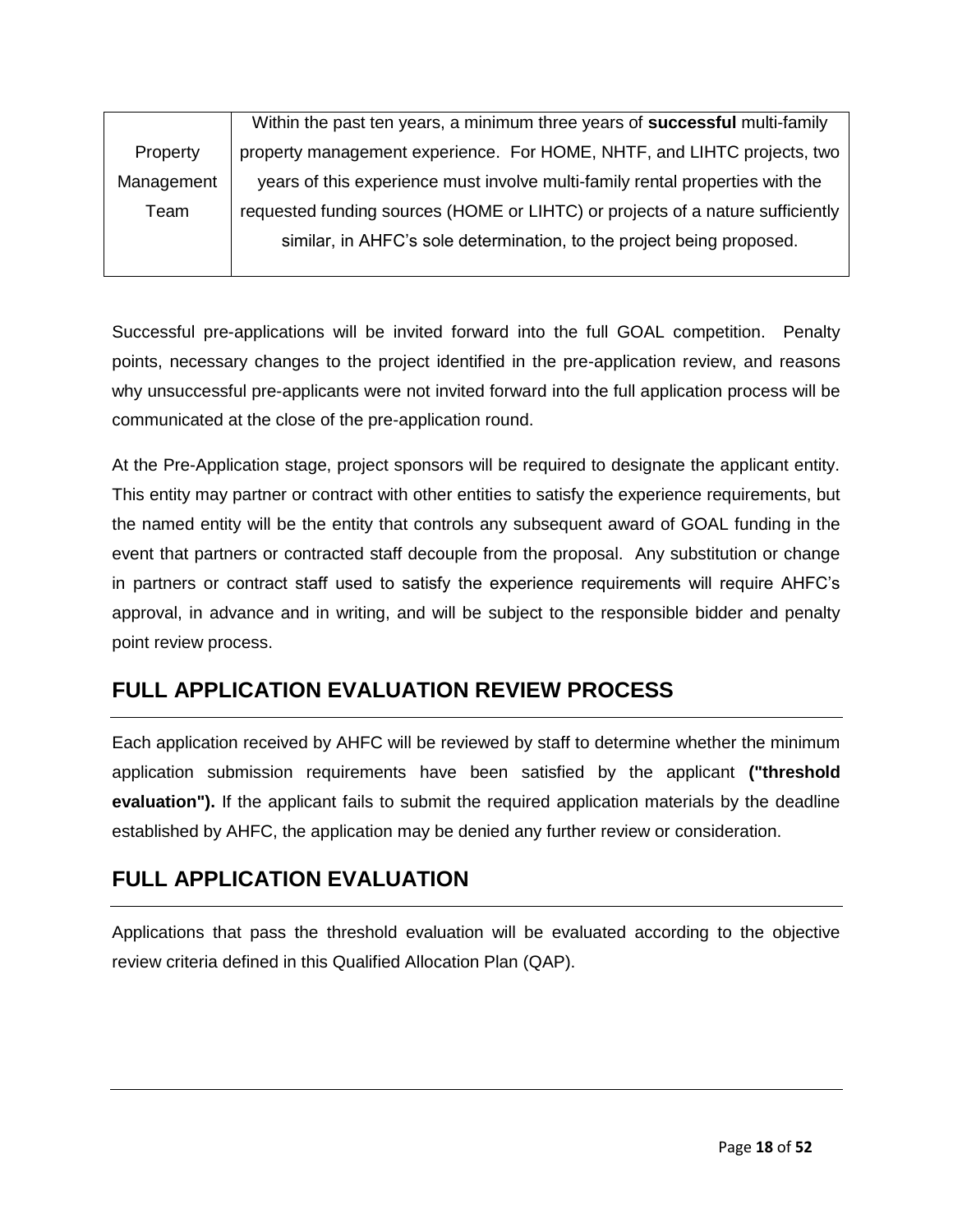#### **Funding Considerations**

The CEO may use considerations other than the point ranking to make the final funding awards. These considerations are:

- 1. Minimum levels of funding necessary, in AHFC's opinion, to result in a financially feasible project, including a recommendation of no funding if sufficient debt can be supported;
- 2. The maximum legal and AHFC annual programmatic funding limits;
- 3. Distribution of GOAL funds in such a manner to maximize the number of financially feasible projects which receive funding, even though this may result in the award of funds or tax credits outside of actual application rankings established by the rating process.
- 4. Increasing the spread of projects by geographic location.
- 5. A different amount of GOAL program funds for a project than requested by the applicant may be recommended in order to: avoid over subsidizing, to maximize the leverage of all GOAL program resources, and to satisfy the requirements of award review assumptions made by AHFC in the feasibility review.
- 6. "Responsible bidder" AHFC reserves the right to reject or assess negative points to any application or request for funding from any applicant who has failed to perform or is partnered with a person or organization which:
	- a. failed to perform any previous grant or contract with AHFC, or has previously failed to perform properly or to complete on time contracts of a similar nature;
	- b. qualifies or changes terms and conditions of the Notice of Funding Availability (NOFA), applicable restrictive covenants or loans in such a manner that is not responsive to the purpose sought by AHFC in issuing the NOFA, covenants or loans;
	- c. submits an application that contains faulty specifications or insufficient information that, in the opinion of AHFC, makes an application non-responsive to the NOFA;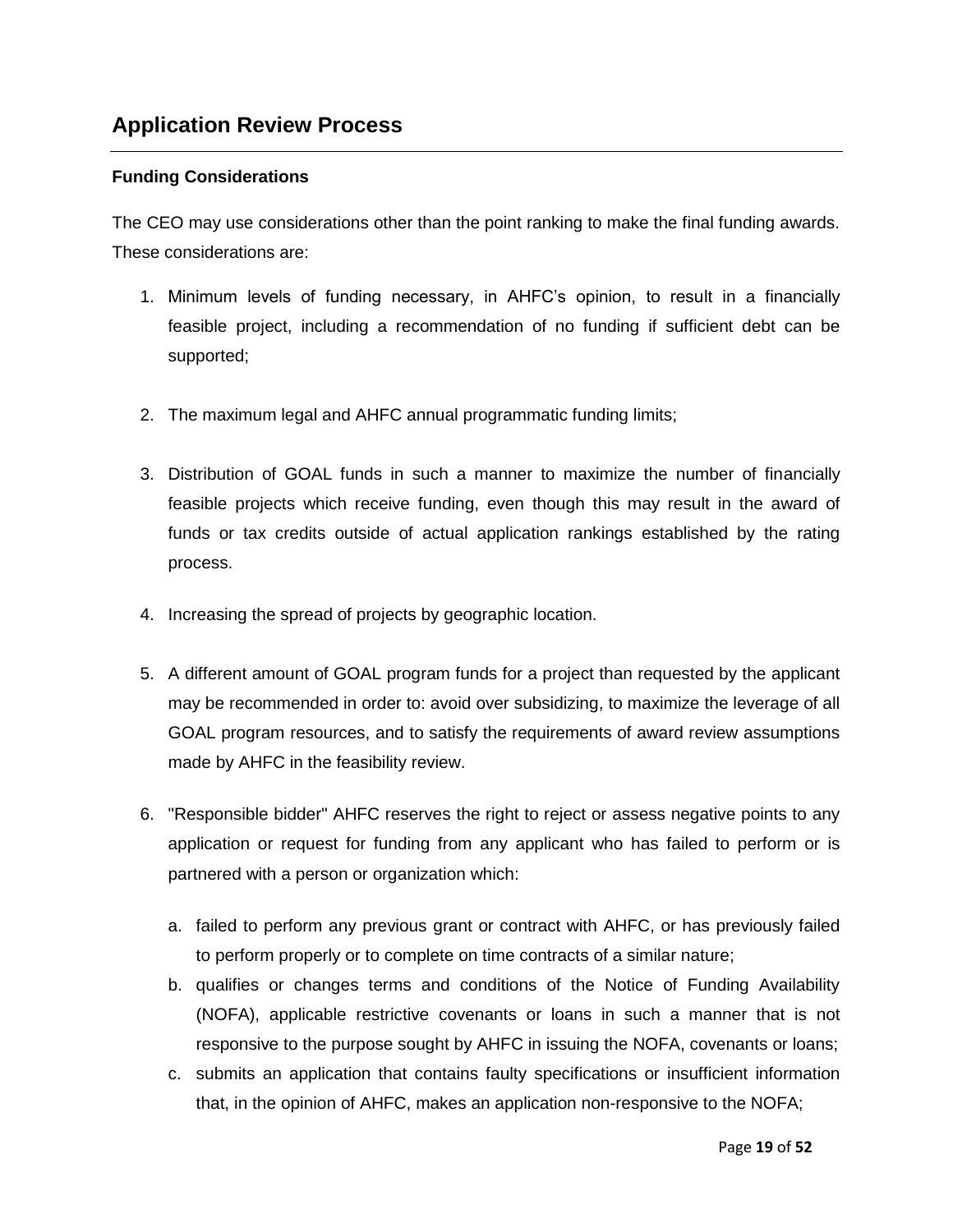- d. submits a late application;
- e. has not signed the application;
- f. is not in a position to perform the work proposed in the application;
- g. habitually and without just cause neglected the payment of bills or otherwise disregarded its obligations to subcontractors, material suppliers, or employees;
- h. has shown a consistent practice of non-compliance with State and federal rules that govern housing development programs;
- i. who has unpaid taxes due to the State of Alaska or the U.S. government;
- j. has a conflict of interest with the applicant and board member or employee of AHFC;
- k. AHFC determines that the application is not in AHFC's best interest.

In instances where the funding decision approved by AHFC's Executive Director/Chief Executive officer varies from that requested by the applicant, the applicant will be given notice of AHFC's intent to award the alternative funding reservation and/or award, and will be allowed to accept or reject the offered funding package. If the applicant rejects the funding package offered, no additional consideration will be given to the applicant during the funding cycle, and the declined GOAL program funds may be offered to another qualifying applicant(s). An applicant may have the right to appeal this decision under 15 AAC 151.830 and 15 AAC 150.220.

For any allocation of LIHTC that is made outside the priorities and selection criteria established by AHFC in this allocation plan, a written explanation will be made available to the general public, upon request.

**AHFC reserves the right to deny GOAL funds to any applicant, regardless of that applicant's point ranking if, in AHFC's sole determination, the applicant's proposed development or operational plan for the development is not financially feasible or viable.**  Additionally, GOAL funds may be awarded out of the ranking order established by the points earned. In such cases, this recommendation shall be based on the amount of GOAL funds requested, relative to the amount of funding available, as well as other selection criteria identified within the rating criteria plan.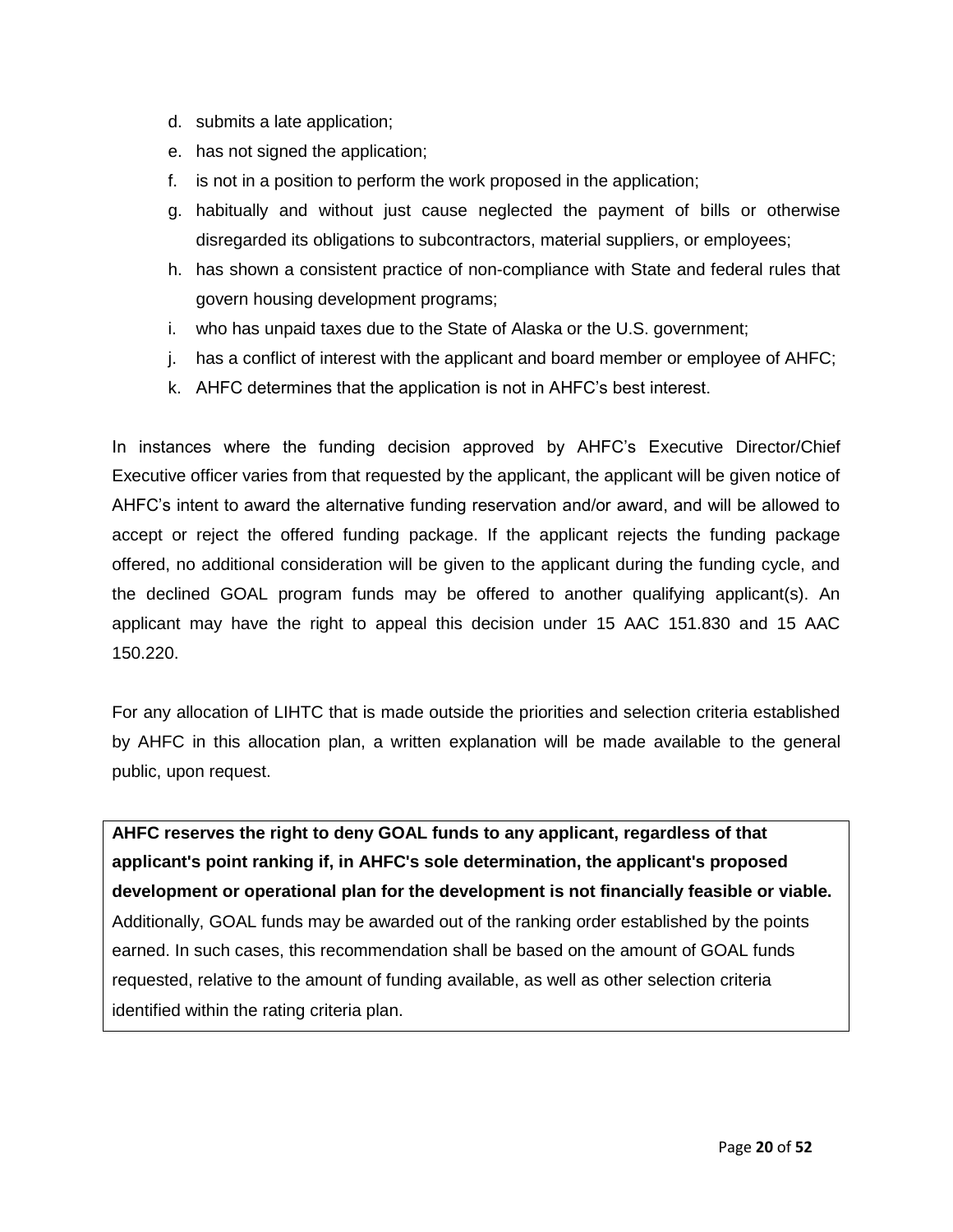## **Application Award Process**

Each applicant will receive an "Intent to Award" for the proposed GOAL program funding awards upon AHFC's executive director/chief executive officer's approval (or amendment) of the recommendations made by staff after the objective scoring has been completed and the projects have been ranked. Applicants may appeal the funding decision in accordance with AHFC regulations (15 AAC 151.830, 15 AAC 151.220 or 15 AAC 154.060, as applicable). Subsequent to any appeals processes, AHFC will issue a notice of award to successful applicants.

## **Application Rating and Ranking Criteria**

The following criteria and associated points will be utilized to rate and rank applications received for GOAL program funds:

#### **1. Project Location (Up to 21 Points)**

- a. Project is located in an area qualifying as a "small community," as defined in this Qualified Allocation Plan (20 Points)
- b. Project is located in a Qualified Census Tract (as defined by HUD, under 42(d)(5)(c)) **and** is considered to contribute to a community revitalization plan (see definition of "community revitalization plan") (1 Point)

#### **2. Project Design (Maximum 58 points)**

a. Energy Efficiency (14 Points)

Applicants requesting points under subsections (i) through (vi) of these Energy Efficiency Criteria will be required to provide AHFC copies of annual financial statements for their proposal(s), if funded. If audited financials are unavailable for a given year, project owners may satisfy this requirement by submitting unaudited financial statements. Additionally, applicants will be required to respond to reasonable inquiries from AHFC regarding energy consumption at their properties. These requirements will apply throughout the term of the restrictive covenants recorded for the property, if funded.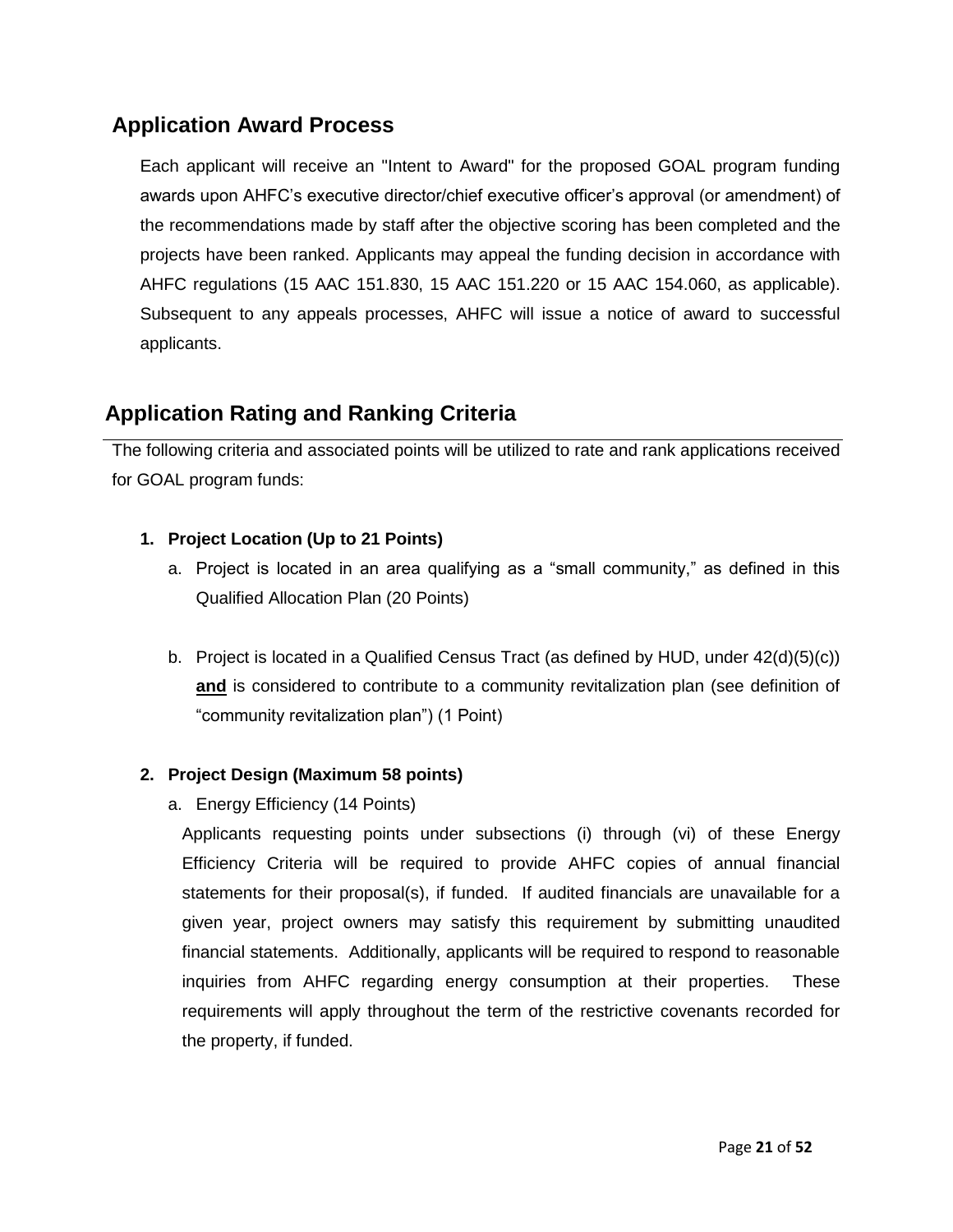- i. Project commits to achieving a 5 Star Plus BEES rating located in a moderate cost area\* (4 points)
- ii. Project commits to achieving a 5 Star Plus BEES rating located in an intermediate cost area\* (6 points)
- iii. Project commits to achieving a 5 Star Plus BEES rating located in a high cost area\* (8 points)
- iv. Rehab projects only: Project commits to achieving 2012 International Energy Conservation Code Certification\* (5 points)

\*Categories (i), (ii), (iii), and (iv) above are either/or categories. Points may be awarded under only one category for (i), (ii), (iii), or (iv). Please see the Project Leveraging Category for the Moderate, Intermediate and High Cost areas definitions.

- v. \*\*Cost Effective Renewable Energy will be incorporated into the project design and operations. For the purpose of this section, renewable energy is defined as any on-site energy source (i.e. solar, etc.). The Renewable Energy system must, at minimum, be projected to generate an annual benefit of \$40 per unit, per year. (6 points)
- vi. \*\*Cost Effective energy efficiency improvements that exceed the 5 Star Plus BEES requirements. For the purposes of this section, qualifying energy efficiency improvements are those that take the property beyond a 5 Star Plus BEES rating and result in a minimum savings of \$40 per unit, per year. (6 points)

\*\*For the purpose of (v and vi), cost effectiveness is established where the cumulative benefit(s) delivered by the respective renewable energy source(s) or efficiency improvements exceeds the initial cost of the system. The cumulative benefit will include any proceeds / rebates from the system installation that are paid by unrelated parties, and then be calculated using the current year energy price and forecast energy production (or savings). The payback analysis will be limited to the lesser of 30 years or the projected system(s) life. The energy value will be escalated at 3% per year. The cost effectiveness analysis will be provided on forms, and supported by analysis, prescribed by AHFC.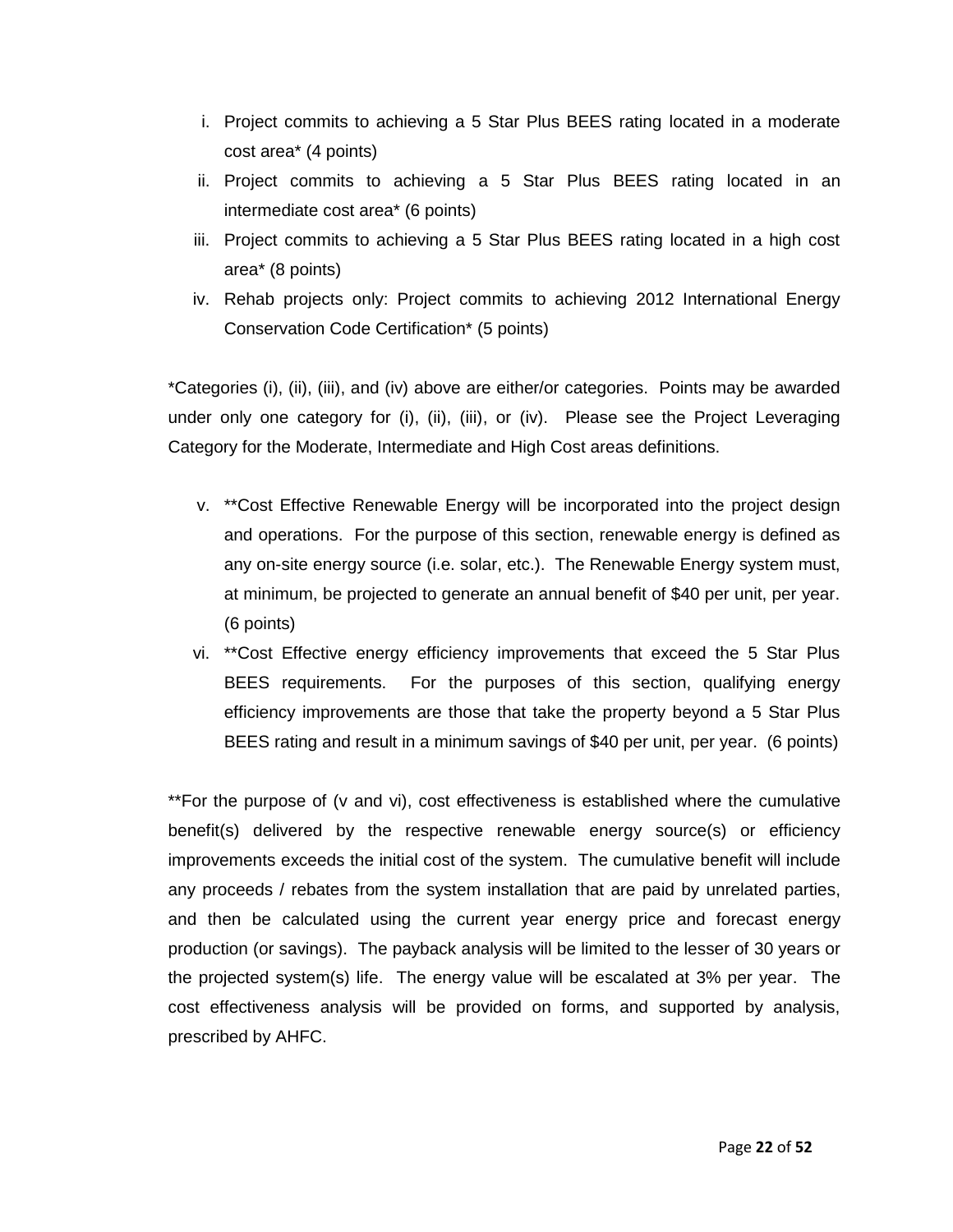Note: sections (v) and (vi) are either or categories. Applicants may receive points for one category, but not both.

b. Availability of Larger Units for Households with Children (Maximum 2 Points) Points will be awarded to applications based on the percentage of residential units in the project with three or more bedrooms, according to the following rating scale:

Calculation:

Points = Number of Residential Units with 3 bedrooms or more x 2 (Total Number Units in Property x 0.4)

**Example:** A 10-unit project, with no manager's unit, where 1 of the project's units contains three bedrooms and the remaining units were efficiencies or one-bedroom units would receive 0.5 points:

 $(1 \times 2) / (10 \times 0.4) = 2/4 = 0.5 = 0.5$  points

c. Number of Units Equipped for Persons with Physical Disabilities and Sensory Impairments (8 Points)

Number of "equipped units" as defined within this Rating and Award Criteria. For senior developments, full points will be awarded if 100% of units are "equipped units." For non-senior developments, full points will be awarded if 25% of units are "equipped units."

Calculation: Senior Development Points = Number of 'Equipped Units' x 8 Total Number of Units in Property

Calculation: Non-senior Development

Points = Number of 'Equipped Units' x 8 (Total Number of Units in Property X 0.25)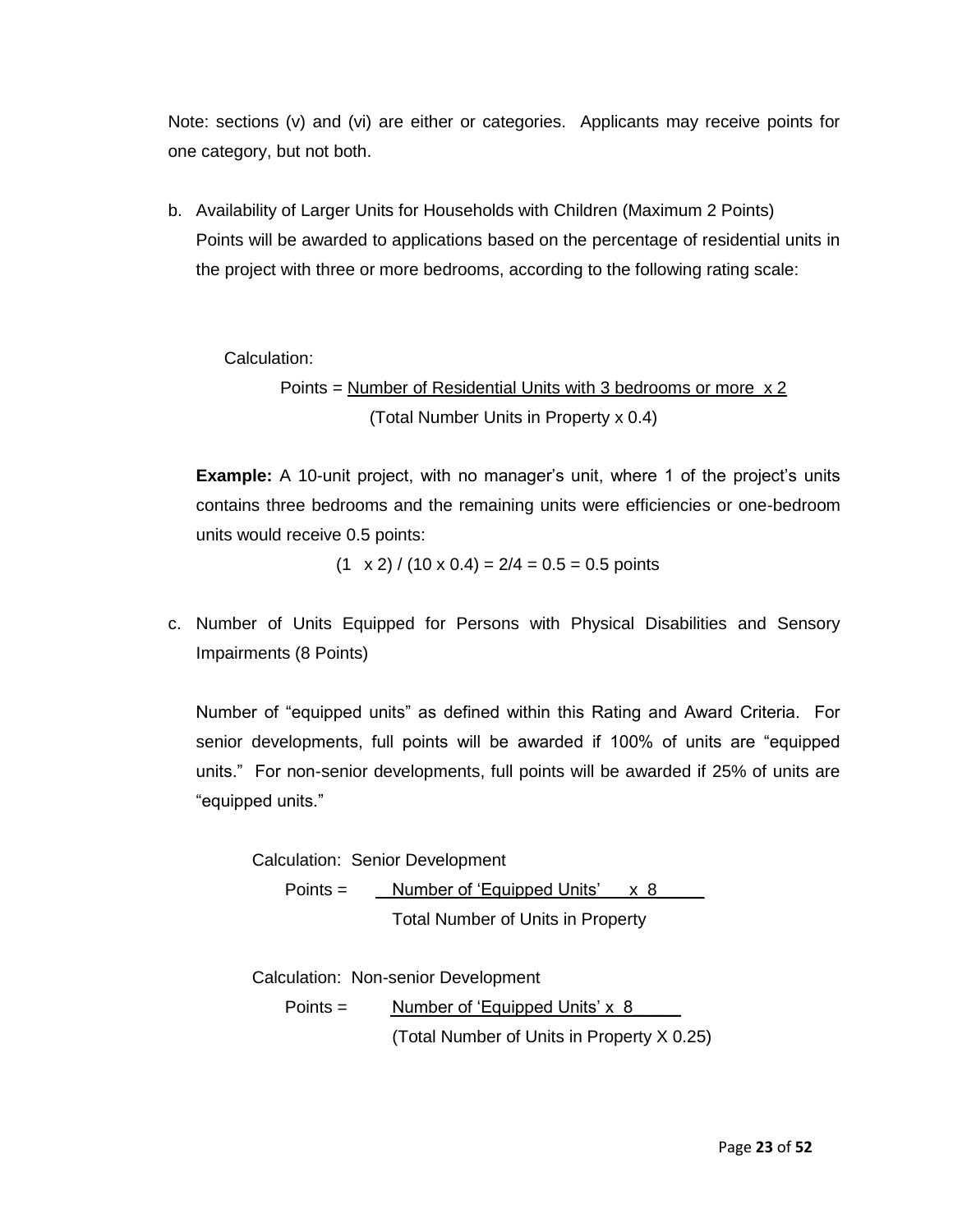#### All projects must meet the requirements of the following laws:

- Americans with Disabilities Act
- U.S. Fair Housing Amendments Act of 1989
- Alaska Statute AS 18.80.240
- Local Government Ordinances
- d. Rehabilitation Project (Maximum 16 points)
- i. Two points will be awarded to all projects involving rehabilitation. For the purpose of this section, rehabilitation, at minimum, must consist of some sort of building renovation and / or demolition and reconstruction where a building is currently located at the project site. If AHFC, in its sole discretion, finds that a deminimus amount of demolition took, or is scheduled to take, place at the project site to qualify for points under this section, no points will be awarded.

NOTE: If a property has been acquired for the purposes of a GOAL project, but demolition of the existing structure(s) has already taken place due to practical, legal, social and / or liability reasons, applicants will qualify for the 2 point minimum IF, and only if, the demolition occurred within 3 calendar years of the GOAL application deadline. However, in such cases, applicants will still be required to document the costs of the demolition, as well as the funding used for the demolition, in the development budgets submitted with their applications.

- ii. The property is in an area with a three-year average population growth rate less than zero\*. (4 points)
- iii. The property located in an area where the vacancy rate is 10% or higher\*. (4 points)
- iv. The project will convert a non-affordable property to affordable housing or a nonsenior property to senior housing. (6 points)

\* The same data sources used to assign points under the Location Trends and Rental Market Strength categories will be used to evaluate points in these categories.

e. Storage Facilities (1 point) - All residential units will be provided with assigned tenant storage facilities. Units with attached garages will automatically qualify for this point.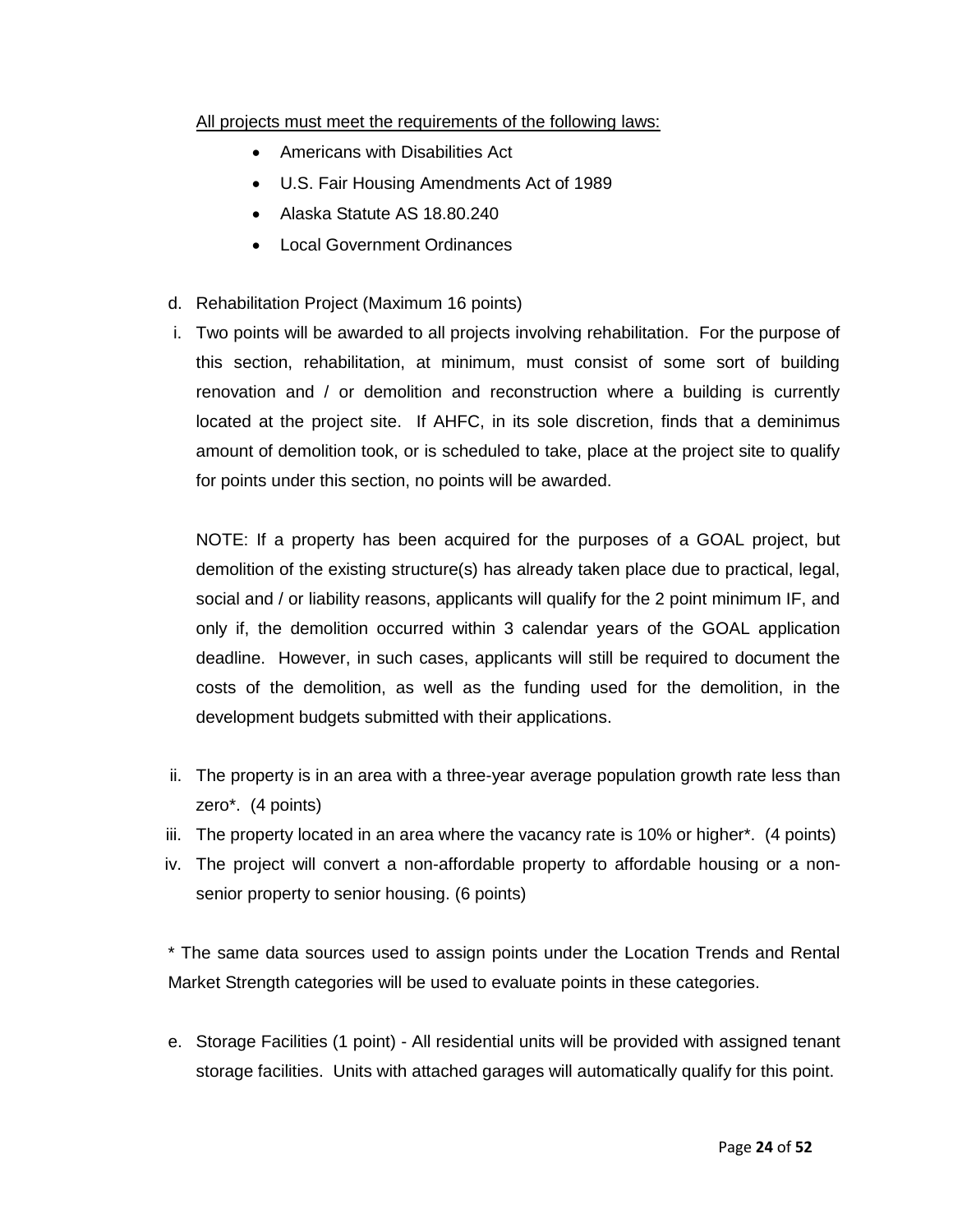- f. Service enriched housing, which incorporates substantive social services for homeless and / or disabled Alaskans, on an ongoing basis – (3 points). Points are only available if households with physical and / or mental disabilities, or homeless persons will be served by the proposed project through hard set-aside units. Services must be tailored toward the populations served by the special needs setaside units. Costs and the funding for these services must be included in the operating budget.
- g. Project Based Rental Assistance (8 points) Developments that will receive projectbased rental assistance through a federal source for at least 25% of the total residential units will receive eight (8) points. The term of the rental assistance, subject to federal appropriations, must be for at least 15 years.

#### **3. Project Characteristics (Maximum 37 Points)**

Points will be awarded to applications that exhibit certain desired characteristics in accordance with the following:

a. Project Serves the Lowest Income Tenants (Maximum 12 Points)

Points will be awarded for setting aside more than 10% of a project's units, up to 60% of the project's units, for households at or below 50% of the area median income. Sponsors may propose more than 60% of the units for households at or below 50% AMI, however the maximum scoring will be obtained once 60% of the total units has been achieved.

#### **Points are calculated as Follows**

A = Number of 50% AMI set-aside units in project.

B = Number of residential units in project (does not count manager's units if unrestricted) x 10%

 $C =$  The number of residential units in the project (does not count manager's units if unrestricted) x 50%

 $(A - B) \times 12 =$  Score, (12 points Maximum, 0 points minimum) ( C )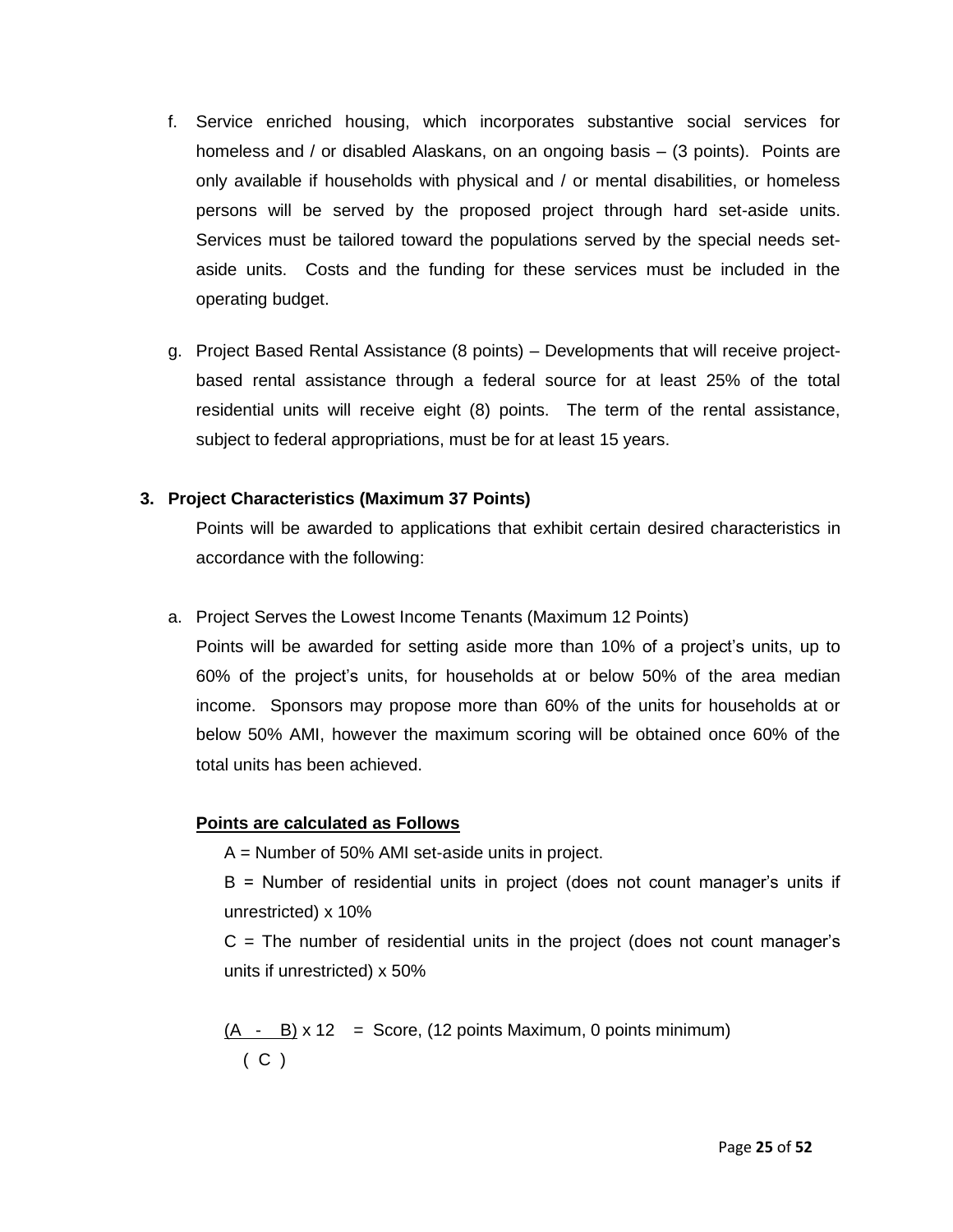Example: a 97-unit proposal will set-aside 47 units at 60% AMI and 50 units at 50% AMI. Points would be calculated as:

 $(50 - 9.7) \times 12 = 9.97$  Points (48.5)

## i. **Exemptions for Senior Citizens Housing Development Fund (SCHDF) Requests**

Senior project applications which exclusively request SCHDF program funds will be rated in accordance with the rating criteria plan, excluding this criteria. Senior organizations must establish rental policies, i.e., affordable unit (restricted income and rent) versus market rate units, in accordance with the need in their area and their organizational principles.

- b. Extended Low-Income Project Use (1 Point)
	- i. One (1) point will be awarded to applications that commit the project to an extended low-income use equaling 30 years. An extended use agreement or other similar agreement, as determined to be appropriate by AHFC, is required. LIHTC project sponsors that elect points under this category will forfeit their ability to pursue termination of the extended use period through a qualified contract.
	- ii. **Exemptions for Senior Citizens Housing Development Fund (SCHDF) Requests**

Senior project applications which exclusively request SCHDF program funds will be rated in accordance with the rating criteria plan, excluding this criteria.

c. Projects which Serve Special Needs Populations (8 Points Maximum)

Points will be awarded for projects committing additional units (up to 50% of the residential units in the project) to special needs populations (defined below) above those commitments already required by their funding sources and the GOAL program.

#### **Calculation**:

Points = ( # of special needs units not already required by the GOAL Program to satisfy the Special Needs threshold  $x$  8) / (# of Residential Units in Project  $x$  50%)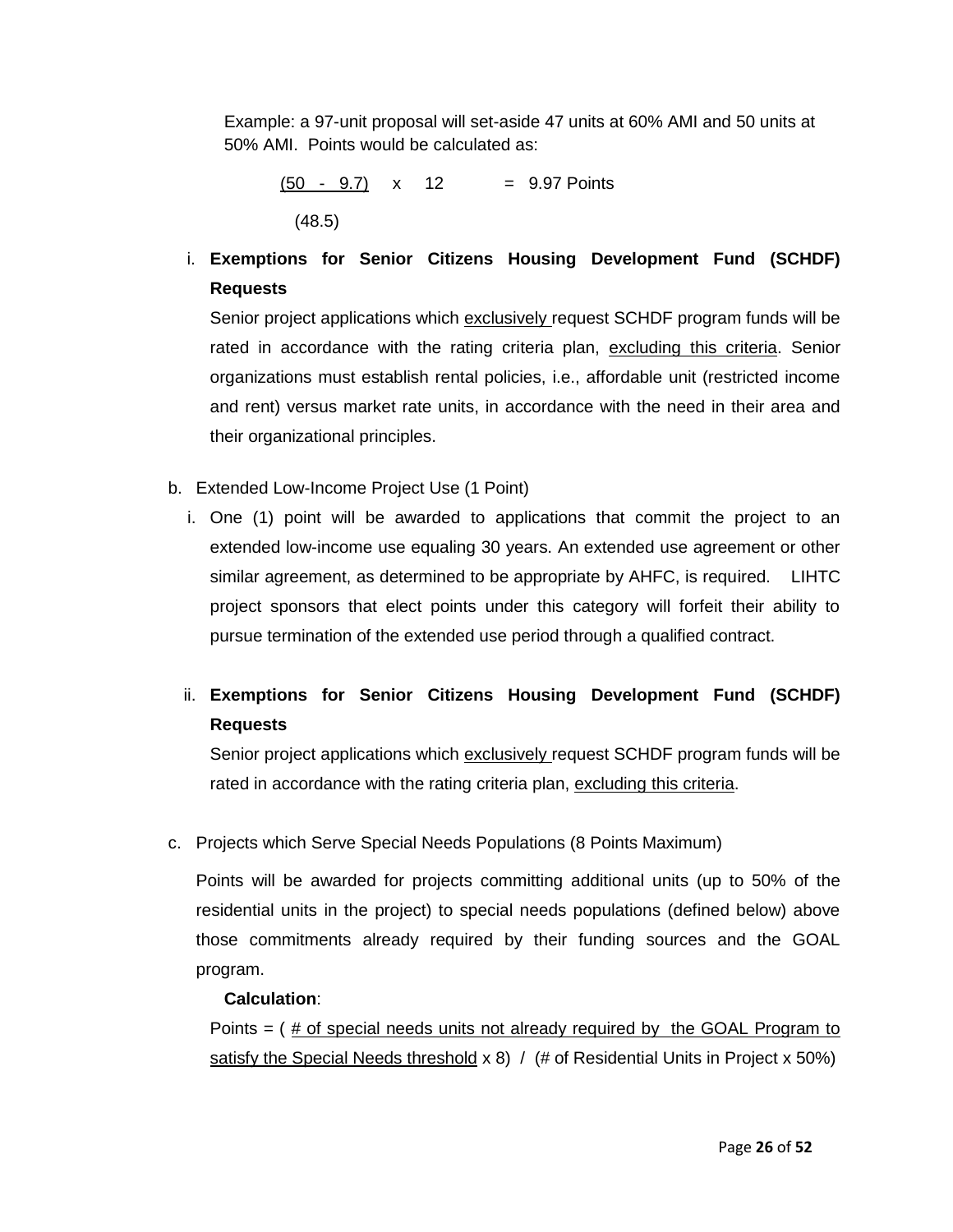A "Special Needs" person or family consists of one or more of the following:

- Persons with a mental or physical disability;
- Persons/families whose annual income does not exceed 30% of the area median income, as determined by HUD, adjusted for family size. Note: Projects exclusively requesting SCHDF program funds will be excluded from earning points under this section for targeting households at or below 30% of area median income;
- Homeless persons (may include persons "overcrowded" as defined by AHFC).
- d. Project Mix (12 Points Maximum)
	- i. Projects located in a census tract where 51% or more of the households have income greater than the Area Median Gross Income (defined by HUD)

| Points                                |    |    |    |
|---------------------------------------|----|----|----|
| Percentage of Units =  <br>Low Income | 65 | 75 | 80 |
|                                       |    |    |    |

ii. Projects located in a census tract where 40% or more of the households, but less than 51% of the households, have income greater than the Area Median Gross Income (defined by HUD)

| Points                                  |    |    |    |
|-----------------------------------------|----|----|----|
| Percentage of Units =  <br>  Low Income | 65 | 75 | 80 |

iii. Projects located in a census tract where at least 20% of the households have income less than 30% of the Area Median Gross Income (defined by HUD)

| Points                       |           |    |    |    |
|------------------------------|-----------|----|----|----|
| Percentage of Units = at $ $ | റ്റ<br>۷J | 40 | 60 | 80 |
| or above Market Rate         |           |    |    |    |

iv. Project Mix Bonus: Regardless of the census tract income: if at least 20% of the units are unrestricted by income and the remainder are income restricted **OR** if at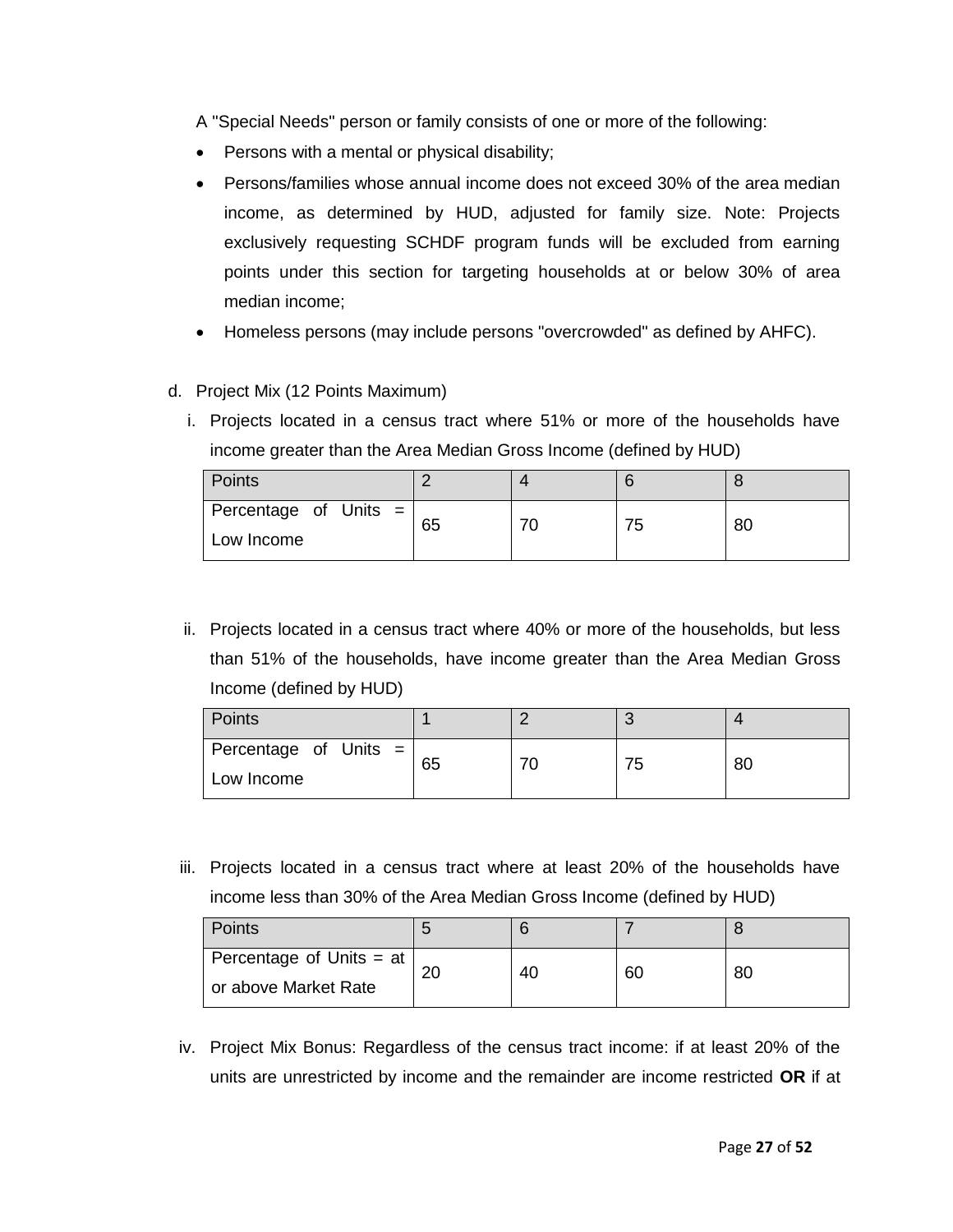least 20% of the units are restricted by income and the remainder are unrestricted by income (Four points).

Please Note: Census tract data will be determined during the pre-application with a required market study. Applicants will be notified in their application invitation if their project is located within a census tract qualifying for points under the three categories listed above.

#### e. Projects Intended for Eventual Tenant Ownership (1 Point)

For any project that is designed and operated so that the units will be eventually sold to the tenants, one (1) point will be awarded. In order to receive the point in this category, applicants must provide documentation showing a comprehensive plan for tenant home ownership counseling which includes maintenance techniques for the home. In addition, the sponsor will agree to place resale restrictions on the units, as determined to be appropriate by AHFC.

#### f. Preference in Occupancy for Homeless Families (1 Point)

One (1) point will be awarded to any applicant that commits to giving a preference to homeless families (including single individuals) in the tenant selection process for a GOAL funded project. "Homeless" is defined in the Definitions section of this Plan.

#### g. Public Housing Waiting Lists (1 Point)

One (1) point will be awarded to applications that contain a **written commitment** to give priority to households on waiting lists for subsidized housing. For projects located outside of Anchorage that are served through AHFC's public housing office, this subsidized housing preference MUST include HOME funded Tenant Based Rental Assistance Coupons referred through AHFC's Public Housing Division. A commitment means establishing gross rents below the "Fair Market Rent" limits established by the U.S. Department of Housing and Urban Development **AND**  establishing a referral relationship to a local office of AHFC and / or a local Indian Housing Authority. Applicants must describe how a referral relationship will be achieved. If no AHFC office or Indian Housing Authority is available to effectively provide referrals to the project, no point will be awarded under this section.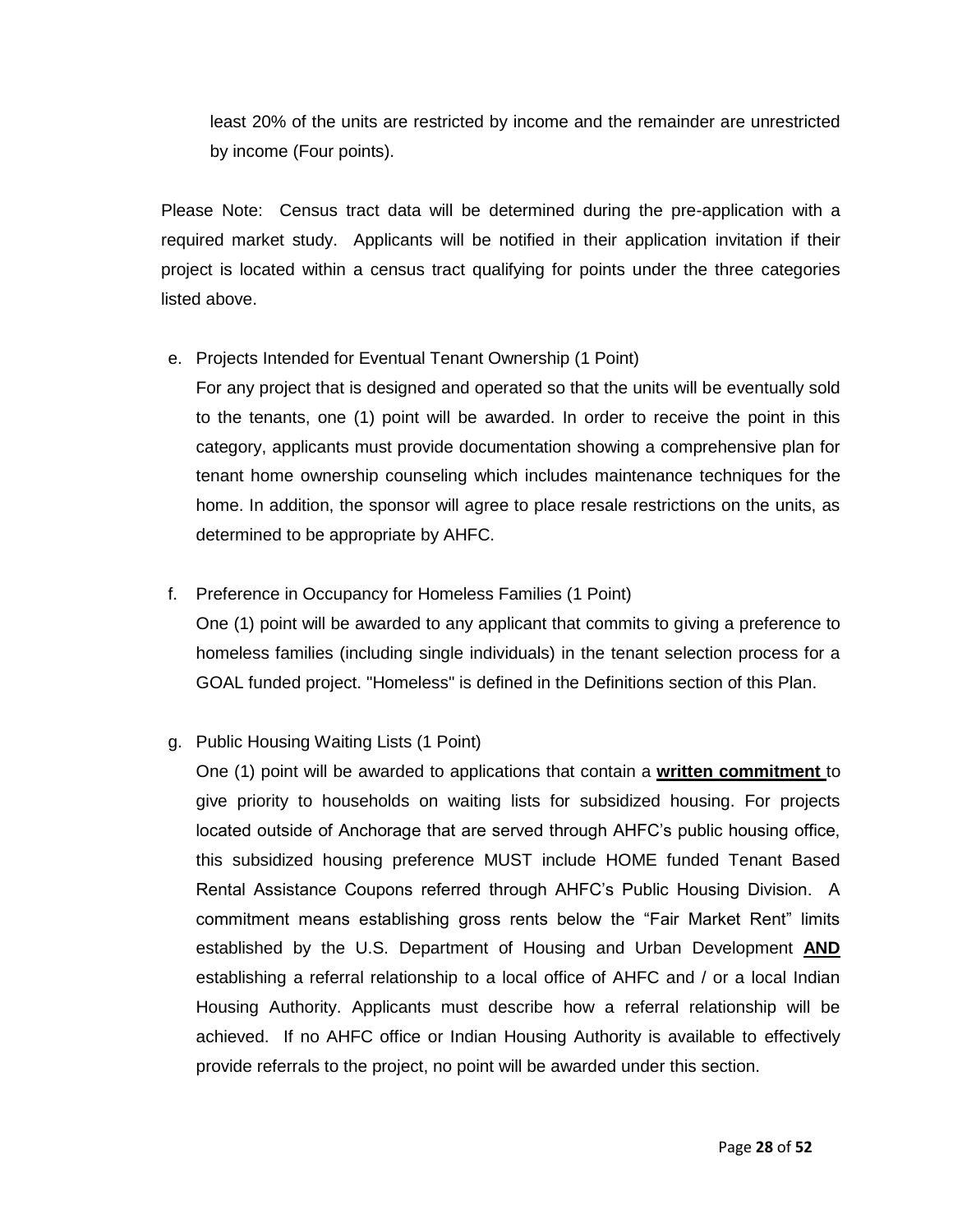LIHTC, HOME, and NHTF funded projects may not refuse to lease to a holder of a certificate of family participation under the Section 8 Existing Voucher Program (Housing Choice Voucher) or to a holder of a comparable document evidencing participation in a HOME tenant-based assistance program because of the status of the prospective tenant as a holder of such certificate, voucher, or comparable HOME tenant-based assistance document.

h. Senior Housing Offset (8 Points)

Eight (8) points will be awarded to projects primarily devoted to providing housing to qualifying Senior households, as defined in the NOFA. If funding with income restrictions encumbers more than 20% of the project units, no points will be awarded under this category.

i. Veterans Housing Preference (2 Points)

Two (2) points will be awarded to projects that contain a written commitment to giving a preference in the tenant selection criteria to households containing a veteran.

#### **4. Market Conditions (Up to 45 Points)**

- a. Opportunity: (up to 15 Points):
	- i. Unemployment exceeds the state average by more than 5%: 0 points
	- ii. Unemployment is no more than 5% above the state average: 4 points
	- iii. Unemployment is no more than 3 % above the state average: 8 points
	- iv. Unemployment is no more than 1% above the state average: 10 points
	- v. Unemployment at least equal to the state average : 12 points
	- vi. Unemployment is 2.5% or more below the state average: 15 points

Developments will be scored using the annual unemployment rate reported by the State of Alaska Department of Labor and Workforce development for the most recent year.

b. Rental Market Strength (up to 15 Points) – Project must be located in a city, borough or census area covered by the Department of Labor Survey used to generate the Rental Market Indicators. If the proposed project is not located in a city, borough or census area covered by the Department of Labor Survey, the vacancy rate will need to be determined through a market study using the same methodology employed by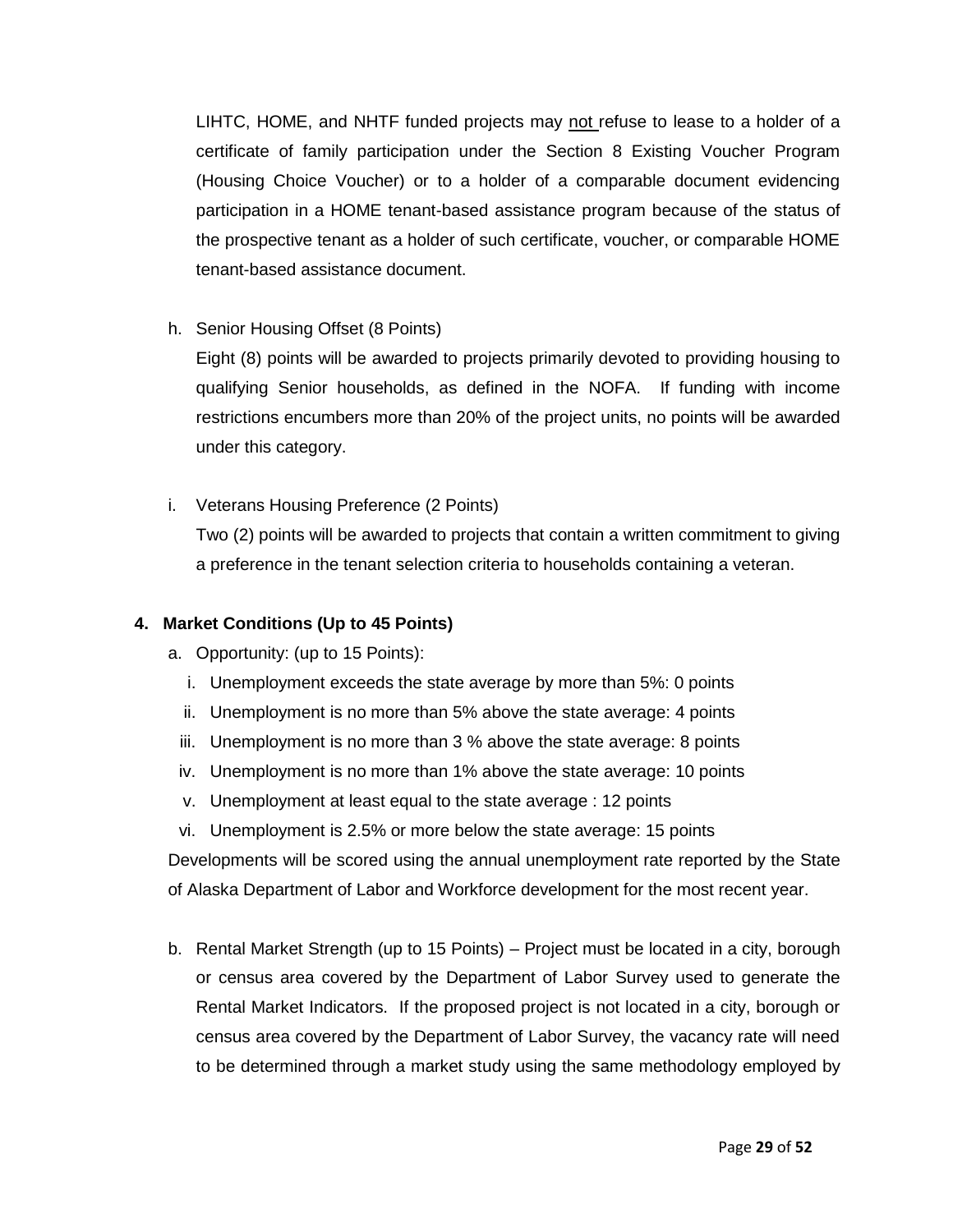the Department of Labor in their survey. Project is located in a survey area with vacancy rates exceeding 12% – 0 points

- i. Project is located in a survey area with vacancy rates of at least 9%, but no more than  $12\% - 2$  points
- ii. Project is located in a survey area with vacancy rates of at least 7%, but less than 9% – 6 points
- iii. Project is located in a survey area with vacancy rates of at least 6%, but less than 7% – 10 points
- iv. Project is located in a survey area with vacancy rates of at least 4%, but less than 6% – 13 points
- v. Project is located in a survey area with vacancy rates lower than 4% 15 points
- c. Location Trends (up to 15 Points) Points will be awarded based on the average growth rates over the most recent three-year period using *City and Census Designated Place data*. These data are reported on the State of Alaska's Department of Labor and Workforce Development website.

Points will be awarded based on the average of three-year growth rates for communities with populations of 6,500 or more. In cases where the community population is less than 6,500, points awarded will be based on the lesser of (1) the average growth rate for the specific community and (2) the average three-year growth rate for the borough or census area associated with the community. In cases where the population for the borough or census area associated with the community is less than 6,500, eight (8) points will be awarded IF the average three-year growth rate for the community is above 0%.

For proposals located in Palmer or Wasilla, the proposal will receive points based on the combined populations for those two communities, and their collective growth rates.

Using the above parameters, points will be assigned as follows:

i. Population growth in the city, borough or census area over the past three years is greater than or equal to 2.0%: 15 points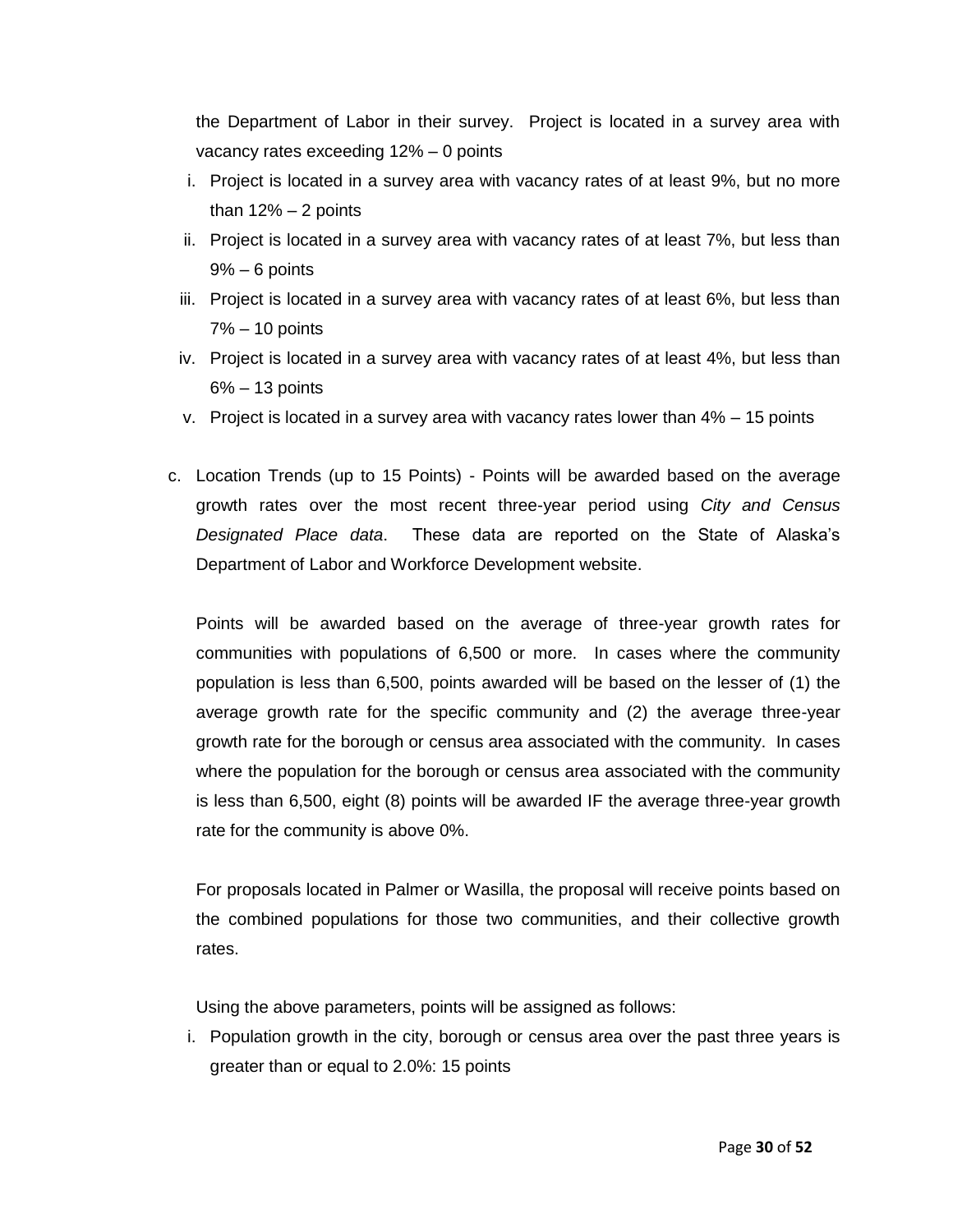- ii. Population growth in the city, borough or census area over the past three years is at least 1.25% but less than 2.0%: 12 points
- iii. Population growth in the city, borough or census area over the past three years is at least 0.5% but less than 1.25%: 10 points
- iv. Borough or census area population is less than 6,500, but the population growth over the past three years is greater than 0%: 8 points
- v. Population growth in the city, borough or census area over the past three years is greater than 0% but less than 0.5%: 6 points
- vi. Population growth in the city, borough or census area over the past three years is less than or equal to zero, but greater than -0.5%: 4 points

#### **5. Underwriting (40 points)**

An application must receive at least 8 of the total possible points in this category to receive any funding under the GOAL program. Points will be awarded based on the following subcategories:

- a. Pro Forma Analysis (30 Points)
	- i. Level to which project supports hard debt. To earn points under this section, hard debt means financing with scheduled payments, which cannot be deferred, beginning in the first year of the project operation.
		- 1. 8% or more, up to 10% of Total Development Costs (TDC) supported by hard debt (6 points)
		- 2. More than 10% but less than 13% of TDC supported by hard debt (10 points)
		- 3. 13% or more, but less than 16% of TDC supported by hard debt (16 points)
		- 4. 16% to 20% of TDC supported by hard debt (20 points)
		- 5. More than 20% of TDC supported by hard debt (24 points)

**Remote Community Provision for (i)**: In projects not connected by road or rail to Anchorage or Fairbanks, where the location also meets the Small Community definition, the percentages of development costs supported by hard debt will be scored by using forty percent 40% of the target percentages above. For example, in a qualifying community, the project would receive 24 points if more than 8% of the development costs were supported by hard debt.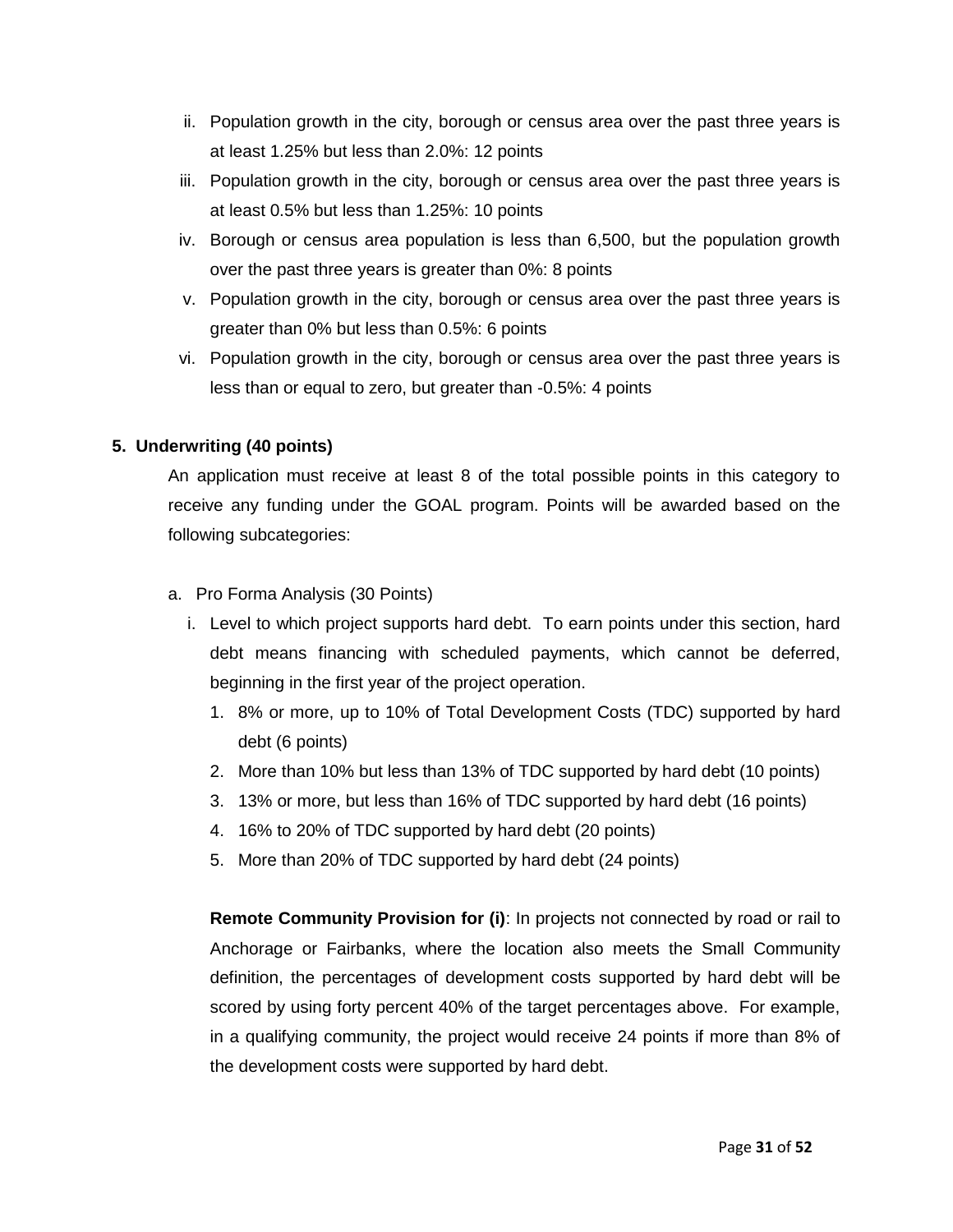- ii. Projects which are prohibited by rules associated with their supplemental funding sources which provide project-based operating assistance (i.e. HUD 811 and Section 202) from servicing debt throughout the project operations will automatically receive 14 points to offset their competitive disadvantage under Underwriting Category (a)(i).
- iii. Line items for the following have been correctly set in the Rental Development Analysis Workbook (RDAW) submitted in the application to amounts at or below their respective limits: Developer Fee, Construction Contingency, Contractor Overhead / Profit, and General Requirements. (1 point)
- iv. All line items in RDAW have been clearly described (5 points). Each time **any** line items exist for positive dollar amounts identified as only "other" or any similarly lacking description, two (2) points will be subtracted from the five points available under this category until points are no longer available under 3(a)(iii). The point floor for this category will be zero (0).
- v. Penalty: RDAW Discrepancy (minus 5 points maximum). A one (1) point penalty, up to a maximum total penalty of five (5) points, will apply for each instance of the below circumstances noted in the RDAW:
	- 1. Costs that AHFC determines will be incurred as part of the project development or operations are not included in the budget (i.e. allocation fees for an LIHTC project are not included in the budget)
	- 2. Sources and expenses identified in the application materials are not fully accounted for in the RDAW
	- 3. Known sources do not equal (within \$1,000) known uses in the RDAW; for example, donated land shows up as a source but no offsetting cost is identified in the development budget. A penalty will not apply in this case if the gap between sources and uses is created by assumptions AHFC makes during the award review.
- b. Developer Fee (2 Points)
	- i. Developer fee separately identifies developer overhead and developer fee in excess of overhead in separate line items (1 points) \*For the purposes of this section, Developer Overhead is defined as the costs of business for the Developer attributable to the project (i.e. time, insurance, business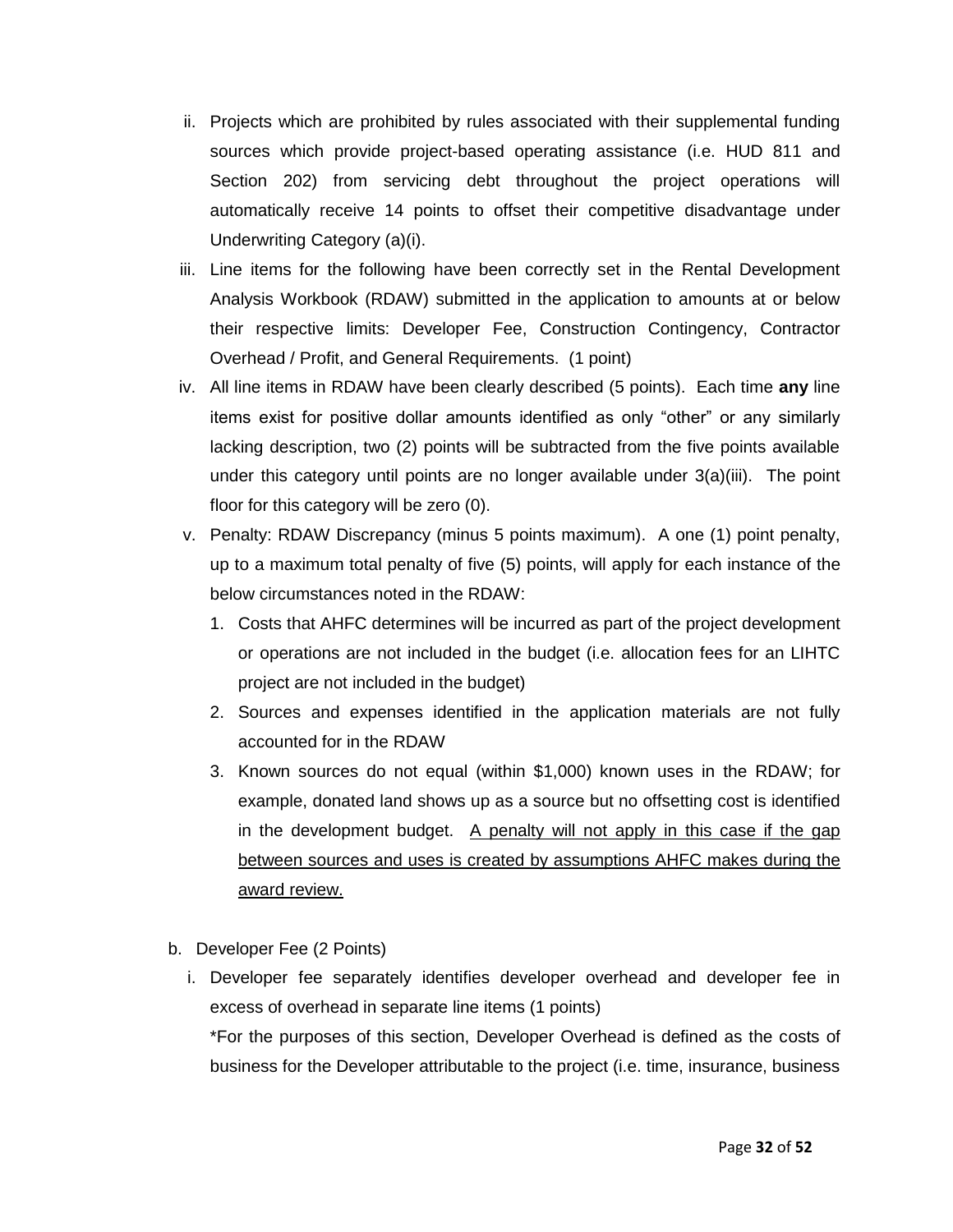expense, etc.). Developer Fee in Excess of Overhead is simply the difference between the Total Developer Fee and the Developer Overhead.

- ii. No deferred developer fee is listed at or above 30% of the total developer fee (1 point)
- iii. Penalty: If the developer is not the project owner and the deferred developer fee is not repayable within 12 years **based on trending analysis** in the Rental Development Workbook (minus 2 points).
- c. Debt Coverage Ratio (8 Points) In the first year of operation a DCR:
	- i. At or above 1.40 (in year 1) for hard debt service (8 points) points only available if hard debt is issued for project development and this debt represents at least 4% of the Total Development Costs.
	- ii. At or above 1.30, but below 1.40, (in year 1) for hard debt service (3 points)  $$ points only available if hard debt is issued for project development and this debt represents at least 4% of the Total Development Costs.
	- iii. Projects which are prohibited by rules associated with their supplemental funding sources which provide project-based operating assistance (i.e. HUD 811 and Section 202) from servicing debt throughout the project operations will automatically receive 8 points to offset their competitive disadvantage under Underwriting Categories (c)(i)-(c)(ii).

#### **6. Project Leveraging (Maximum 28 Points)**

Applicants must provide all requested information on non-GOAL contributions to the project development. These requirements will be outlined in the application materials. Leverage points under Subsections (a), (b), and (c) will be impacted by Project Cost Standards (PCSs). For the purposes of Subsections (a), (b), and (c) the applicable PCS will depend on whether the proposal is located in a community moderate, intermediate or high cost area. Projects involving acquisition and rehabilitation will be scored using 75% of the project cost standard for the project area. Details for the Project Cost Standards for each cost area are provided as follows: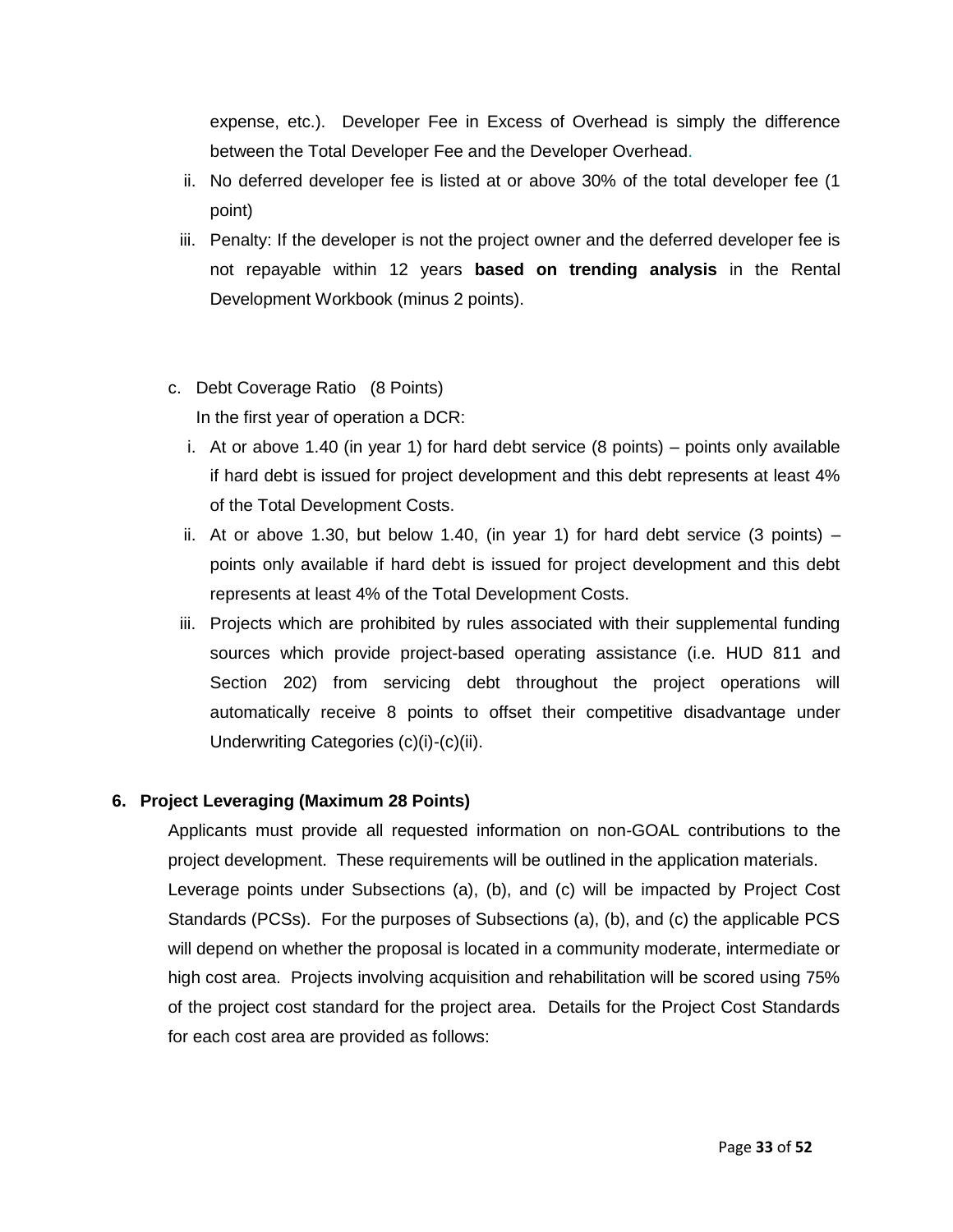Moderate Cost Area: Defined as communities connected by road or rail to Anchorage or Fairbanks (within the State boundaries).

| <b>Project Cost Standard - Moderate Area</b> |                          |                         |  |  |
|----------------------------------------------|--------------------------|-------------------------|--|--|
| One bedroom and Smaller                      | <b>Two Bedroom Units</b> | Larger than Two Bedroom |  |  |
| \$270,890 per unit                           | \$299,215 per unit       | \$320,330 per unit      |  |  |

Intermediate Cost Area: Defined as communities not connected by road or rail to Anchorage or Fairbanks (within State boundaries) that do not meet the Small Community definition outlined in the Rating and Award Criteria

| <b>Project Cost Standard - Intermediate Area</b> |                    |                         |  |  |  |
|--------------------------------------------------|--------------------|-------------------------|--|--|--|
| One Bedroom and Smaller                          | Two Bedroom Units  | Larger than Two Bedroom |  |  |  |
| \$303,335 per unit                               | \$334,750 per unit | \$358,440 per unit      |  |  |  |

High Cost Area: Defined as communities not connected by road or rail to Anchorage or Fairbanks (within State boundaries) that also meet the Small Community Definition outlined in the Rating and Award Criteria

| <b>Project Cost Standard - High Cost Area</b> |                   |                         |  |  |
|-----------------------------------------------|-------------------|-------------------------|--|--|
| One Bedroom and Smaller                       | Two Bedroom Units | Larger than Two Bedroom |  |  |
| \$399,640                                     | \$444,960         | \$479,980               |  |  |

a. Up to 10 leveraging points (maximum) will be assigned based on the net percentage of GOAL program funds to the appropriate Project Cost Standard.

Since LIHTCs do not generate equity until sold to a private investor, proceeds from the LIHTC awards will be counted as 90% GOAL program funds and 10% non-GOAL funds for the purpose of determining points in this category.

For the purposes of scoring in this subsection (a), Total Development Cost amounts exceeding the applicable PCS will be added to the GOAL funds in the scoring calculation. Consequently, the "Net GOAL program funds" will equal the GOAL funds + Total Development Costs which exceed the applicable PCS.

- i. Net GOAL funds are equal to 75% or more of PCS (0 points)
- ii. Net GOAL funds are 70% or more of PCS but less than 75% (2 points)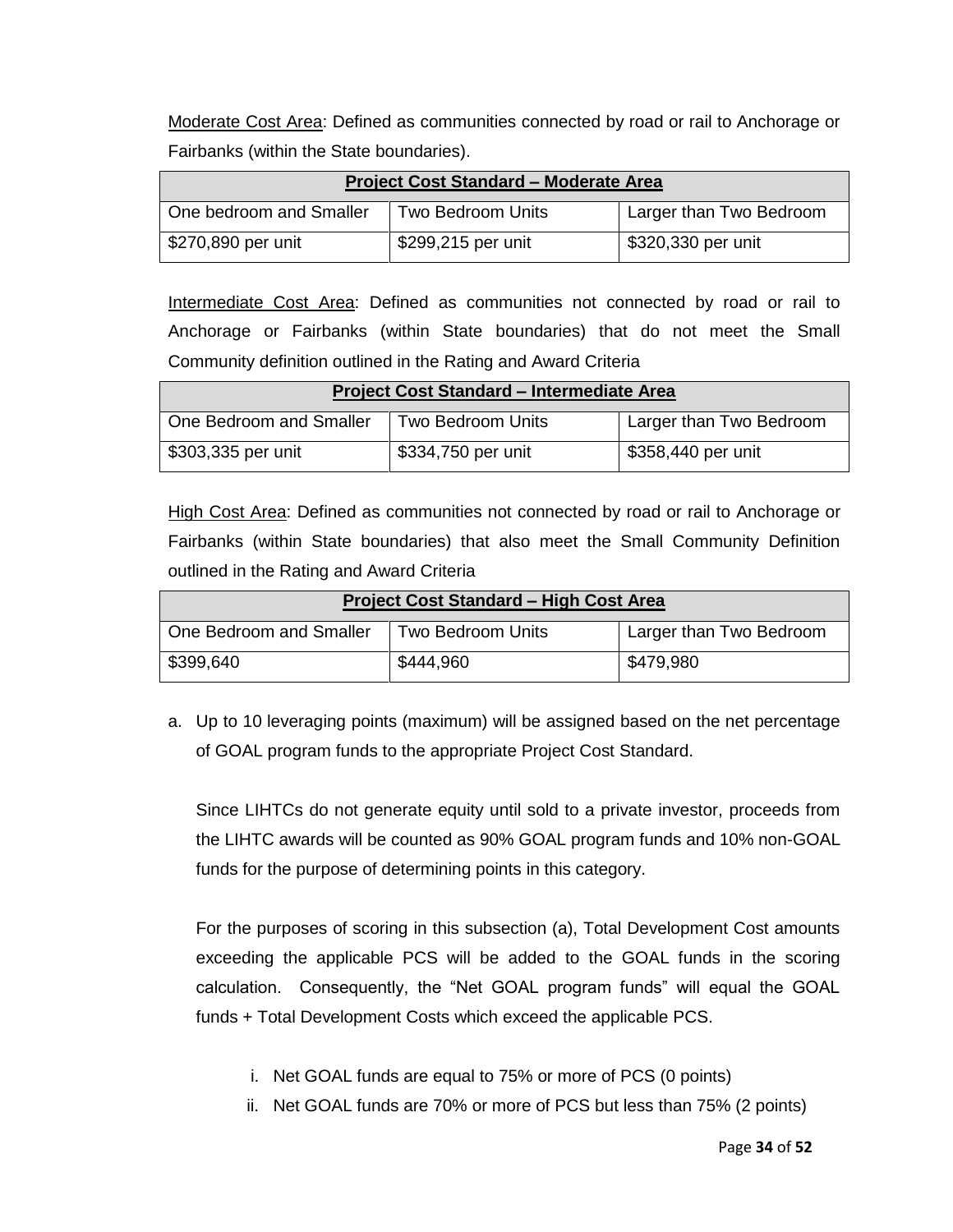- iii. Net GOAL funds are 65% or more, but less than 70%, of PCS (4 points)
- iv. Net GOAL funds are 60% or more of PCS, but less than 65% (6 points)
- v. Net GOAL funds are 55% or more of PCS, but less than 60% (8 points)
- vi. Net GOAL funds are less than 55% of PCS (10 points)

**Example:** A project with \$100 in total development costs requests \$20 in Grant funds from AHFC, and \$50 in LIHTCs (10-year value) that will be sold at \$.80 / LIHTC (generating \$40 in LIHTC equity). The PCS for the project equals \$90. The project will take out a loan for the difference: loan value =  $$100 - (40+20) = $40$ . GOAL contributions are:  $$20 + (90\% \times $40) + (total costs exceeding PCS: $10) =$ \$66. GOAL funds as a percentage of the project cost standard would = \$66  $\div$  \$90 = 73.33%. This project would receive 2 points under this section for leverage.

b. Up to 4 points (maximum) will be awarded to applications providing a written commitment for non-GOAL funding sources. If the Total Development Cost of the proposal exceeds the applicable Project Cost Standard, the total leverage commitments scored in this section will be reduced by the difference between the Total Development Costs and the applicable Project Cost Standard.

> **Calculation:** Points =  $40 \times (A - B)$ **C** and the contract of the contract of the contract of the contract of the contract of the contract of the contract of the contract of the contract of the contract of the contract of the contract of the contract of the co

Where:

A = Amount of leveraged funds secured by written commitments

B = Total Development Cost amounts exceeding the Project Cost Standard

C = the Total Development Cost

**Example**: A project has a Total Development Cost of \$1,000,000. The applicable Project Cost Standard is \$800,000. The applicant is requesting \$700,000 in GOAL funds. The applicant has secured \$300,000 in other funds through firm written commitments. The applicant will receive points based on as follows:  $40x[(300,000-200,000)/(1,000,000)] = 40x.1 = 4$  points.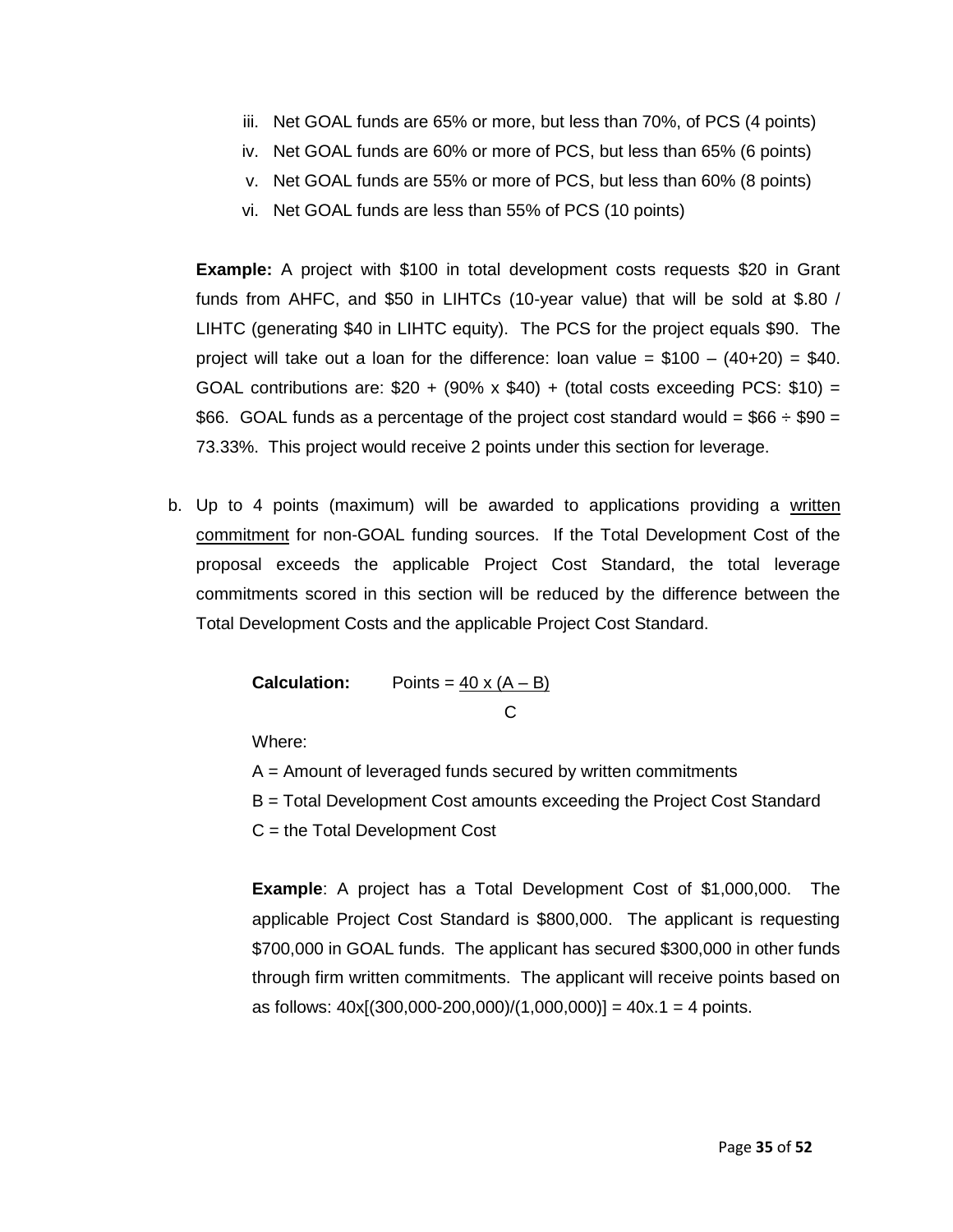- c. Up to 14 leveraging points will be assigned based on the relationship between the total project costs, excluding reserves and demolition costs, and the applicable Project Cost Standards:
	- i. Total project costs, less reserves and demolition costs, are less than 95% of the applicable Project Cost Standard, but are greater than 90% of the applicable Project Cost Standard (5 points)
	- ii. Total project costs, less reserves and demolition costs, are 90% or less of the applicable Project Cost Standard, but are still 85% or more of the applicable Project Cost Standard (7 points)
	- iii. Total project costs, less reserves and demolition costs, are less than 85% of the applicable Project Cost Standard, but are still 80% or more of the applicable Project Cost Standard (10 points)
	- iv. Total project costs, less reserves and demolition costs, are less than 80% of the applicable Project Cost Standard (14 points)

#### **7. Project Team Characteristics (1 Point)**

- a. A tax-exempt organization or Regional Housing Authority is involved in the project on a regular, continuous, and substantial basis in both the development and operation of the project (must be recognized as a tax-exempt organization by the Internal Revenue Service) (1 Point).
- b. Points will be deducted from the applicant's score in cases where a principal of the development, management or ownership entity identified in the application or subsequently used on the project, has been determined through monitoring reviews by AHFC to be in violation of program criteria, rules or regulations. Performance of the developer, owner, investor, property management firm, and all entities related by common ownership to the development team will be reviewed.

**The penalty point review will be conducted during the threshold review as part of the** "pre**-**application" process. The procedure will be based on a review of all grant/loan programs of AHFC and the Low-Income Housing Tax Credit Program. An applicant may have the right to appeal this decision under 15 AAC 151.830 and 15 AAC 150.220.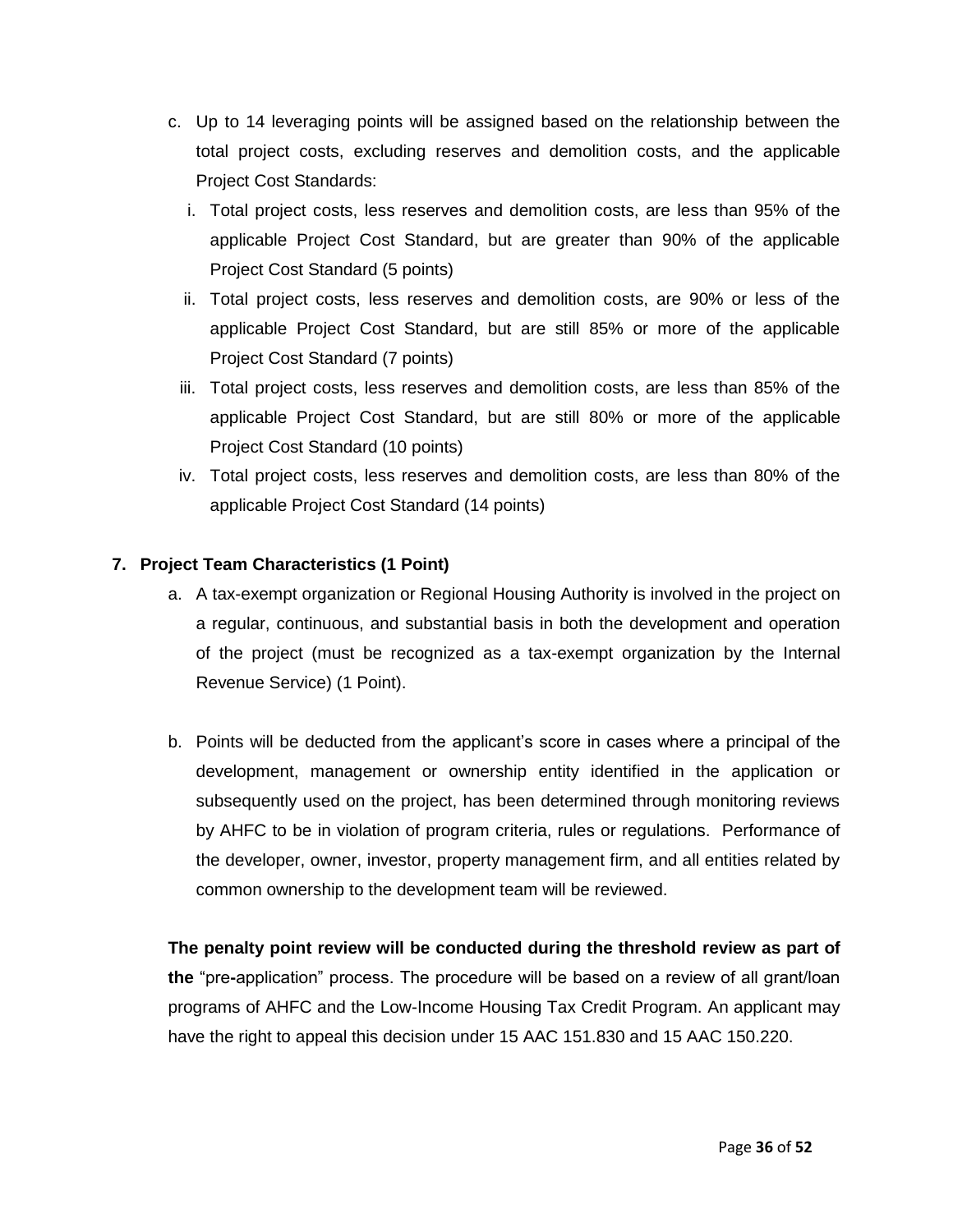AHFC retains the right to amend the point penalties based on extenuating circumstances due to natural disasters, events outside the control of the sponsor/owner, or based on the best interests of AHFC or the management of these programs. For the purpose of subtracting points under this criteria, the following schedule will be used:

- i. Late progress reports during the performance period of a grant (submitted 15 days after due date) will receive zero penalty points for the first occurrence, and 1 penalty point for each subsequent occurrence.
- ii. One point will be subtracted for each month that an AHFC mortgage payment is 30-days past-due (five points maximum). Penalty points for mortgage performance will be assessed against all members of the project ownership.
- iii. Issuance of an IRS Form 8823 or audit findings on grant programs which are older than 3 months and uncorrected by the time the pre-application is due. (3 penalty points for each qualifying project fitting this description that is not already addressed through UPCS protocol specified in (ii) of this section).
- iv. Unapproved (by AHFC), and uncorrected changes in the design or scope of a prior development from the original application scope that was proposed will result in the greater of (1) a 3 point per instance point reduction, or (2) a point penalty equal to the number of points originally awarded for the commitment that was not honored. Once this penalty has been assessed in a competition, the same penalty will not be assessed in perpetuity on future applications (i.e. if assessed in year 1 competition, same penalty will not be assessed in year 2's competition for the same event that merited year 1's penalty points).

#### **8. Job Training Program (Maximum 6 Points)**

Up to six (6) points may be awarded to an applicant committing to operate a jobtraining program that targets low and moderate-income families, during the construction of the project. The trainees must be prepared for meaningful employment opportunities after the program is completed. The training opportunities qualifying for points under this category must be related to the project development. Apprenticeship training in a recognized trade union is one example. If an applicant receives points in this category, but fails to implement the training program, AHFC may recapture any reservation or funding commitment made from GOAL program funds.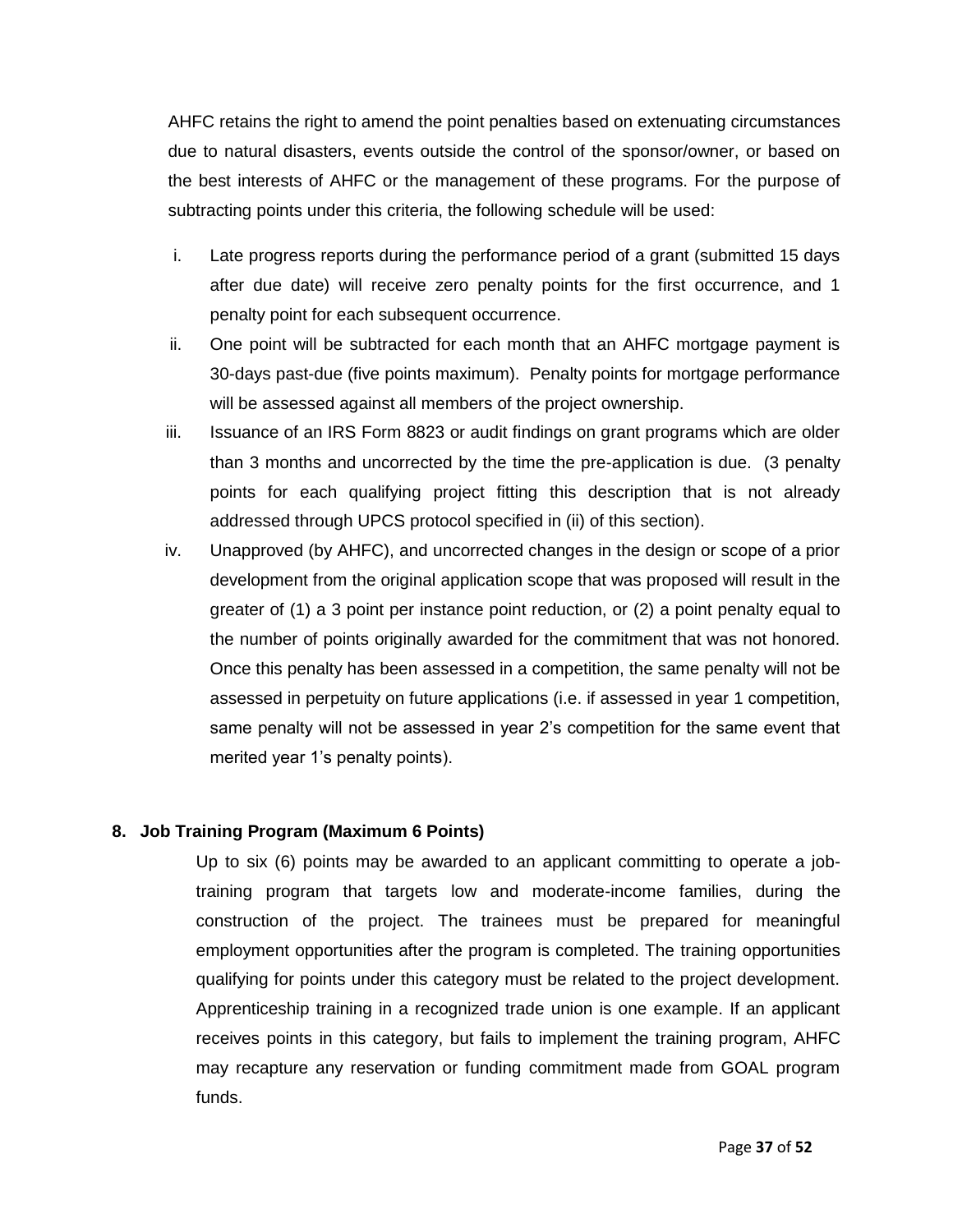- a. Applicants must provide letters of financial commitment for program operation, and signed memorandums of agreement between the project owner, the contractor, the training organization, and any other parties involved. **No points** will be awarded under this category without firm written commitments, and a detailed summary of the program which specifies the goals and objectives for the program, the number of training positions, the target group of people, how the program will be funded, the skills learned by the trainees, the duration of the training and what future employment opportunities will be available to trainees.
- b. Applicants will earn one (1) point for each individual being provided on-the-jobtraining during the project development. An additional two points will be earned for classroom training that includes at least 20 hours of instruction for at least two individuals. Classroom training must be delivered to the persons who will receive the on-the-job training. (maximum of 6 points).

#### **9. Geographic Distribution, Sponsor Award Limits, and Tie-Break Provisions**

- a. Project sponsors, including their subsidiaries and parent organizations, will be limited to the lesser of 50% of the total GOAL Program Resources or two (2) GOAL projects in any given year's GOAL program statewide funding round.
- b. No more than 1/3 one third of the LIHTC authority may be requested by a single development.
- c. No more than 1/2 one half of the available SCHDF grant funding may be requested by a single project.
- d. Tie-break: In the event that a tie in project scoring occurs, the following order of tiebreak provisions will be used
	- i. The tie-will be broken in favor of the project whose community has gone the longest without a GOAL program funded development; if still tied, then
	- ii. The tie will be broken by the development with the lowest cost per unit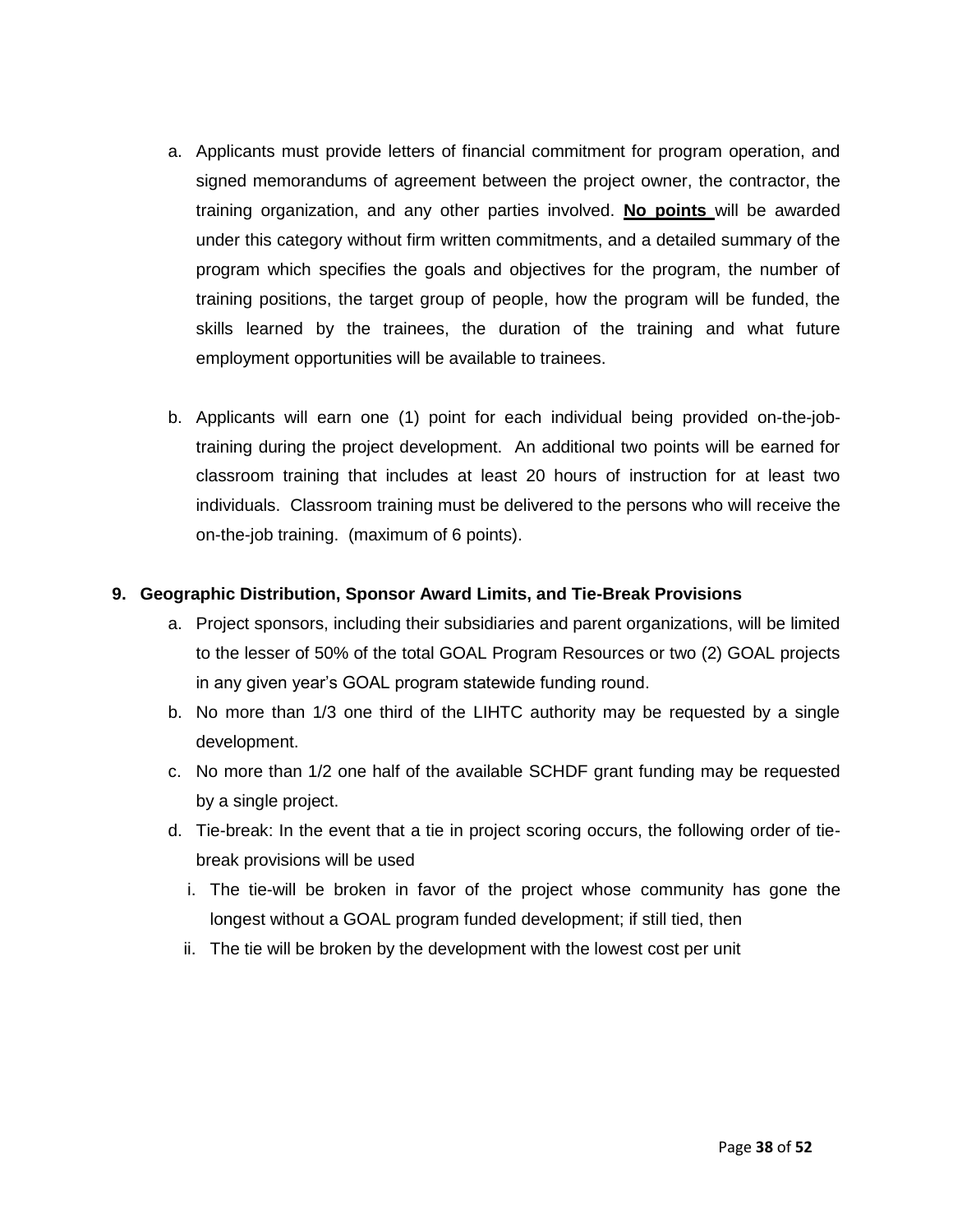#### **PROJECT CHANGES AND NON-COMPLIANCE WITH RATING CRITERIA AFTER AWARD**

AHFC will not approve any project changes pertaining to rating criteria that would modify the order in which applications were ranked during the rating process. AHFC will consider requested changes only if there is substantive reason, in AHFC's opinion to believe that in not approving the change, the financial feasibility of the project will be compromised.

All project characteristics proposed by the applicant become part of the extended use agreement (LIHTC program) or deed restriction (HOME, NHTF, and SCHDF programs) which are recorded on a funded project. Failure to meet any of these requirements which are incorporated in to the extended use agreement or deed restriction is considered a violation of this award plan (Qualified Allocation Plan for LIHTC). Such violations are considered reportable to the Internal Revenue Service (LIHTC program) as non-compliance, or in the case of HOME, NHTF, and SCHDF program funds (and not corrected in a timely manner), are events which may cause AHFC to demand repayment of the HOME, NHTF, and/or SCHDF program funds.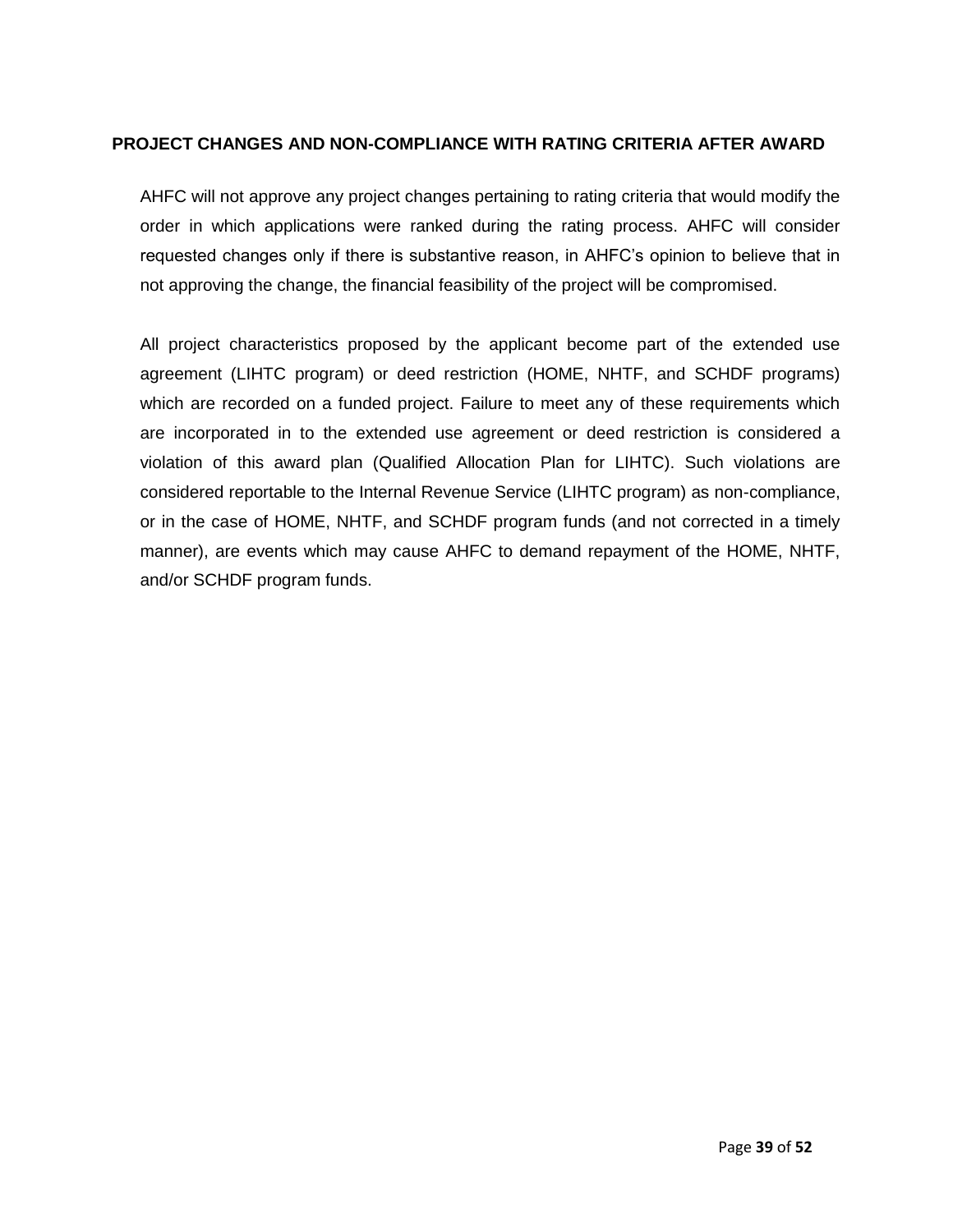| <b>RATING AND RANKING CRITERIA SUMMARY</b>            |                                 |  |  |  |
|-------------------------------------------------------|---------------------------------|--|--|--|
| <b>Evaluation Criteria</b>                            | <b>Maximum</b><br><b>Points</b> |  |  |  |
| <b>Project Location</b><br>1.                         |                                 |  |  |  |
| i. Small Community - 20 points                        | 21                              |  |  |  |
| ii. QCT w/ Community Revitalization - 1 point         |                                 |  |  |  |
| Project Design<br>2.                                  |                                 |  |  |  |
| i. Energy Efficiency - 14 points                      |                                 |  |  |  |
| ii. Larger Units - 2 points                           |                                 |  |  |  |
| iii. Equipped Units - 8 points                        | 52                              |  |  |  |
| iv. Rehab - 16 points                                 |                                 |  |  |  |
| v. Storage facilities - 1 point                       |                                 |  |  |  |
| vi. Service enriched housing - 3 points               |                                 |  |  |  |
| vii. Project Based Rental Assistance - 8 points       |                                 |  |  |  |
| 3.<br><b>Project Characteristics</b>                  |                                 |  |  |  |
| i. Project Serves lowest income tenants - 12 points   |                                 |  |  |  |
| ii. Extended low-income use - 1 point                 |                                 |  |  |  |
| iii. Special needs targeting $-8$ points              |                                 |  |  |  |
| iv. Project Mix - 12 points                           |                                 |  |  |  |
| v. Tenant ownership - 1 points                        | 38                              |  |  |  |
| vi. Homeless preference - 1 points                    |                                 |  |  |  |
| vii. Public Housing Waiting List Preference - 1 point |                                 |  |  |  |
| viii. Veterans Preference - 2 points                  |                                 |  |  |  |
| ix. Senior Housing Offset - 8 points                  |                                 |  |  |  |
| <b>Market Conditions</b><br>4.                        |                                 |  |  |  |
| i. Opportunity - 15 points                            |                                 |  |  |  |
| ii. Rental Market Strength - 15 points                | 45                              |  |  |  |
| iii. Location Trends - 15 points                      |                                 |  |  |  |
| 5.<br>Underwriting - 8 point threshold                |                                 |  |  |  |
| i. Pro forma - 30 points                              |                                 |  |  |  |
| ii. Developer Fee - 2 points                          | 40                              |  |  |  |
| iii. Debt coverage ratio - 8 points                   |                                 |  |  |  |
| 6.<br>Leverage                                        |                                 |  |  |  |
| i. Percentage of Net GOAL funds - 10 points           |                                 |  |  |  |
| ii. Commitments Received - 4 points                   | 28                              |  |  |  |
| iii. Percentage of Project Cost to PCS - 14 points    |                                 |  |  |  |
| <b>Project Team Characteristics</b><br>7.             |                                 |  |  |  |
| i. Non-profit participation $-1$ point                | 1                               |  |  |  |
| ii. Penalty points - no max                           |                                 |  |  |  |
| 8.<br>Job Training Program                            | 6                               |  |  |  |
| TOTAL POINTS                                          | 231                             |  |  |  |
|                                                       |                                 |  |  |  |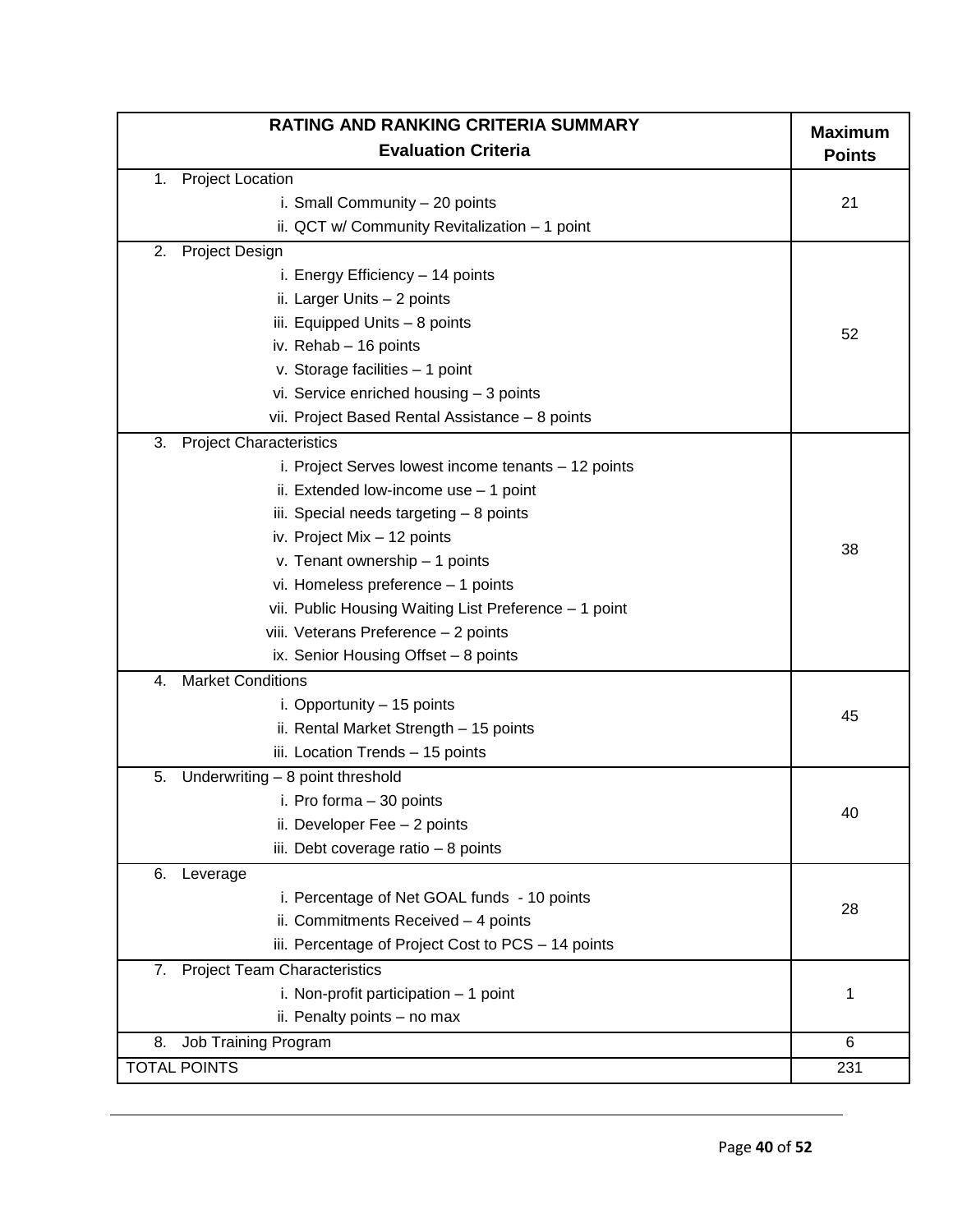## **PROJECT COST AND FUNDING LIMITATIONS**

The following cost limitations shall apply in determining a project's eligible basis, and the resulting amount of GOAL program funds that may be awarded. These cost limits shall not be exceeded unless substantive evidence, acceptable to AHFC, is supplied by the applicant to justify higher cost limitations.

#### **1. Developer/General Contractor Fees and Costs:**

The maximum gross developer and contractor fee/overhead charged to the development may not exceed the amounts specified in the following table. Where an identity of interest exists among the developer, contractor, consultants or any other party to the development, the maximum developer and/or contractor fee may be further reduced to an amount determined to be appropriate by AHFC. AHFC may also reduce any fee that, in AHFC's opinion is higher than is justified for the project. Exceptions will be considered only if significant evidence is provided which suggests that the project is of a nature that warrants such higher fees.

At the time of the GOAL application, the maximum cash developer fee that may be proposed is 80% of the maximum allowed developer fee, the remaining 20% may be deferred. If the project comes in under budget or receives additional funding, the proposed deferral can be reduced up to the programmatic limit.

| Development             | <b>Maximum Gross</b> | Maximum     | Maximum            | General        | Maximum      |
|-------------------------|----------------------|-------------|--------------------|----------------|--------------|
| Type                    | Developer Fee*       | Development | Gross              | Requirements   | Contingency  |
|                         | <u>Cash Fee May</u>  | Consultant  | Contractor         | $***$          | ***          |
|                         | Never Exceed         | Fee         | Fee/<br>Overhead** |                |              |
|                         | \$2M                 |             |                    |                |              |
| <b>New</b>              | 5% of Acquisition    | 5%          | 10%                | 10%            | 5% of        |
| Construction            | Costs                |             |                    |                | construction |
|                         | 15% TDC less         |             |                    |                | costs        |
|                         | Acquisition          |             |                    |                |              |
| Acquisition with        | 5% of Acquisition    | 5%          | 10% of             | 10% of         | 10% of       |
| Rehabilitation          | Costs and 15% of     |             | Rehabilitation     | Rehabilitation | construction |
| or rehabilitation       | Rehabilitation       |             | Cost               | Cost           | costs        |
| Only                    | Costs                |             |                    |                |              |
| <b>Acquisition Only</b> | 5% of                | 5%          | 0%                 | 0%             |              |
| (HOME &                 | Acquisition          |             |                    |                |              |
| <b>SCHDF</b>            | Cost                 |             |                    |                |              |
| Programs only)          |                      |             |                    |                |              |
| 4% Tax Exempt           | 5% of Acquisition    | 5%          | 10%                | 10%            | 10%          |
| <b>Bond LIHTC</b>       | Costs                |             |                    |                |              |
| Projects (Only)         | 15% TDC less         |             |                    |                |              |
|                         | Acquisition          |             |                    |                |              |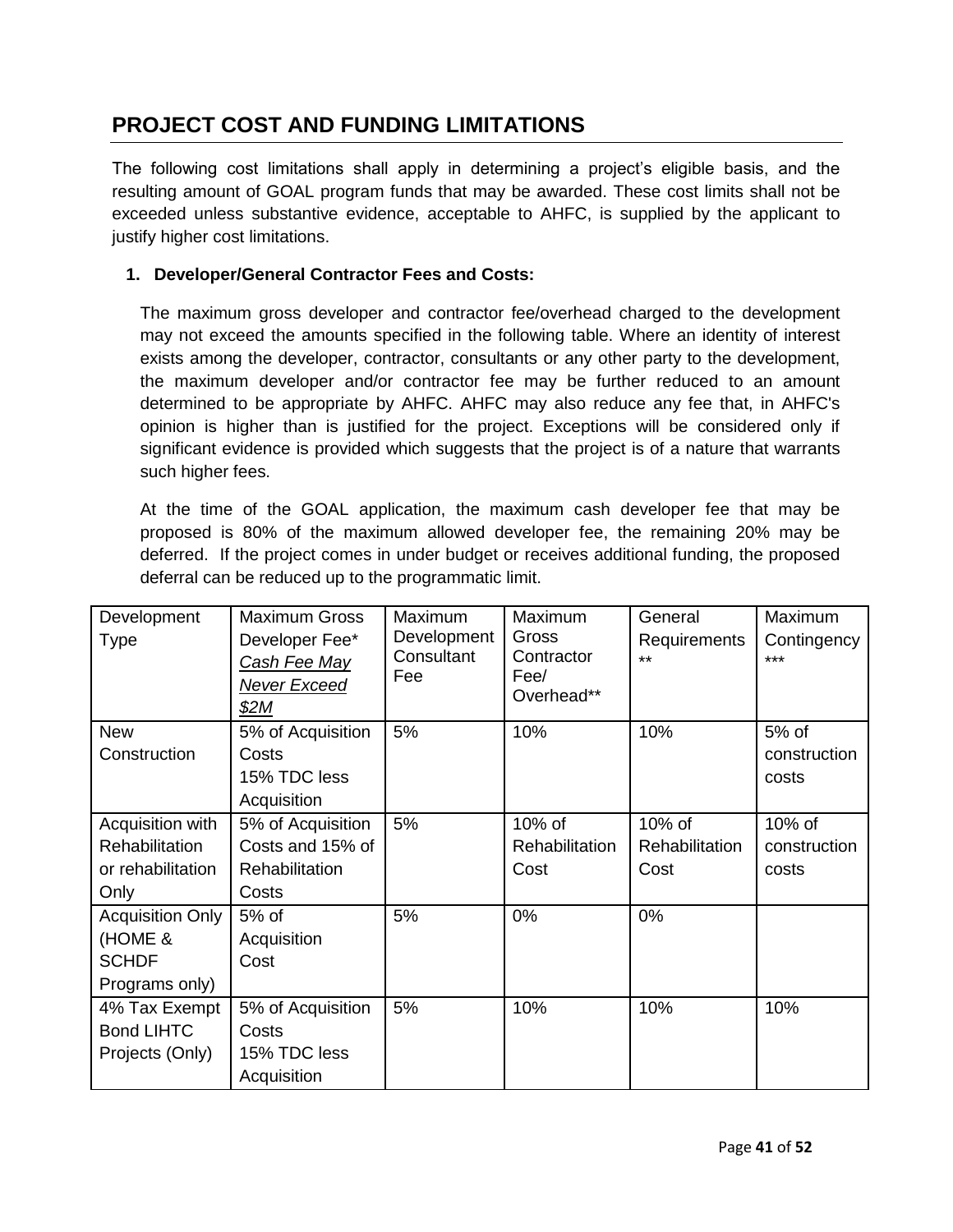\*The maximum fee/overhead must be calculated against the total development cost of the project, net any payments to the developer or related parties. Construction management services performed by a party related to the developer and / or applicant are considered development overhead charges and must be included in the maximum allowed developer fee.

\*\* The maximum fee/overhead and general requirements is calculated against total construction cost, less the costs of the general requirements and contractor overhead and profit.

\*\*\* The maximum construction contingency is calculated against total construction cost (excluding the contingency line item).

Please refer to the program policy and procedures guide for the definitions of general requirements, and builder/contractor profit and overhead.

**2.** The annual amount of eligible basis, the applicable **Consultant Fees and Cost of Intermediaries** 

All payments made to consultants or other intermediaries who are performing tasks normally performed by a developer, are considered development overhead charges and must be included in the maximum 15% allowable for the developer fee and overhead.

#### **3. Operating Reserves**

Operating reserves that are funded with proceeds from the GOAL program are limited to an amount up to one year of the projects' total operating expenses, not including replacement reserves. This limitation may be waived at AHFC's discretion if it is considered to be in the best interests of the project or the GOAL program.

#### **4. Replacement Reserves**

All projects funded with GOAL funds will be required to maintain a minimum of \$400 per unit/per year replacement reserves for capital expenses (roof repair, boiler replacement, etc.). The replacement reserve account must be jointly controlled by the project owner and AHFC or some other secondary lender. This requirement will be subordinate to any terms or conditions placed on loan or grant financing associated with the project.

#### **5. HOME Rental Development Funds**

In addition to the federal requirements for HOME funding, to receive HOME rental development funds through the GOAL program, a minimum of 20% of the residential rental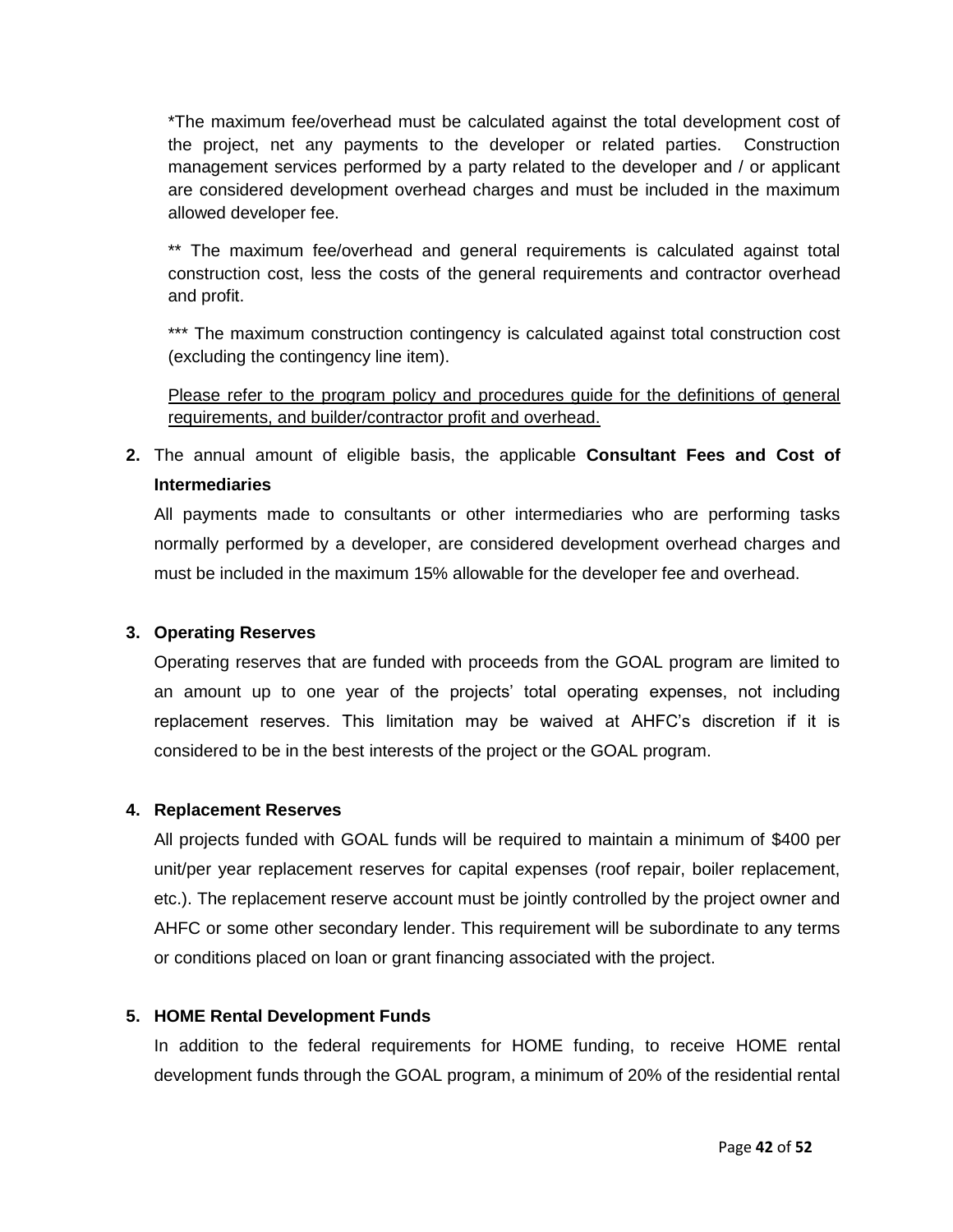units, rounded up to the next full unit, in the development must be set-aside for families at or below 50% of the median income, adjusted for family size.

If HOME funds are proposed for activities that will demolish existing rental properties and / or reduce the number of housing units in a community, AHFC will evaluate the proposal in the context of the one-for-one replacement requirements under the HOME program. If AHFC determines that one-for-one replacement of housing units is appropriate, under the HOME Program Rules, then funding consideration will be conditioned on the proposal's adherence to the one-for-one replacement requirement.

#### **6. Limitations on SCHDF Project Funding**

For grant requests over \$500,000, the underwriting analysis performed by AHFC for determining the recommended amount of senior housing grant funds will be based on analysis of the debt carrying capacity of the project. AHFC will use the underwriting criteria for its multi-family loan program to determine the potential amount of debt the project could support. Project income will be estimated by using the HUD established Fair Market Rent for the geographic location. The maximum SCHDF award will be the difference between the estimated debt capacity (loan amount) and total development costs*.* 

#### **7. Minimum Rehabilitation Costs**

Under the LIHTC program, there is a minimum rehabilitation cost. The rehabilitation costs must be the greater of \$25,000 per unit or 10% of the "adjusted basis" of the building and must consist of work items that are more than just cosmetic in nature and include only physical items. Soft costs and financing costs may not be used to calculate the minimum rehabilitation cost.

#### **8. Limitations on National Housing Trust Fund (NHTF) awards**

Per Unit Limits - NHTF awards will be limited to the applicable project cost standards plus 20%. Funding limits will apply to the specific units funded through the NHTF award. Refinancing Limits – NHTF awards may not be used to refinancing existing debt. NHTF awards may be used to fund renovations in projects with a debt restructure, but the NHTF dollars may not be used to restructure and / or refinance the debt itself.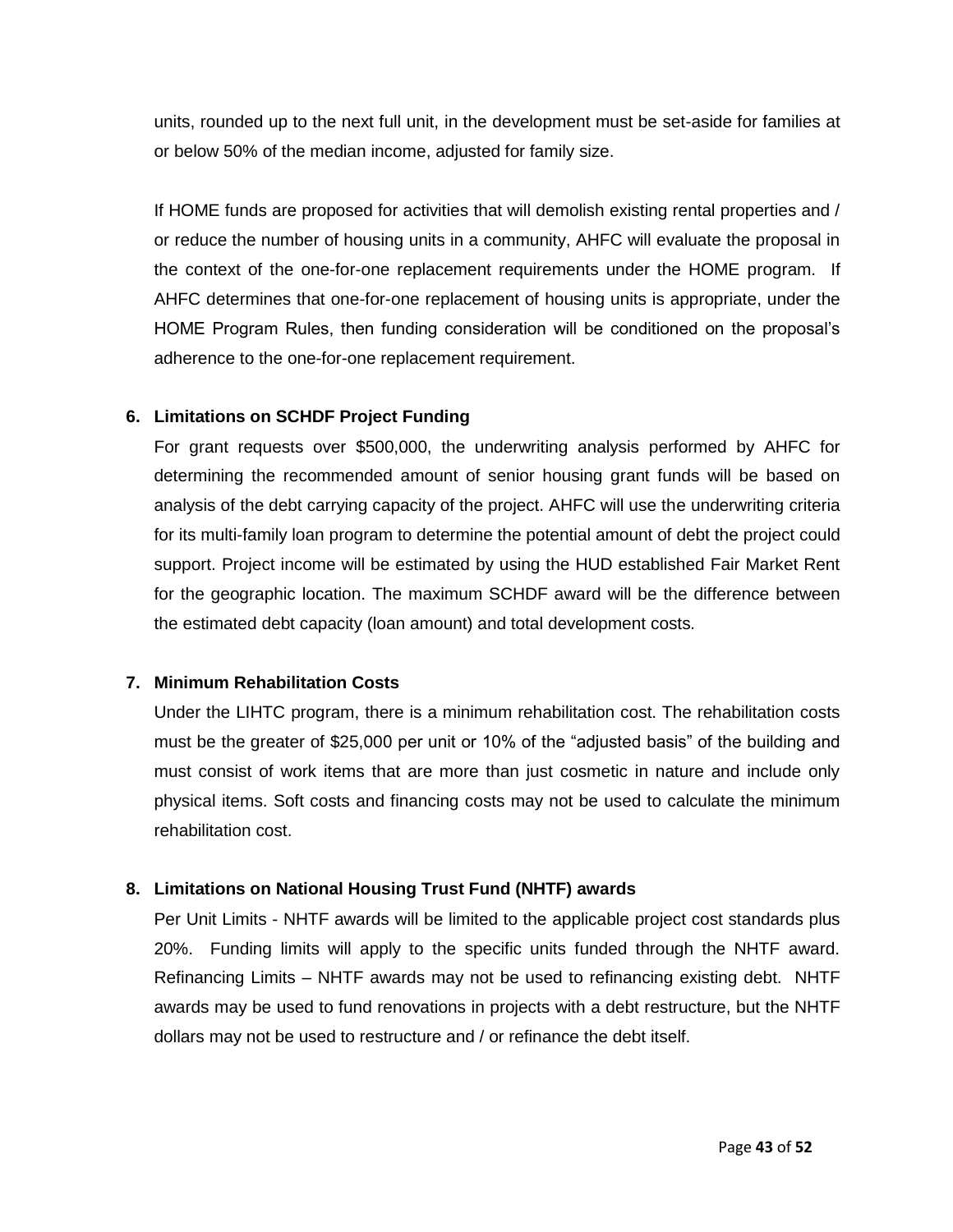#### **9. Utility Allowance Restrictions**

#### HOME and NHTF projects:

Units funded through these programs will be underwritten and monitored in compliance with HUD HOMEfires – Vol. 13 No. 2, May 2016. AHFC will accept the HUD Utility Schedule Model or the actual per unit costs using the Multifamily Housing Utility Analysis process.

#### LIHTC Properties:

Energy Consumption Models will not be allowed for developments located in communities where a public housing utility allowance is available. Property owners utilizing energy consumption models, as of June 27, 2018, in areas covered by public housing utility allowances will have up to three years from the date of this Allocation Plan to transition to the Public Housing Utility Allowance.

Properties located in communities without a public housing utility allowance may use Energy Consumption Models if, and only if, the consumption model is approved by the GOAL Program Manager.

#### USDA-RD Properties:

Properties operated through the USDA RD 515 program will be underwritten using the USDA's utility allowance for the property.

## **ALLOCATION OF TAX CREDITS TO PROJECTS FINANCED WITH TAX-EXEMPT BONDS EXCEEDING 50% OF TOTAL PROJECT COSTS**

Applicants may apply to AHFC for LIHTCs that are obtained automatically with the use of tax-exempt bond financing on a project. To be eligible for these "non-competitive" credits, more than 50% of the project costs must be financed with bonds that are exempt from taxes under the IRS Code (tax-exempt bond issue). The bonds must be issued subject to Alaska's private activity bond volume cap. Additionally, the project must be considered eligible for LIHTCs under Alaska's Qualified Allocation Plan (Rating and Award Criteria), including the minimum threshold requirements and points criteria.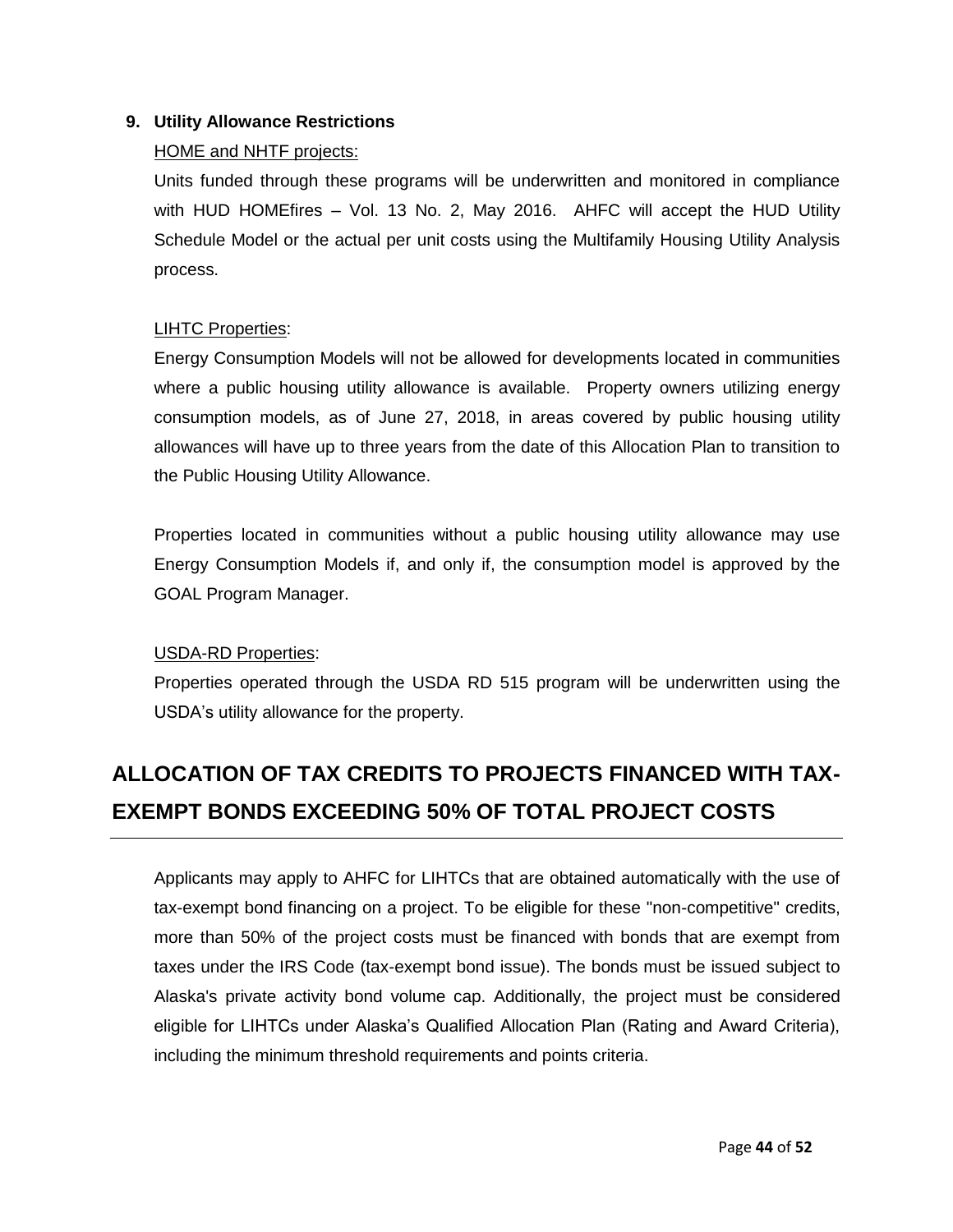All requirements of the competitive tax credit program pertain to the non-competitive program, including all application, processing and monitoring fees and the requirements regarding feasibility and viability.

If the only GOAL funding requested is the non-competitive LIHTC, new construction proposals may not exceed the applicable Project Cost Standard by any more than 20%.

## **COMPLIANCE MONITORING FOR LIHTC, SCHDF, NHTF, AND HOME PROJECTS**

The following Safe Harbor Provision will apply during AHFC"s compliance monitoring process, excepting programmatic rules that may not be waived by AHFC from the funding sources themselves. If the underlying facts and circumstances in the past five years of AHFC reviews have not resulted in non-compliance, those same underlying facts and circumstances will not be used in subsequent audits to issue a report of noncompliance.

The SCHDF, NHTF, and HOME program have separate monitoring requirements that are not required under IRS statutes to be incorporated into this allocation plan. The compliance requirements for these programs are detailed in the policy and procedures manual for the GOAL program and in a compliance manual available from AHFC.

For all properties that receive energy efficiency points (LIHTC, HOME, NHTF, SCHDF): Sponsors will be required to provide AHFC with audited or un-audited financial statements that document the financial performance of the property (calendar or fiscal year, as appropriate). Property with renewable energy systems such as solar photovoltaic will be required to document and demonstrate to their monitoring process for the system's performance.

Special Note on HOME Funded Projects:

a) Proposals including 10 or more Federally HOME-Assisted units will be required to annual provide AHFC with financial statements for the property (audited or unaudited).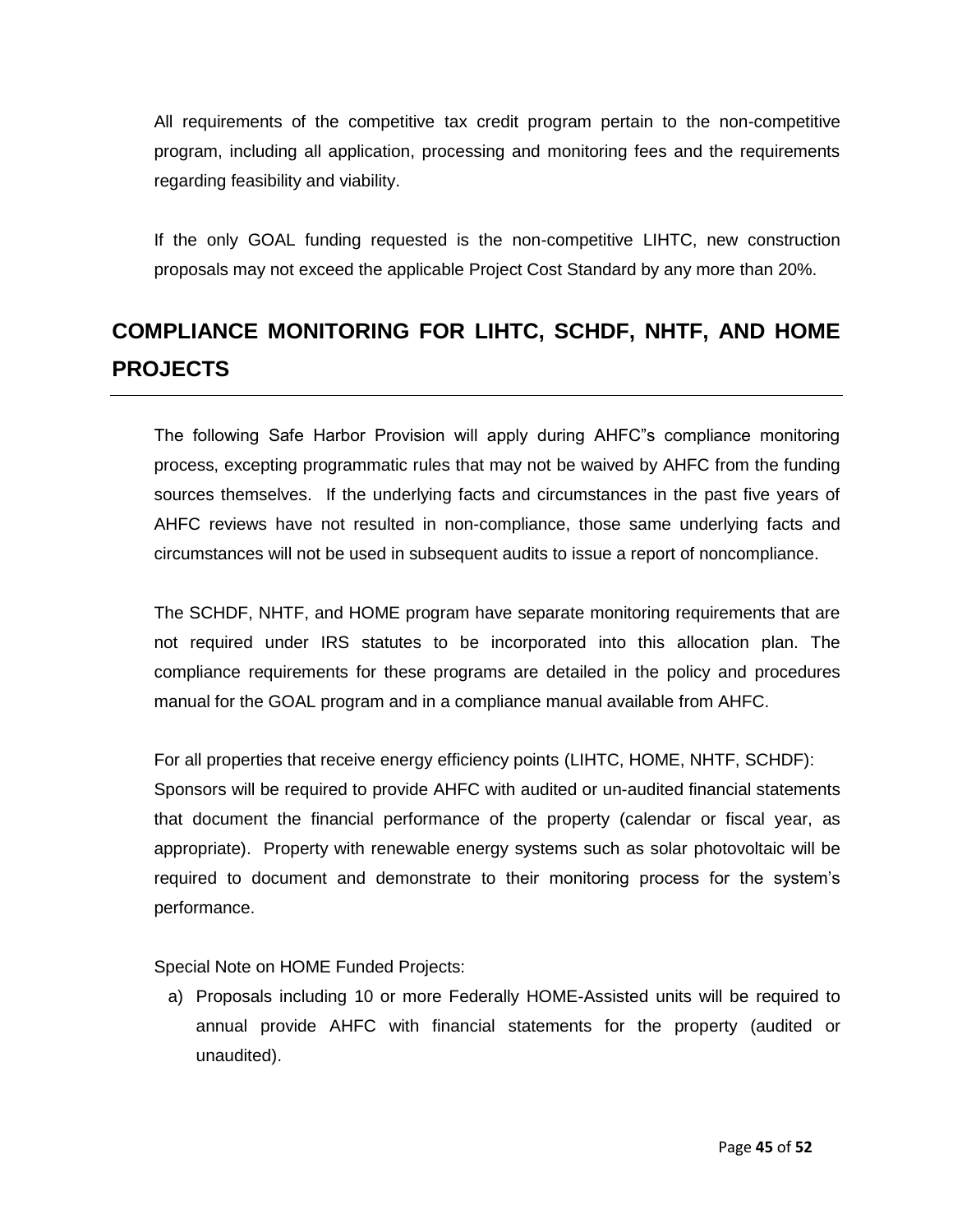b) All HOME and NHTF projects will be required to provide rents and the applicable utility allowance(s) to AHFC's compliance department. Project owners may charge up to the maximum HOME or NHTF rents for any of the HOME or NHTF units, based on the set-asides noted in the application. Any rents found in compliance with the HOME and NHTF program rent limits will be approved by AHFC. Please note: this approval does not imply any consent or liability for the business implications to the project owner from raising, lowering or keeping rents the same. These remain business decisions that must be made independently by the project owner.

## **COMPLIANCE MONITORING PLAN FOR LIHTC PROJECTS**

The following Safe Harbor Provision will apply during AHFC"s compliance monitoring process, excepting programmatic rules that may not be waived by AHFC from the funding sources themselves. If the underlying facts and circumstances in the past five years of AHFC's reviews have not resulted in non-compliance, those same underlying facts and circumstances will not be used in subsequent audits to issue a report of noncompliance.

- (A) **Monitoring Authority**  All projects -placed in service- since the 1986 enactment of the Low-Income Housing Tax Credit Program, are subject to monitoring for compliance with the rules and regulations of 26 U.S.C. Section 42.
- (B) Compliance monitoring of all tax credit projects will be conducted by the AHFC Internal Audit Department, in accordance with the procedures outlined below. The Corporation's obligation to monitor for compliance with the requirements of Section 42 does not make the Corporation liable for an owner's noncompliance.
- (C) The areas to be reviewed for compliance shall include, but are not limited to:
	- i. Tenant income qualifications, calculations and appropriate supporting documentation.
	- ii. Gross rent payments and any components of the gross rent figure (including utility allowances, optional and non-optional charges).
	- iii. The project rental history of the fraction claimed for the property and compliance with habitability standards.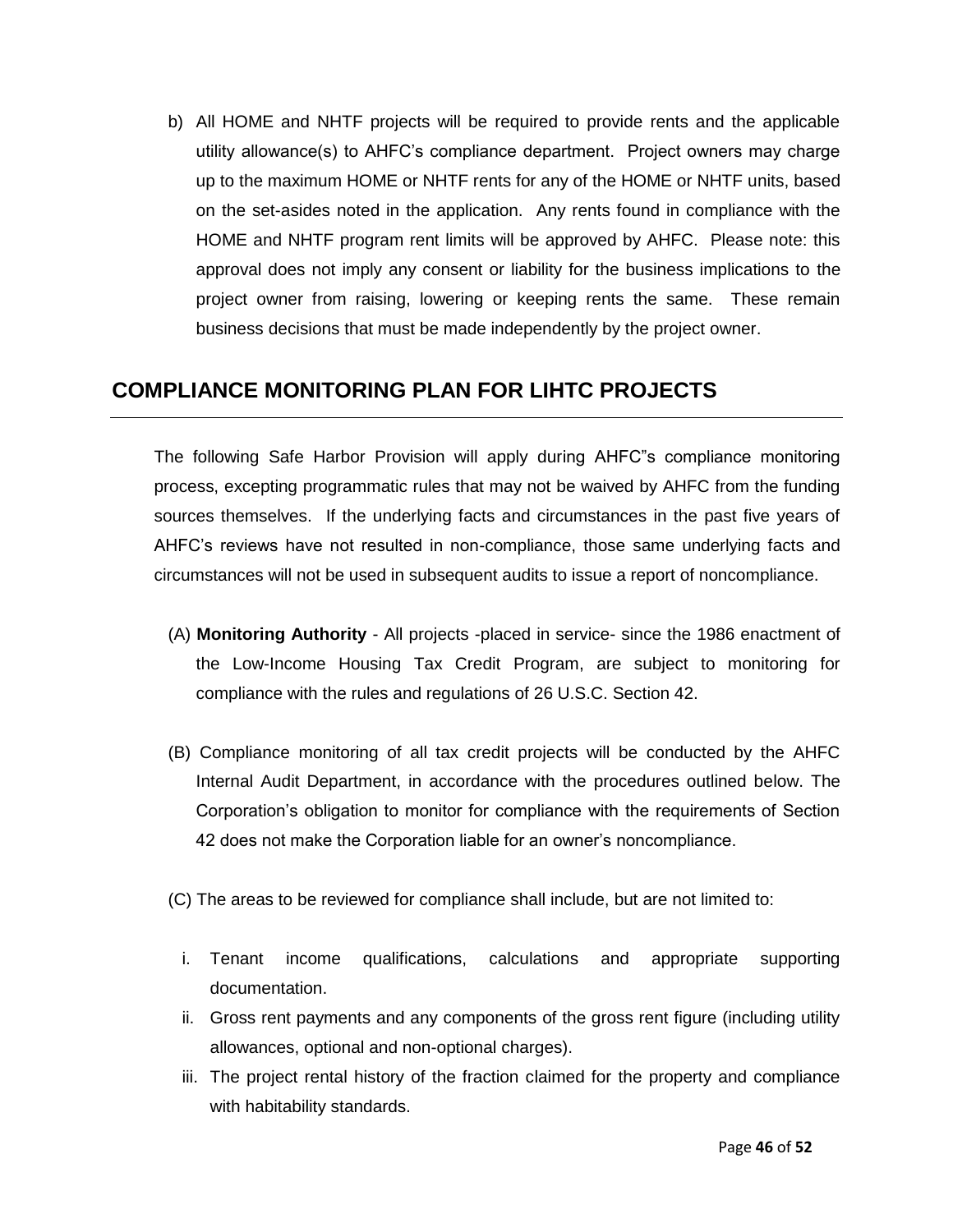- iv. Affirmative marketing efforts
- v. Fair housing compliance
- vi. Occupancy rules contained in Section 42
- vii. Building code violation reports
- viii. Replacement Reserves
- ix. Vacancy rates
- x. Property management certification
- (D) **Record Keeping**  The owner of a project receiving a credit allocation shall maintain project records (A - R, below) for six years past the due date (with extensions) for filing the federal income tax return for that year. **The records for the first year of the credit period must be retained for at least six years beyond the due date (with extensions) for filing the federal income tax return for the last year of the compliance period of the building.**

The records must include, but are not limited to, the following:

- i. The total number of residential rental units in the project (including the number of bedrooms and square footage of each residential rental unit);
- ii. The percentage of residential rental units in the building that are low-income units;
- iii. The rent charged on each unit in the project, including the utility allowance amount used and the method of calculation;
- iv. The project rental history of all units and information that shows when and to whom the next available units were rented;
- v. Annual income certifications for each low-income tenant and sufficient documentation to prove that annual income was calculated in a manner consistent with the requirements of Section 8 of the U.S. Housing Act of 1937;
- vi. The character and use of the non-residential portion of the building(s) within the project (common areas, etc.) if included in eligible basis;
- vii. The number of occupants in each low-income unit;
- viii. The eligible basis and qualified basis of the building at the end of the first year of the credit period; and if in the following years the project has received additional federal funds reducing the eligible basis of the building(s);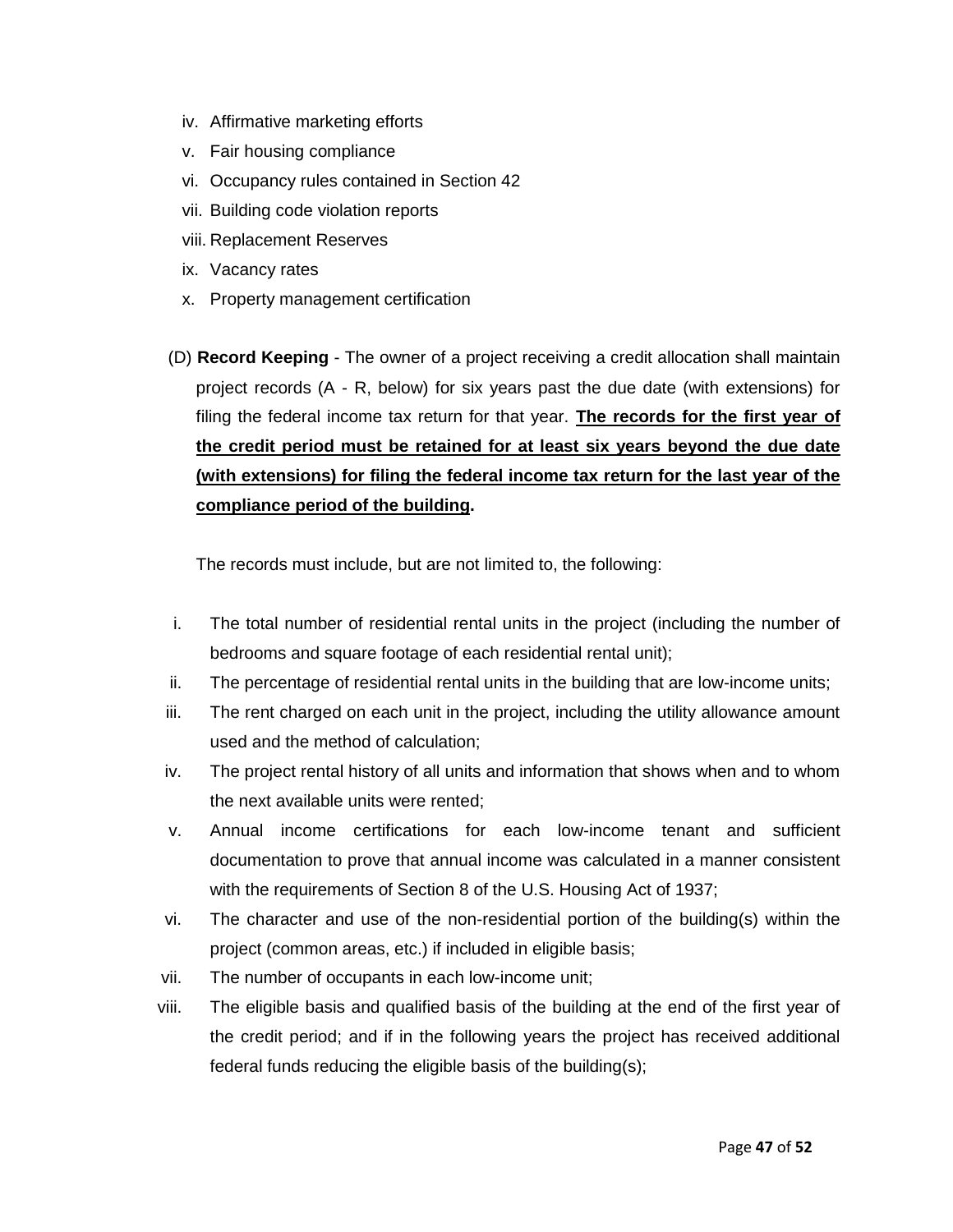- ix. Evidence that supports any of the project characteristics the Owner may have certified to, in his/her application for tax credits, to receive points in the ranking process;
- x. Evidence supporting that the project Affirmative Marketing efforts are on going and directed towards the appropriate tenant population;
- xi. Evidence supporting that the project complies with the Fair Housing Act and does not discriminate in the provision of housing;
- xii. Evidence that the project has in place procedures to ensure compliance with the occupancy rules regarding full time students under the LIHTC program; and
- xiii. Documentation detailing all building code violations and corrections noted within the prior 12-month period of time.
- xiv. Reserve Funds and any expenditures allowed under the reserve requirements.
- xv. Annual accounting of Property Tenant Unit Vacancies
- xvi. Optional and Non-optional Charges to tenants.
- xvii. Household demographic characteristics (HUD Form # 40097 or similar).
- xviii. Other Documents and data as required.
	- (E) **Corporation Record Retention**  The Corporation must retain the records and certifications used to review the projects for compliance, for three years after the end of the calendar year in which it receives them. If non-compliance is found, records and certifications related to that specific compliance review must be retained for 6 years beyond the filing of the IRS Form 8823.
	- (F) **Monitoring Review Procedures**  Upon request from the Corporation, the owner of the subject project shall submit project information required by the Corporation to complete a monitoring review. The required information is detailed in section (C), above. After receipt of the information described in section (C), the Corporation will review the documentation for compliance with 26 U.S.C. Section 42. The Corporation shall notify the owner within 15 working days of the completion of the review, as to the result of the initial review. If additional information is required by the Corporation to complete its review, the owner shall respond within 10 working days. A \$25 per day late fee may be assessed on owners who do not submit the requested compliance information within the deadlines established by the Corporation. Failure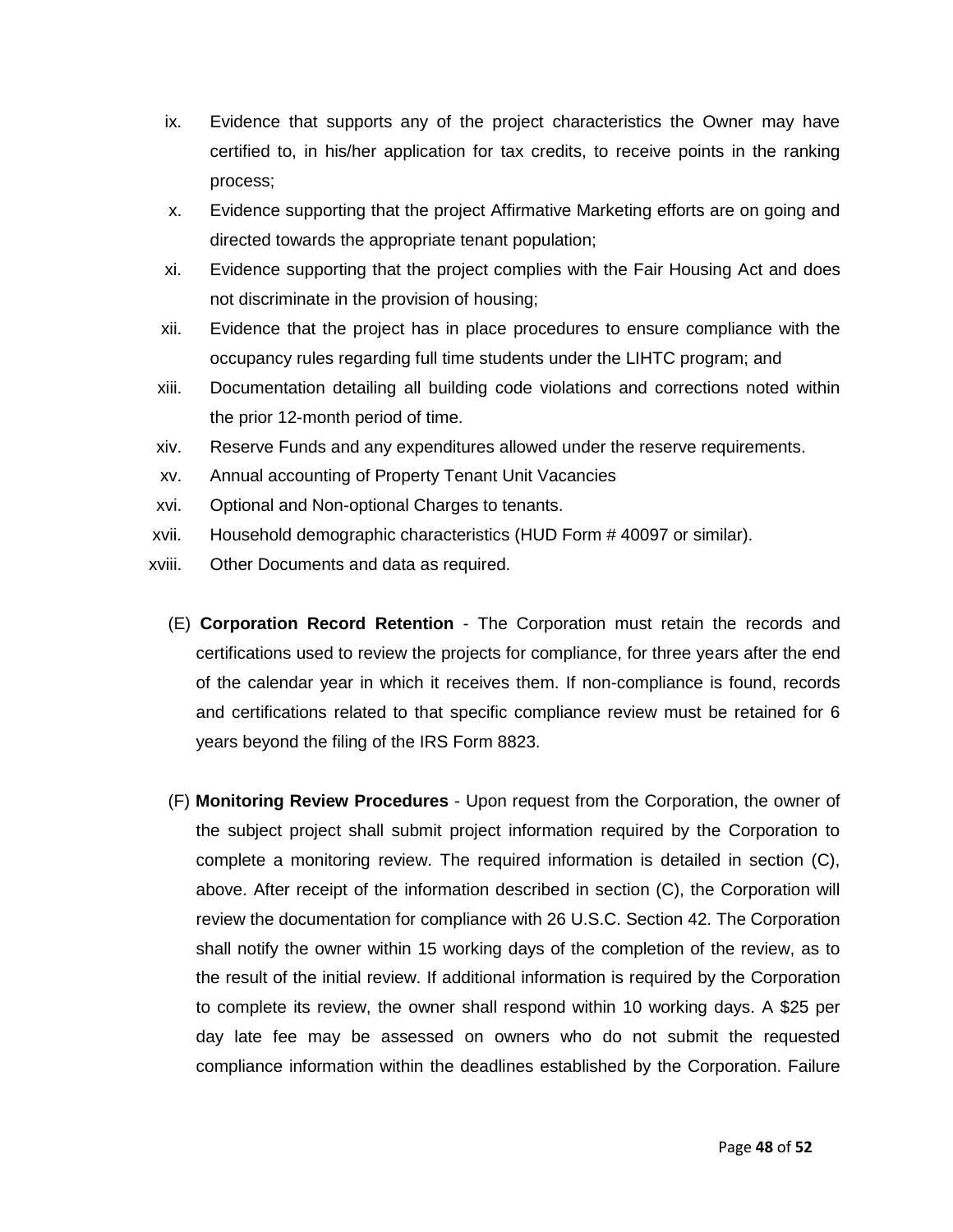to respond will be considered non-compliance with program criteria and will be reported to the IRS.

- (G) **Monitoring Review Schedule** In the first year of the credit period, 100% of the tenant files and 20% of all units in the project will be reviewed during an on-site visit. Every third year there after, a minimum of 20% of all units in the project will be reviewed during an on-site visit. Annually, a compliance documentation review will take place. The following items will be submitted to the Internal Audit department for review:
- i. Owners Certificate of Compliance (HOME, NHTF, and / or LIHTC)
- ii. Unit History / Status Report
- iii. Rent Roll
- iv. Utility Allowances
	- a. Annual utility allowance update may be completed with the actual usage utilizing AHFC's "Utility Allowance Workbook" available on the AHFC website, submitting the current Public Housing or USDA published allowances, or completing the HUD Utility Schedule Model for the building.
- v. Affirmative Marketing Plan
- vi. Building Violation Reports
- vii. LIHTC Allocation Certificates (IRS Forms 8586, 8609, and 8609A)
- viii. Student Household Statement
- ix. Household Characteristics Form (HUD Form 40097 or similar)
- x. Vacancy Summary
- xi. Optional and Non-optional tenant charges
- xii. Common area description
- xiii. Replacement Reserve Fund

AHFC reserves the right to visit any project on an annual basis if the prior year's performance was determined to be less than satisfactory.

(H) **Inspections** - The Corporation has the right to perform audits which may include site inspections on any tax credit project during the full term of the agreed-upon extended use period or thirty (30) years, whichever is greater. The extended-use period is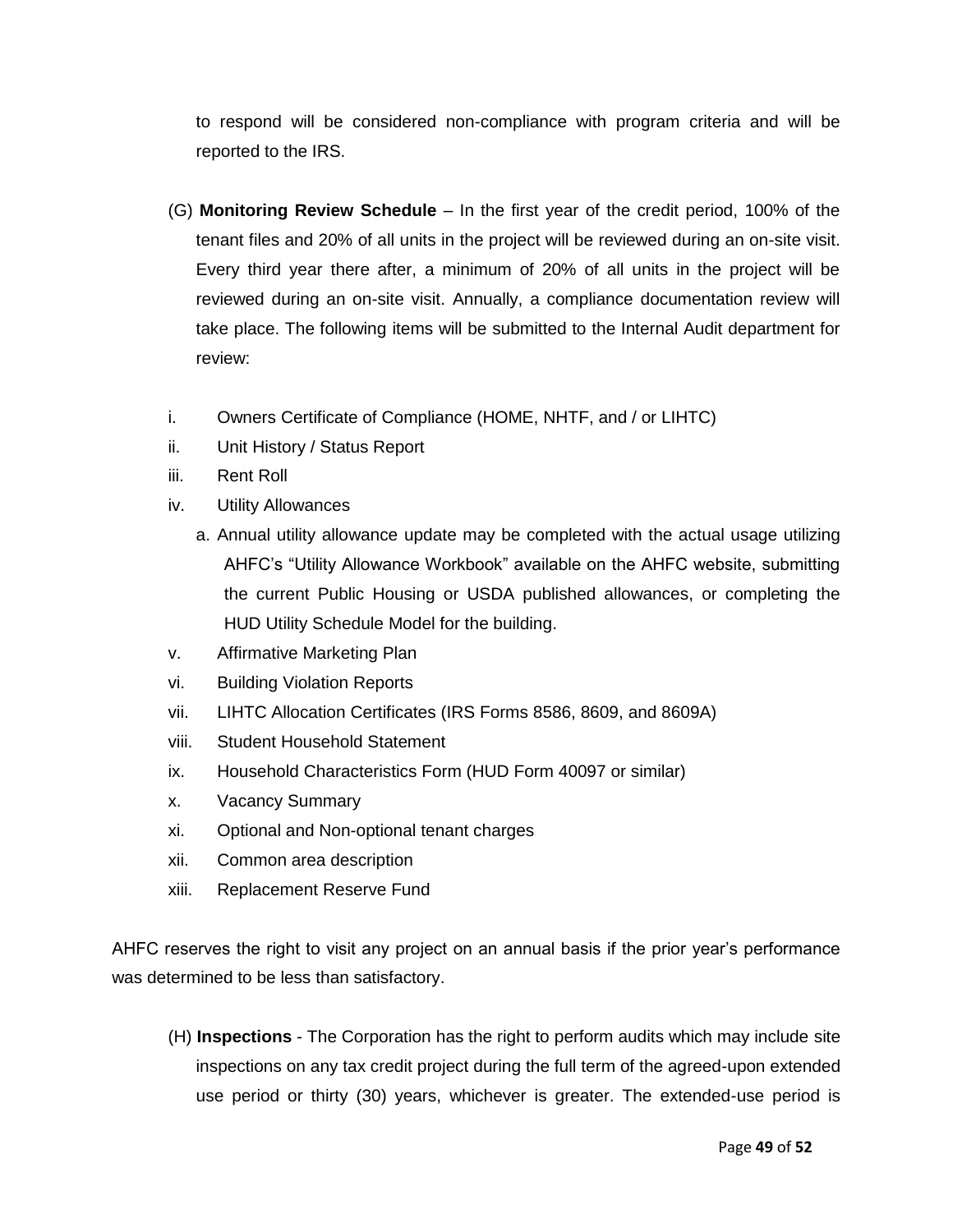established in an agreement, which is recorded as a restrictive covenant when the project is placed in service. The focus of the inspection(s) will include, but not be limited to, those items referred to in  $(a)(1)(C)$  and  $(b)(1)(A-R)$ , above.

- i. For New Buildings physical inspections will be conducted, in accordance with UPCS protocol, on at least 20% of the property's LIHTC-eligible units, all building exteriors, building systems, the property site and common areas.
- ii. For Existing Buildings physical inspections will be conducted on at least 20% of the property's LIHTC-eligible units every three years, all building exteriors, building systems, the property site and common areas.
- (I) **Required Certifications** In addition to the required information referred to in subsection (D) above, owners of tax credit projects shall submit annual certifications attesting to compliance with the requirements of Section 42, under penalty of perjury. The owner shall also certify that the residents of the low-income facilities were informed of the Corporation's right and intent to review tenant income certifications for compliance with Section 42 and the procedures of this section.
- (J) **Calculating Family Income**  All families living in the designated low-income units of a building receiving tax credits must be income qualified. Owners of tax credit projects shall use the guidelines established by the Internal Revenue Service for projecting annual family income.
- (K) **Notification of Non-Compliance**  If the Corporation does not receive the required certifications, is denied access to income certification forms, support documents, or rent records for any tenant family or unit, or finds general non-compliance with the requirements of Section 42, the owner will be immediately notified of the violation, in writing, and the time period for correcting it.
- (L) **Correction Periods** An owner shall have thirty (30) days from the date of the notice of non-compliance to correct the finding, except in the case of a missed certification where the cure period is 10 working days. For non-compliance found regarding health and safety issues, an Owner shall have no more than 24 hours from the hour of finding to correct the deficiency.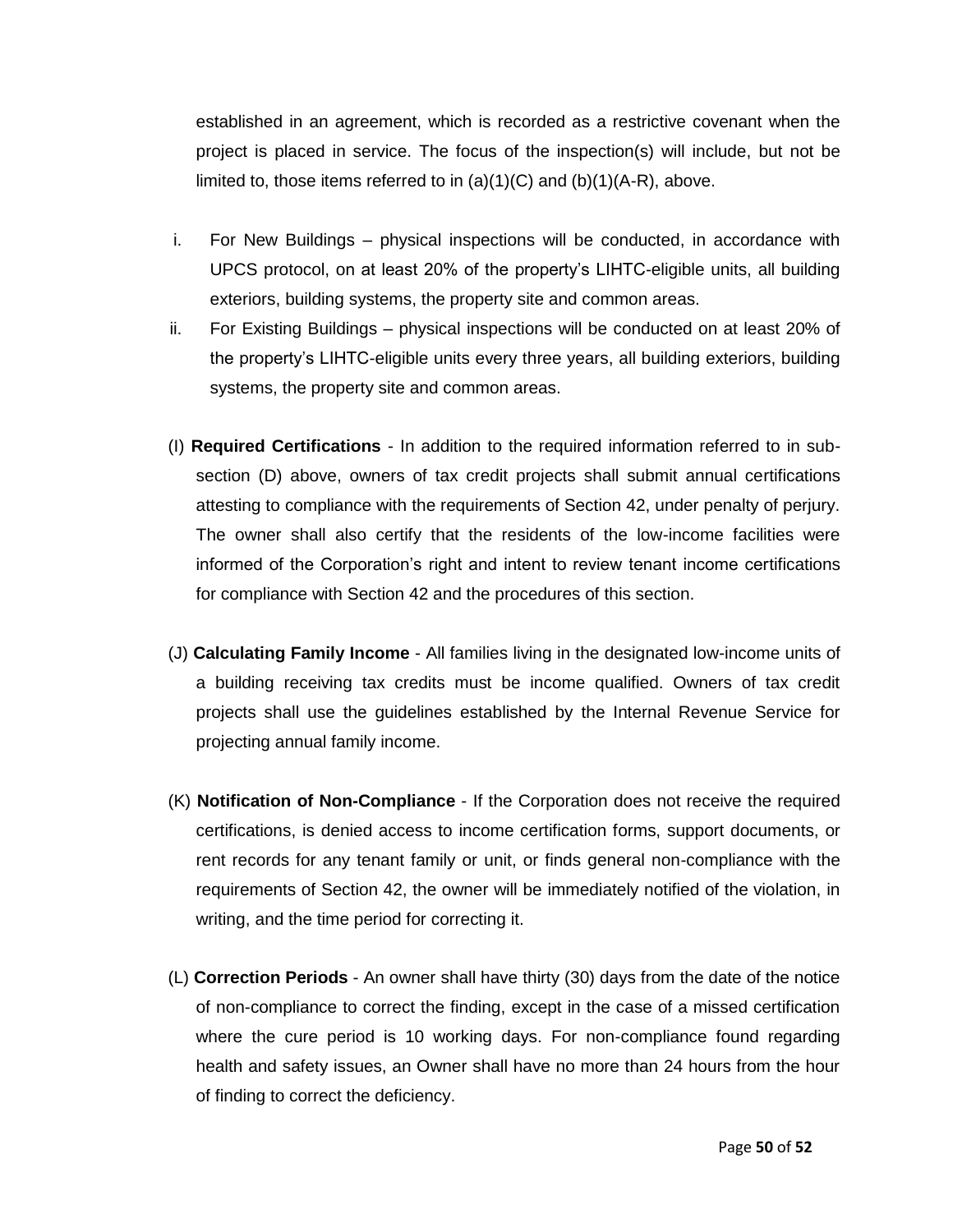- (M) **IRS Notification**  The Corporation will notify the Internal Revenue Service (IRS) of a finding of non-compliance within 45 days of the end of the correction period, regardless if the finding was corrected. The Corporation will also notify the IRS of instances of non-compliance that it becomes aware of that may have occurred prior to January 1, 1992.
- (N) **Monitoring Fees**  An annual fee will be charged to all LIHTC, NHTF, and HOME projects for compliance monitoring. The monitoring fee shall be established by the Corporation and reviewed on a yearly basis to ensure it adequately covers the administrative cost of monitoring.

Please note: The compliance monitoring fee for HOME units will only apply to lowincome units in HOME projects funded after the May 14, 2014. No compliance monitoring fee will be charged or assessed for HOME units funded prior to April 14, 2014.

i. The monitoring fee will be the greater of \$50 per tax credit, NHTF, or HOME unit per project or a minimum of \$250. Per unit LIHTC, NHTF, or HOME fee of \$50 applies to on-site reviews which include a physical inspection. The maximum compliance monitoring fee for each project will be \$3,500 per project. Please note: No LIHTC, NHTF, or HOME compliance monitoring fee will be assessed for manager's units which are not income restricted; however, in cases where a manager's unit will be income restricted, a compliance monitoring fee will be assessed. For LIHTC program developments, on-site reviews are required every 3<sup>rd</sup> year. Reviews may occur more often at AHFC's discretion due to poor compliance performance found at the development. During off-site administrative documentation reviews (desk reviews), the monitoring fee will be 50% of the onsite review fee. For projects that continue to exhibit poor performance, AHFC reserves the right to charge the actual cost to AHFC for conducting an annual audit for compliance.